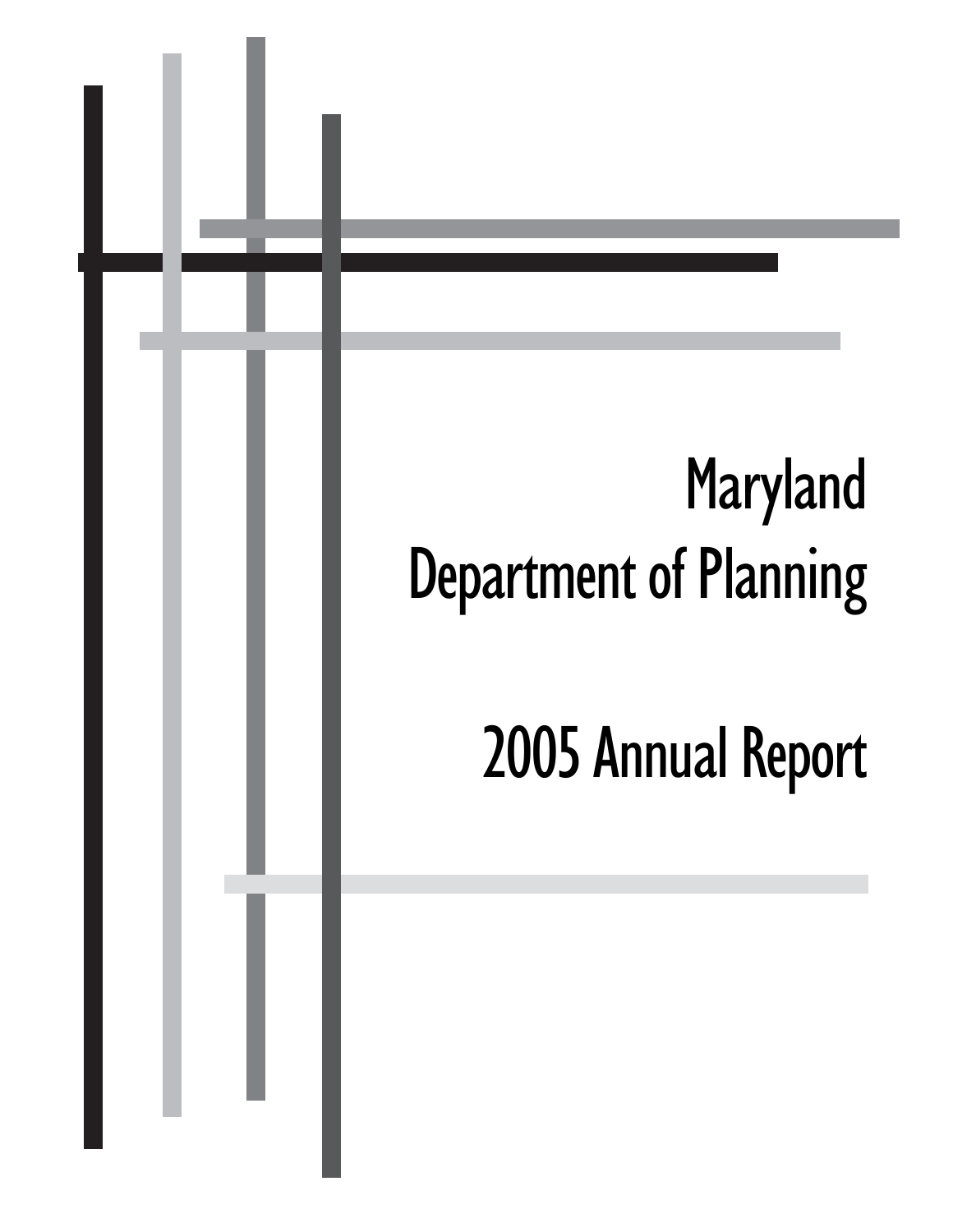$\mathcal{L}^{\text{max}}_{\text{max}}$  and  $\mathcal{L}^{\text{max}}_{\text{max}}$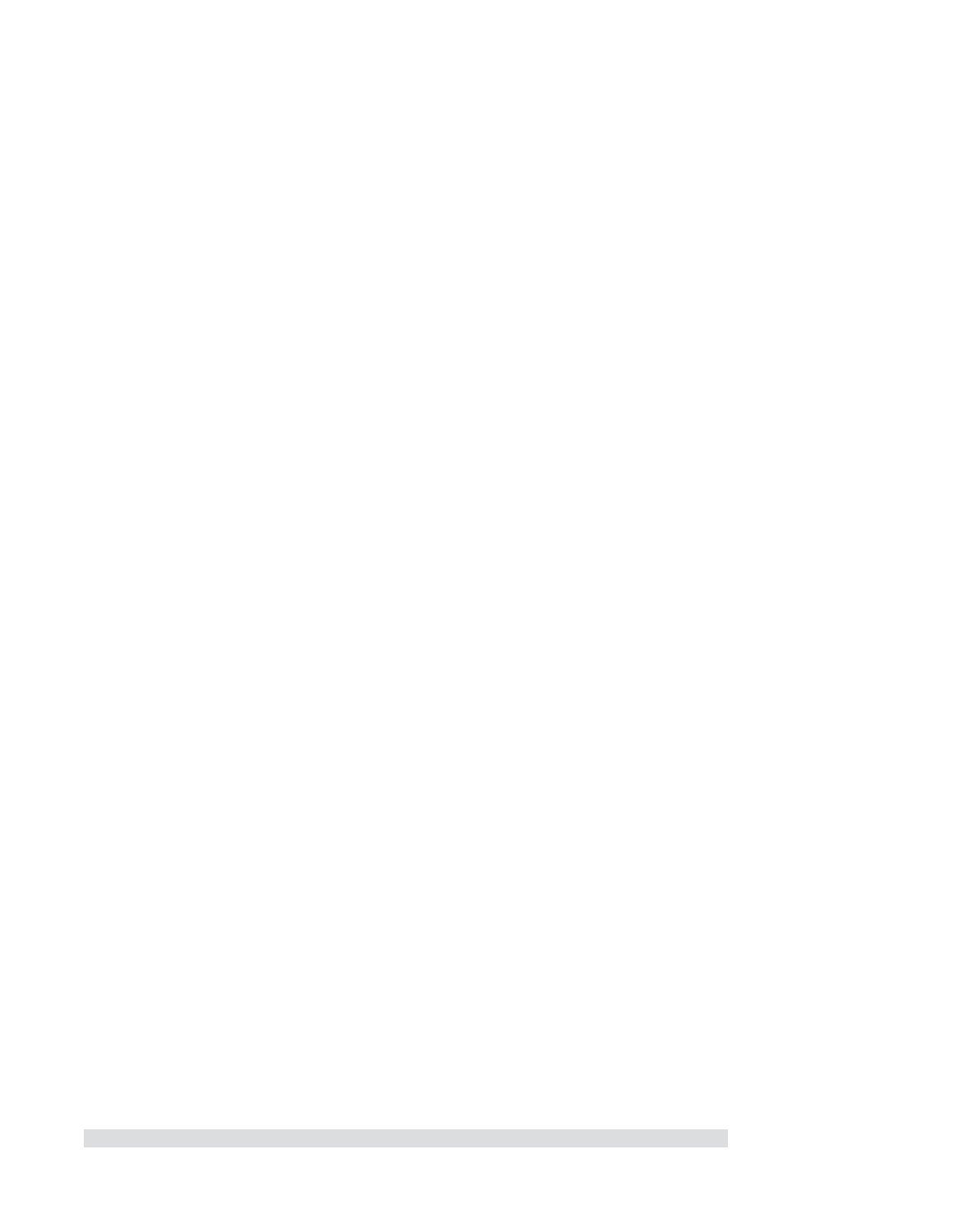

January, 2006

As Secretary of the Maryland Department of Planning, I am honored to work with local governments, the citizens of Maryland, and private enterprises to implement Governor Ehrlich's vision of creating solutions for better and smarter land use in our State and preserving its past as a legacy to the Marylanders of tomorrow. By working to implement and coordinate the fiscally responsible and innovative policies of the Governor, MDP takes a lead role in helping to preserve Maryland's resources, manage her economic and physical growth, and foster public awareness about the importance of planning.

The 2005 Maryland Department of Planning Annual Report provides an overview of the many programs that the dependable and highly professional staff of MDP performs. The principal goal of the Department for 2005 was to continue our commitment of enhancing the strong relationships we enjoy with local government entities, vital planning and private stakeholder groups, and other State agencies. As communities continue to evolve and grow, MDP collaborates with local governments to revitalize existing neighborhoods, optimize infrastructure spending, preserve farmland and historical treasures, create transportation solutions, and protect the Chesapeake Bay, thereby enhancing the quality of life in our communities and ensuring a great future for our State.

To fulfill MDP's charge of proactive assistance, in October and November, MDP, in partnership with the Maryland Department of the Environment, hosted four workshops throughout Maryland entitled Challenges of a Growing Maryland: Balancing Land Use and Environmental Decisions. The department also staffed a series of Regional Growth Summits for municipal and county elected officials and staff throughout the State, presenting information on regional growth trends and factors driving growth.

Additionally, big news in 2005 was the successful merger of Maryland Historic Trust (MHT) with Maryland Department of Planning. In October MHT officially became a part of the MDP family. In early 2005, MDP had the privilege of implementing the first of Governor Ehrlich's Priority Place designations, and throughout the year, MDP provided substantial program support to the Maryland Strategic Planning Military Council in preparation for the 2005 Base Relocation and Closure process.

These accomplishments are a few of the many programs and projects that MDP has administered in the past twelve months, detailed in this Annual Report. I encourage you to use this report to learn about MDP and the valuable services it provides to the State of Maryland and its communities.

Sincerely,

Audrey E. Scott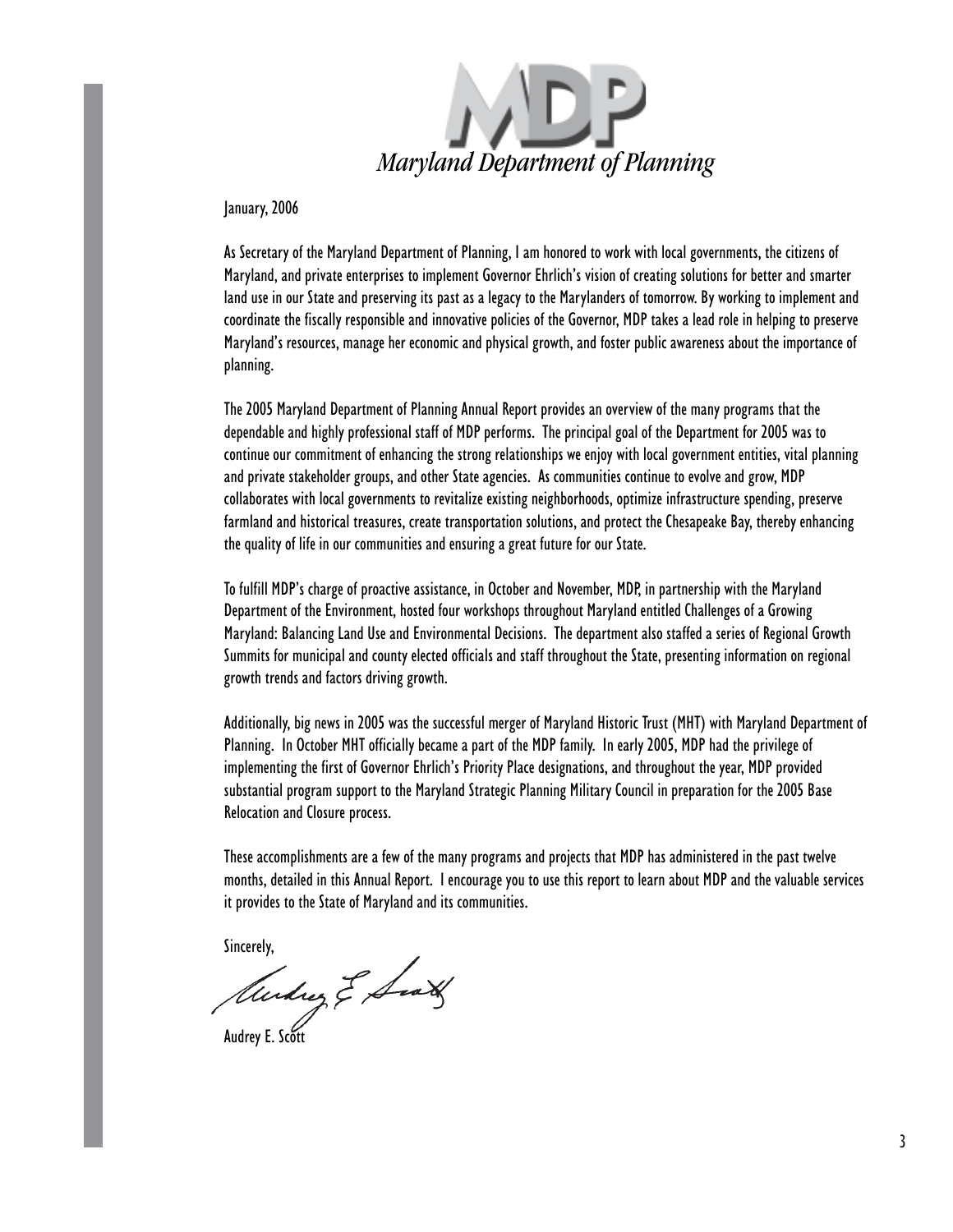$\label{eq:2.1} \frac{1}{\sqrt{2}}\int_{0}^{2\pi} \frac{1}{\sqrt{2}}\left(\frac{1}{\sqrt{2}}\right)^{2} \left(\frac{1}{\sqrt{2}}\right)^{2} \left(\frac{1}{\sqrt{2}}\right)^{2} \left(\frac{1}{\sqrt{2}}\right)^{2} \left(\frac{1}{\sqrt{2}}\right)^{2} \left(\frac{1}{\sqrt{2}}\right)^{2} \left(\frac{1}{\sqrt{2}}\right)^{2} \left(\frac{1}{\sqrt{2}}\right)^{2} \left(\frac{1}{\sqrt{2}}\right)^{2} \left(\frac{1}{\sqrt{2}}\right)^{2} \$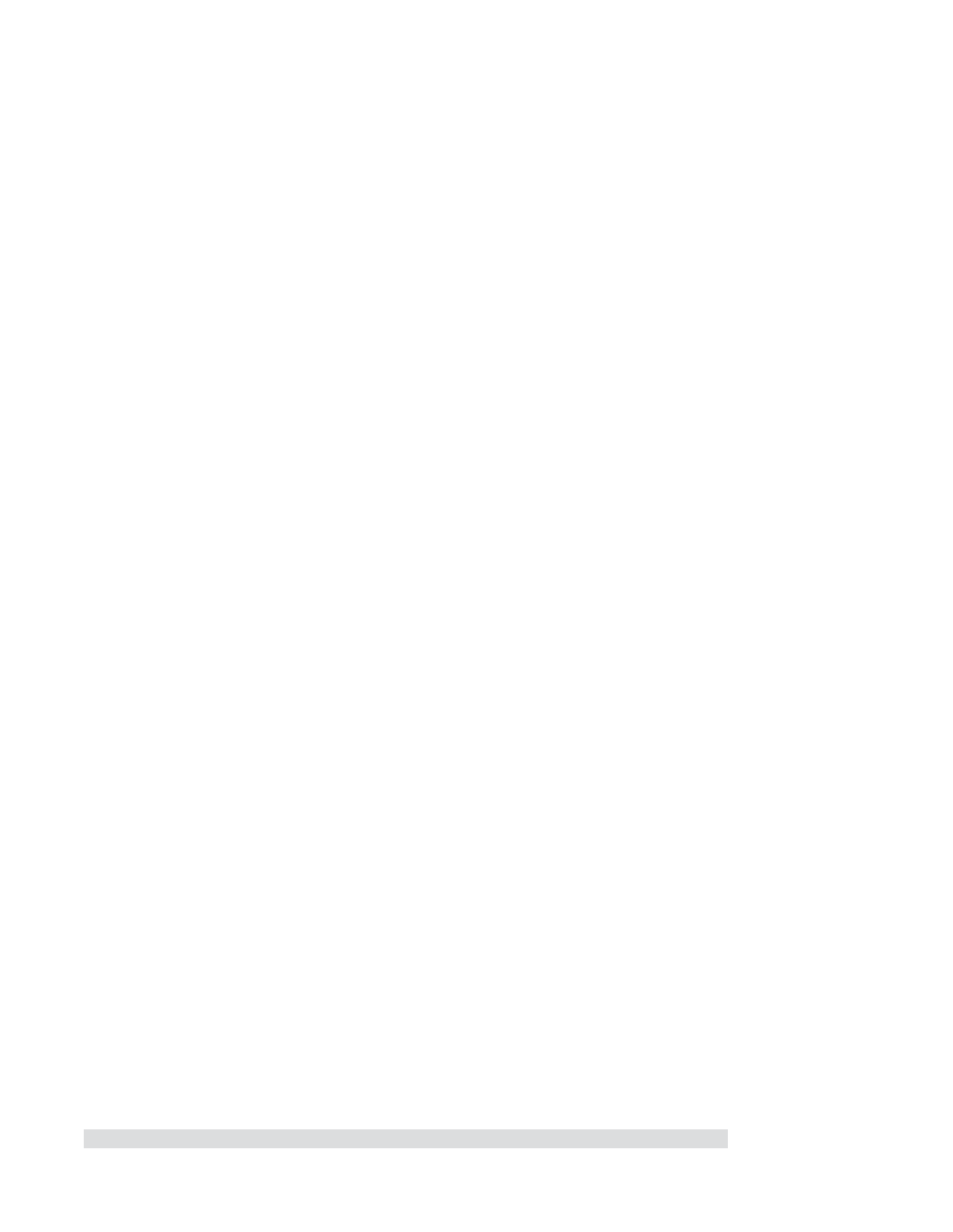# **Table of Contents**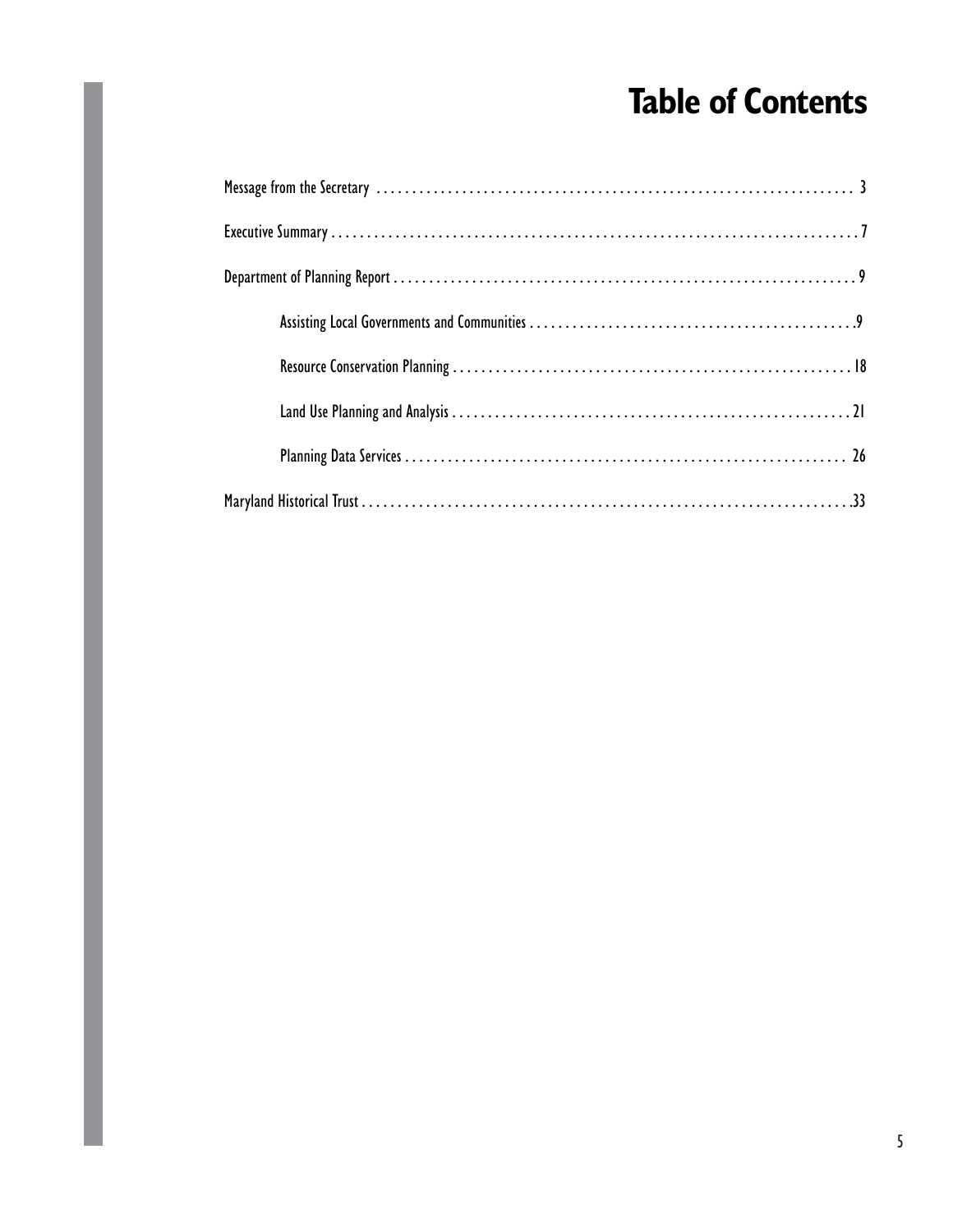$\label{eq:2.1} \frac{1}{\sqrt{2}}\int_{0}^{2\pi} \frac{1}{\sqrt{2}}\left(\frac{1}{\sqrt{2}}\right)^{2} \left(\frac{1}{\sqrt{2}}\right)^{2} \left(\frac{1}{\sqrt{2}}\right)^{2} \left(\frac{1}{\sqrt{2}}\right)^{2} \left(\frac{1}{\sqrt{2}}\right)^{2} \left(\frac{1}{\sqrt{2}}\right)^{2} \left(\frac{1}{\sqrt{2}}\right)^{2} \left(\frac{1}{\sqrt{2}}\right)^{2} \left(\frac{1}{\sqrt{2}}\right)^{2} \left(\frac{1}{\sqrt{2}}\right)^{2} \$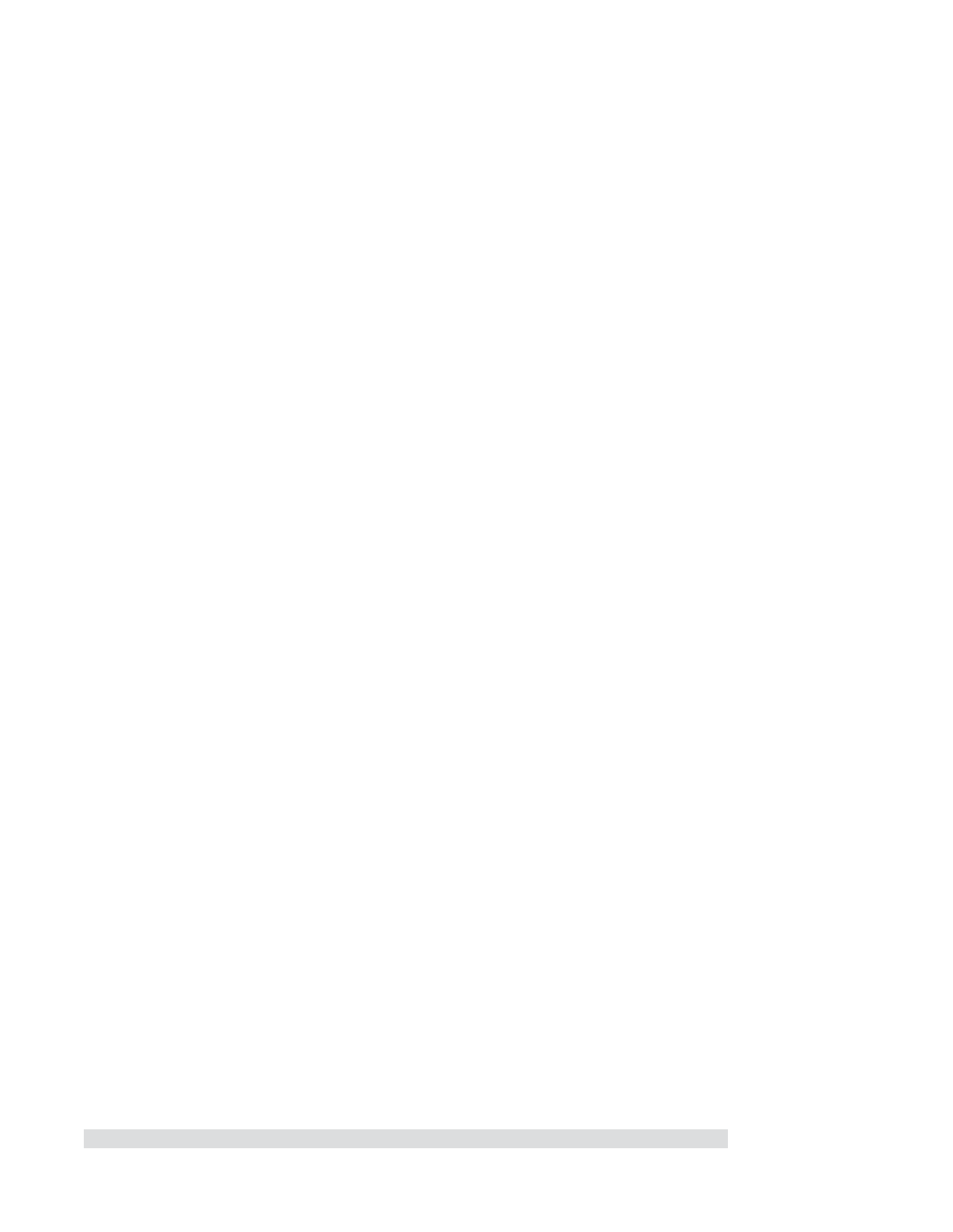# Executive Summary

The 2005 Annual Report of the Maryland Department of Planning is an informational tool for Maryland State legislators and Maryland citizens and describes the scope and breadth of the work of the Department. The activities, programs and projects of MDP foster the goals of the State of Maryland and ascribe to the needs and prosperity of its citizens.

The most significant news of 2005 was the successful merger of the Maryland Historical Trust (MHT) with the Maryland Department of Planning. In October, MHT, which includes the Division of Historical and Cultural Programs (HCP) and the Commission on African American History and Culture, officially became a part of MDP following a smooth transition process that began in July.

Early in 2005, MDP had the privilege of implementing the first of Governor Ehrlich's Priority Places designations. This program, created by executive order, focuses on interagency coordination and cooperation to encourage revitalization projects in established neighborhoods. Areas designated thus far are the Poppleton neighborhood in West Baltimore City and the Leonardtown Wharf development in St. Mary's County. Later in the year, Governor Ehrlich designated the cities of Hyattsville and Crisfield also Priority Places.

In conjunction with the Maryland Municipal League and Maryland Association of Counties, MDP staffed a series of Regional Growth Summits for municipal and county elected officials and staff throughout the State. The Department prepared and presented information on regional growth trends and factors that are driving growth.

In October and November, MDP, in proactive partnership with the Maryland Department of the Environment (MDE), hosted four statewide workshops entitled Challenges of a Growing Maryland: Balancing Land Use and Environmental Decisions. MDE Secretary Kendal Philbrick and MDP Secretary Audrey Scott joined together, traveling throughout the State to present information to local government officials and core constituencies about planning. MDP and MDE's shared focus was on the critical need for earlier and preventive planning coordination in the State.

Working with Baltimore City and stakeholders in the surrounding neighborhoods, the Maryland Departments of Transportation, Planning and General Services developed a strategy to guide future development and redevelopment around State Center in Baltimore. The project entails Transit Oriented Development (TOD) of an underutilized 25-acre State-owned site that includes five buildings and 1,300 parking spaces.

Addressing the need for planned and affordable housing, and as a result of an October, 2005 Executive Order, MDP began managing the work of the Governor's Task Force on Work Force Housing. The Work Force Housing study will review the findings and recommendations of the Governor's Commission on Housing Policy. The Task Force is scheduled to complete its assignment by July, 2006 with a report to follow in September, 2006.

Building on MDP's work on Department of Defense Base Realignment and Closure (BRAC) in 2004, the Department suggested and developed policy to assist the Maryland Strategic Planning Military Council in its efforts to prepare Maryland's federal military installations and communities for the 2005 BRAC process. This work helped lay a foundation to ensure a positive, long-term growth outcome for the State.

Finally and possibly most significantly, among its many and varied activities and programs, MDP continued to expand its capacity to assist local governments and constituents in effective and comprehensive land use planning. The span of these programs and projects is detailed in this Annual Report.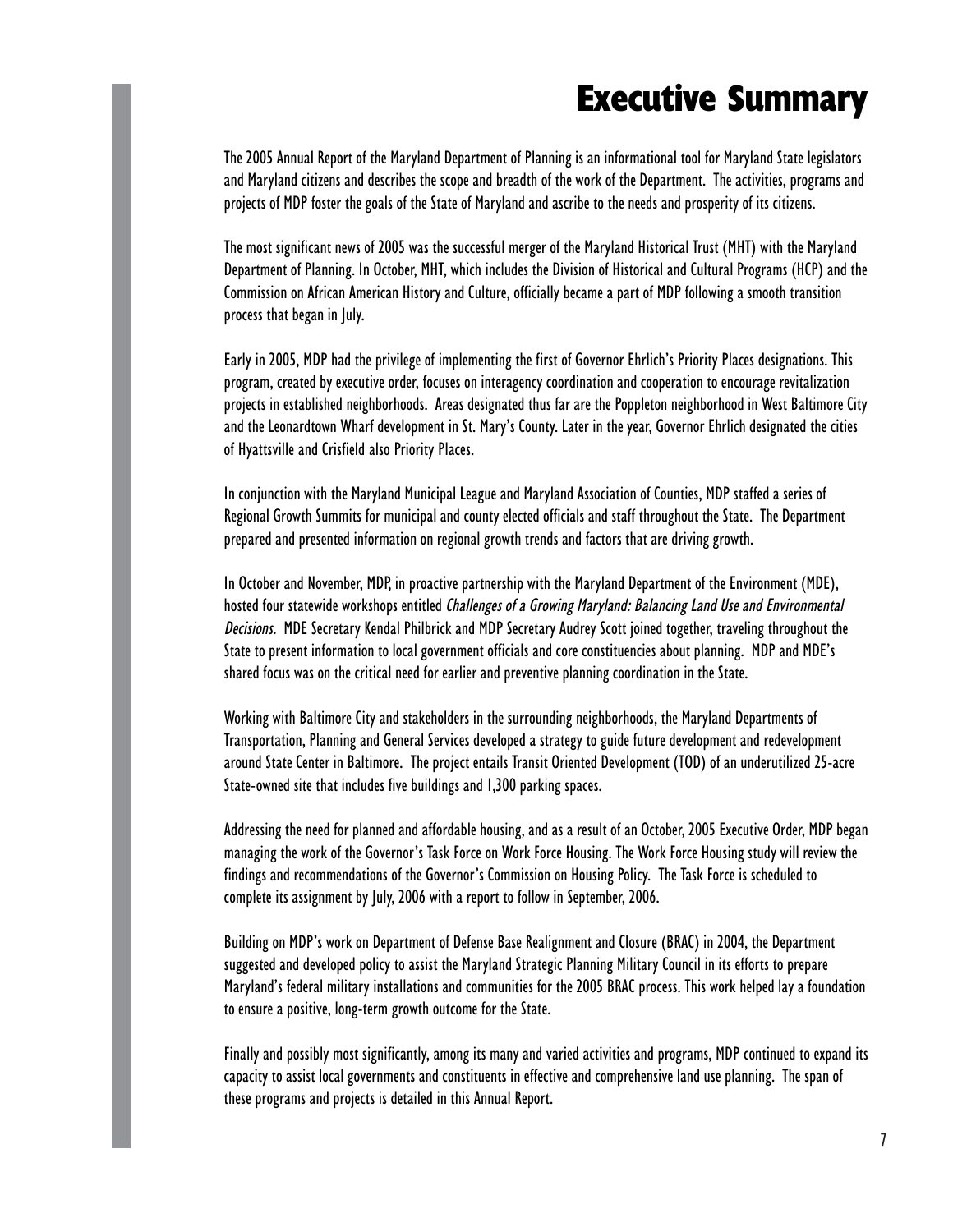$\label{eq:2.1} \frac{1}{\sqrt{2}}\int_{0}^{2\pi} \frac{1}{\sqrt{2}}\left(\frac{1}{\sqrt{2}}\right)^{2} \left(\frac{1}{\sqrt{2}}\right)^{2} \left(\frac{1}{\sqrt{2}}\right)^{2} \left(\frac{1}{\sqrt{2}}\right)^{2} \left(\frac{1}{\sqrt{2}}\right)^{2} \left(\frac{1}{\sqrt{2}}\right)^{2} \left(\frac{1}{\sqrt{2}}\right)^{2} \left(\frac{1}{\sqrt{2}}\right)^{2} \left(\frac{1}{\sqrt{2}}\right)^{2} \left(\frac{1}{\sqrt{2}}\right)^{2} \$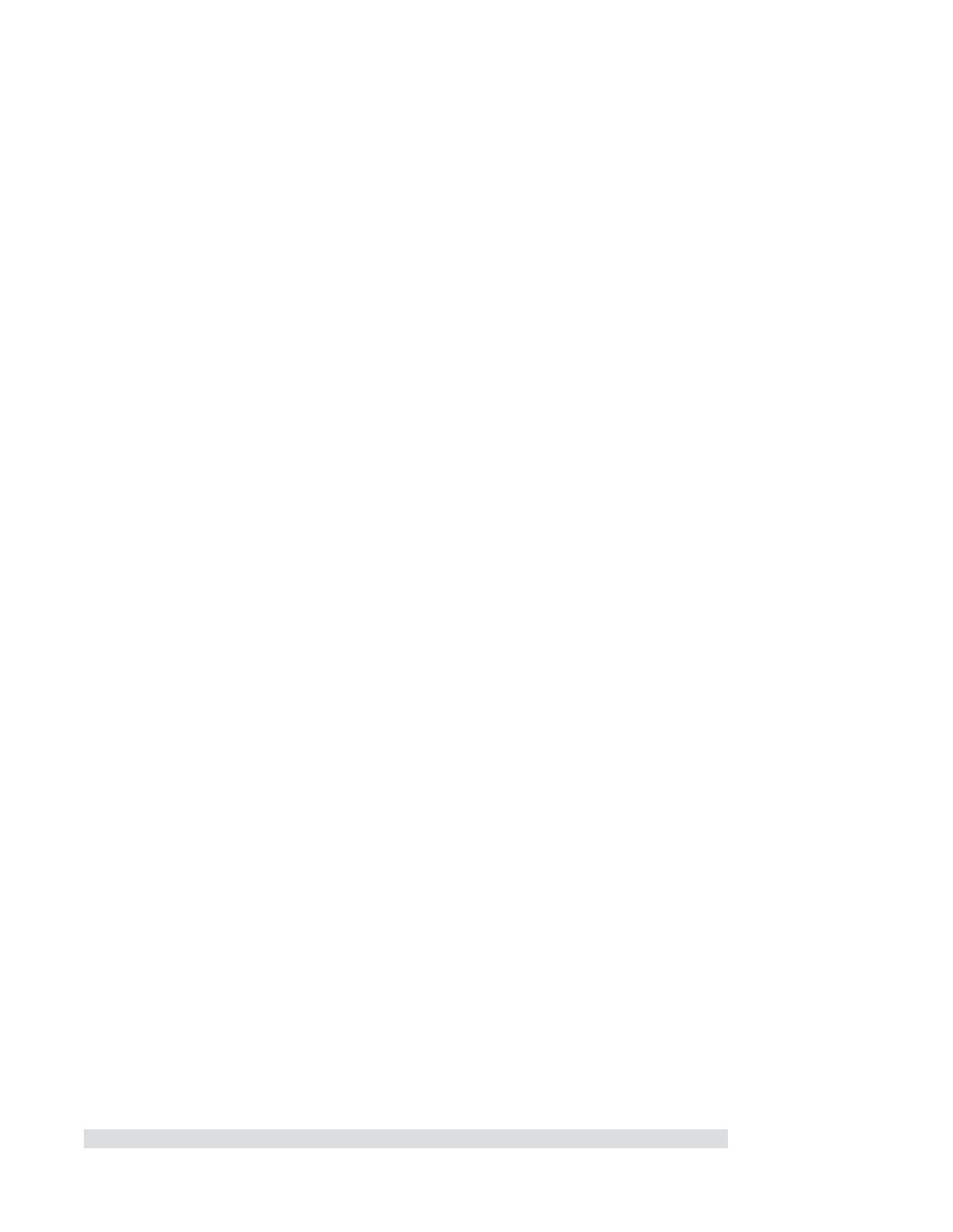# Assisting Local Governments And **Communities**

The Division helped local governments improve their planning and growth management, develop comprehensive plans and implementation ordinances and also directly assisted in implementation of projects related to economic and tourism development, resource protection and infrastructure development.

In 2005, the Local Planning Division provided a wide range of services to local governments that support State planning polices at the local level including the Economic Growth, Resource Protection and Planning Act, the Priority Funding Areas Act and the Chesapeake Bay Critical Areas Act. The Department's regional offices in Centerville, Cumberland and Salisbury and the main office in Baltimore provided assistance to local governments, businesses, organizations and the general public.

# Regional Growth Summits

Working with Maryland Municipal League and Maryland Association of Counties, the Local Planning Division coordinated five Regional Growth Summits held August 4, 2005 (Lower Eastern Shore Region), August 25, 2005 (Upper Eastern Shore), September 15, 2005 (Frederick and Carroll Counties), September 22, 2005 (Southern Maryland) and November 10, 2005 (Western Maryland). The growth summits represented a strong effort to bring elected and/or key appointed officials and representatives from planning entities and school boards together to discuss growth and its implications from a regional perspective.

At the Regional Growth Summits, the Department prepared and presented information on regional growth trends and factors that are driving development. The intent was to expand the discussion of growth beyond individual municipal or county boundaries to demonstrate how entire regions are impacted. Department staff utilized population projections and other information provided by the MDP's State Data Center to present generalized trends in each region.

In breakout sessions following the presentation, most of the small discussion groups identified their unique character, rural resources and small towns of each region as the areas most poised for development yet in need of preservation. They also identified strategies to preserve these endangered resources and cultural icons. Suggested actions included improved interjurisdictional coordination, improved zoning and design standards, better educational outreach to decision makers and clarification of State regulations. Participants noted the usefulness of personal meeting and networking with other officials and discussions on mutual growth-related issues facing each of the jurisdictions. An increased understanding of regional growth trends was achieved through MDP's presentation and supporting materials.

# Technical Assistance

Regional staff from the Local Planning Division continued to provide a wide range of technical planning assistance on a daily basis to local jurisdictions. The three regional offices are located in Centerville, Salisbury and Cumberland. Often the focus of MDP's technical assistance concentrated on acting as a value added resource to towns that have no professional planning staff. The Upper Eastern Shore (UES), for example, is a growing area of the State whose jurisdictions depend on the MDP UES office in a wide variety of ways. Staff answered questions concerning planning principles and growth management issues and provided assistance in helping them address growth issues.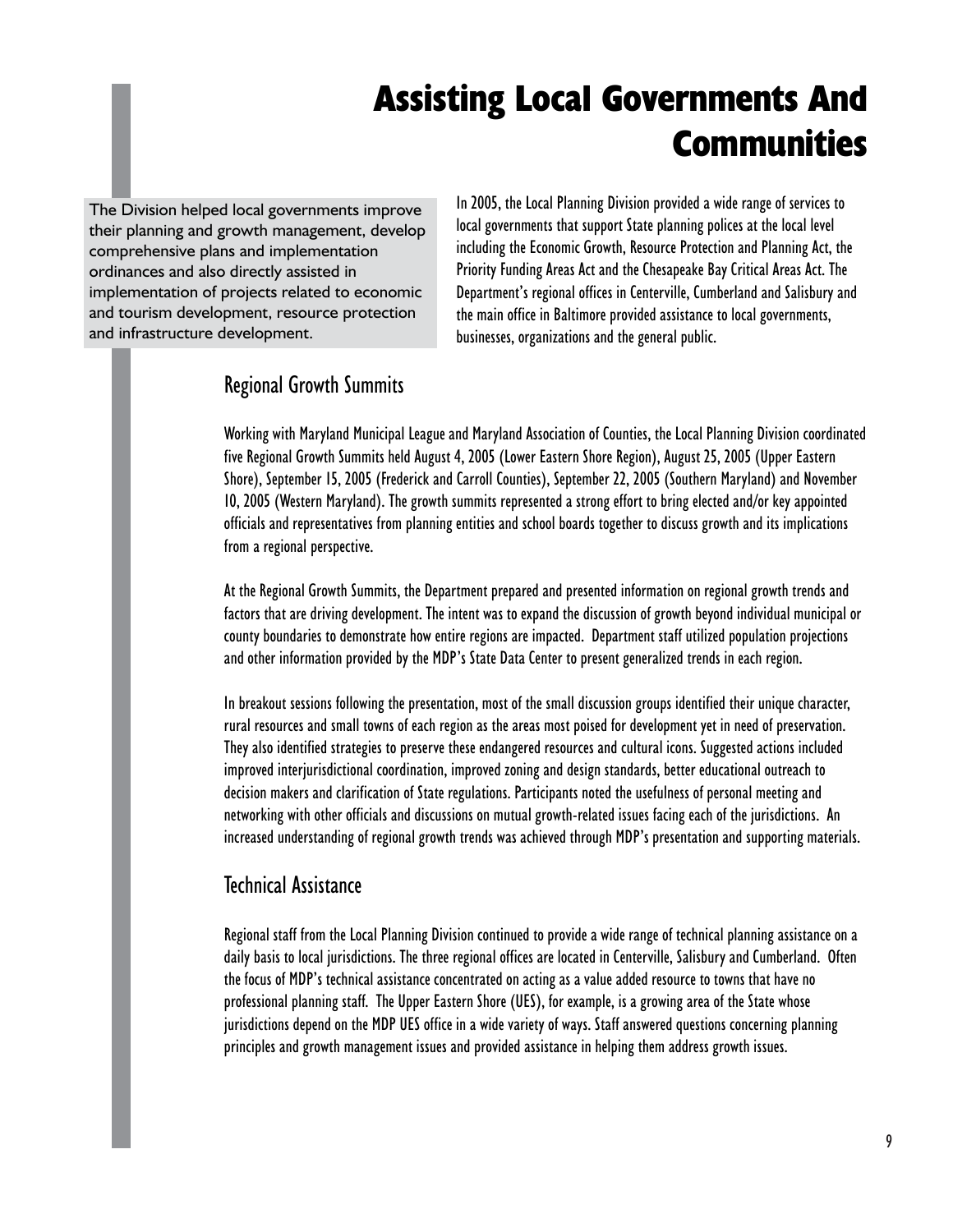Continuing growth pressures required extensive annexation reviews in at least ten municipalities on the Upper Shore. The increasing significance of Adequate Public Facilities Ordinances (APFOs), development impact fees and other growth management tools required MDP's Upper Shore regional staff to spend more time familiarizing municipal governments with the intricacies of the tools.

Presenting new planning commissioners, town managers, council members and other key figures with information on their duties and responsibilities is an ongoing and needed activity. As in past years, MDP was called upon to provide guidance and service for comprehensive plan and ordinance updates in towns throughout the region. A recent customer service survey conducted by the University of Baltimore revealed that local jurisdictions want MDP to provide this service.

The types of activities unique to assistance provided in 2005 included preparation of computer graphic visualizations of potential new main streets and downtown core revitalizations in the Town of Trappe. Staff also participated in a number of regional symposiums, seminars, workshops and training sessions focused on providing affordable work force housing.

Major projects included revisions and updates to comprehensive plans for Federalsburg and Town of Queen Anne. Preliminary work began on updating plans for Chesapeake City and Perryville. Staff also provided planning assistance to Elkton and Cecilton. Zoning ordinance amendments including map revisions were created for Sudlersville, Preston, Marydel and Betterton.

Staff performed numerous projects related to county water and sewer plan amendments and updates, especially where growth management concerns existed among municipalities that want to expand their public systems and counties that want to use those same plans to limit growth.

MDP provided site analysis and design assistance in several areas. For example, Leonardtown received a wide range of technical expertise and assistance from Local Planning Division staff over the past few years. This year, as the town has been designated a Priority Places recipient, staff continued working with Leonardtown staff and town consultants on a major multi-level redevelopment effort that will transform the formerly underutilized and abandoned waterfront area of Leonardtown into a major attraction in the county. MDP Local Planning staff assisted by regenerating and creating new conceptual drawings for two projects that signal the revitalization of a waterfront vacant since the 1980s.

The planned Leonardtown Wharf and Tudor Hall projects will site offices, shops, a restaurant, loft apartments, residences and a public park on Breton Bay. This endeavor will create an attractive waterfront destination with public access to the water. When the redevelopment is completed, Leonardtown will have an exciting new hub of activity where residents and visitors can go to shop, dine, canoe, bike and take part in other available activities afforded by the area's redevelopment.

Both waterfront projects will be within walking distance of the downtown business district, with Washington Street providing the link. Local Planning assistance staff is examining the possibility of adding streetscape design improvements that will turn this major thoroughfare into an attractive gateway to the newly redesigned waterfront.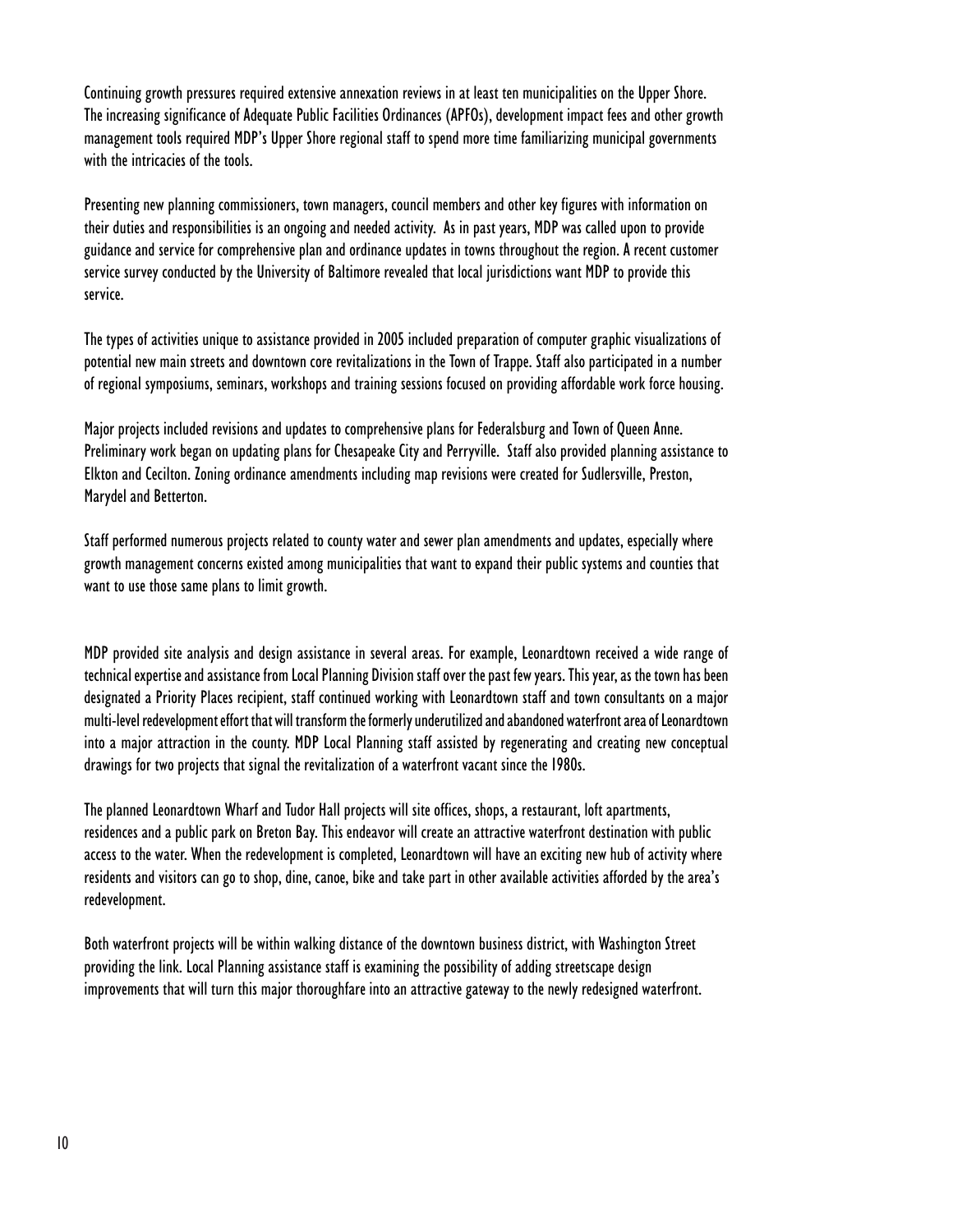# Priority Places: Maryland's Vision for Smart Growth

**Designations** 

In February 2005, Governor Ehrlich announced Priority Places designations for the Poppleton neighborhood (within the City of Baltimore) and Leonardtown. In April, 2005, the cities of Hyattsville and Crisfield also were designated Priority Places by the Governor.

Nominations of Priority Place Designations by Smart Growth Subcabinet



In October 2005, the Smart Growth Subcabinet began reviewing applications for 2006 Priority Places designations. The Subcabinet will make recommendations early next year. MDP has witnessed tremendous enthusiasm and excitement about this initiative from local officials and developers.

Work Plan for Current Priority Places

MDP continued to work with current Priority Places designees (Poppleton, Hyattsville, Leonardtown and Crisfield) to implement their work plans.

# Appalachian Regional Commission (ARC)

The Appalachian Regional Commission is a federal-state partnership that works to provide opportunity, sustain economic development and assure quality of life for the people of Appalachia. MDP and ARC Planning, Development, Technical and Financial Assistance developed or managed more than seventy projects throughout the region emphasizing selfsustaining economic development and job growth through consistency with State policies and the Appalachian Regional Commission Goals and Objectives identified within the Annual Appalachian Maryland Strategy State and the Appalachian Maryland Development Plan.

MDP, in partnership with the Appalachian Regional Commission, provided technical assistance and secured funds for Western Maryland industrial parks, transportation, water and sewage infrastructure, education projects and entrepreneurial initiatives by example.

Allegany County: In August 2005, the newest section of the Allegheny Highlands Trail of Maryland, opened. MDP has been one of the lead agencies in the Trail's planning, funding support and development that is expected to attract more than 150,000 visitors to the region. Further, Allegany County received an ARC grant for infrastructure improvements to the North Branch Industrial Park, enabling the County to retain an existing employer as well as to attract new businesses. ARC grants funded access roads for the Queen City Center brownfields redevelopment area in Cumberland and a streetscape for Broadway Street which accesses Frostburg's central business area.

Garrett County: MDP helped obtain an ARC grant that funded infrastructure and access roads in Garrett County's Keysers Ridge Business Park. The County obtained a commitment for 200 manufacturing jobs upon the Park's completion. In addition, the County's Department of Education initiated a high school computer engineering, math and science curriculum, funded in part by ARC.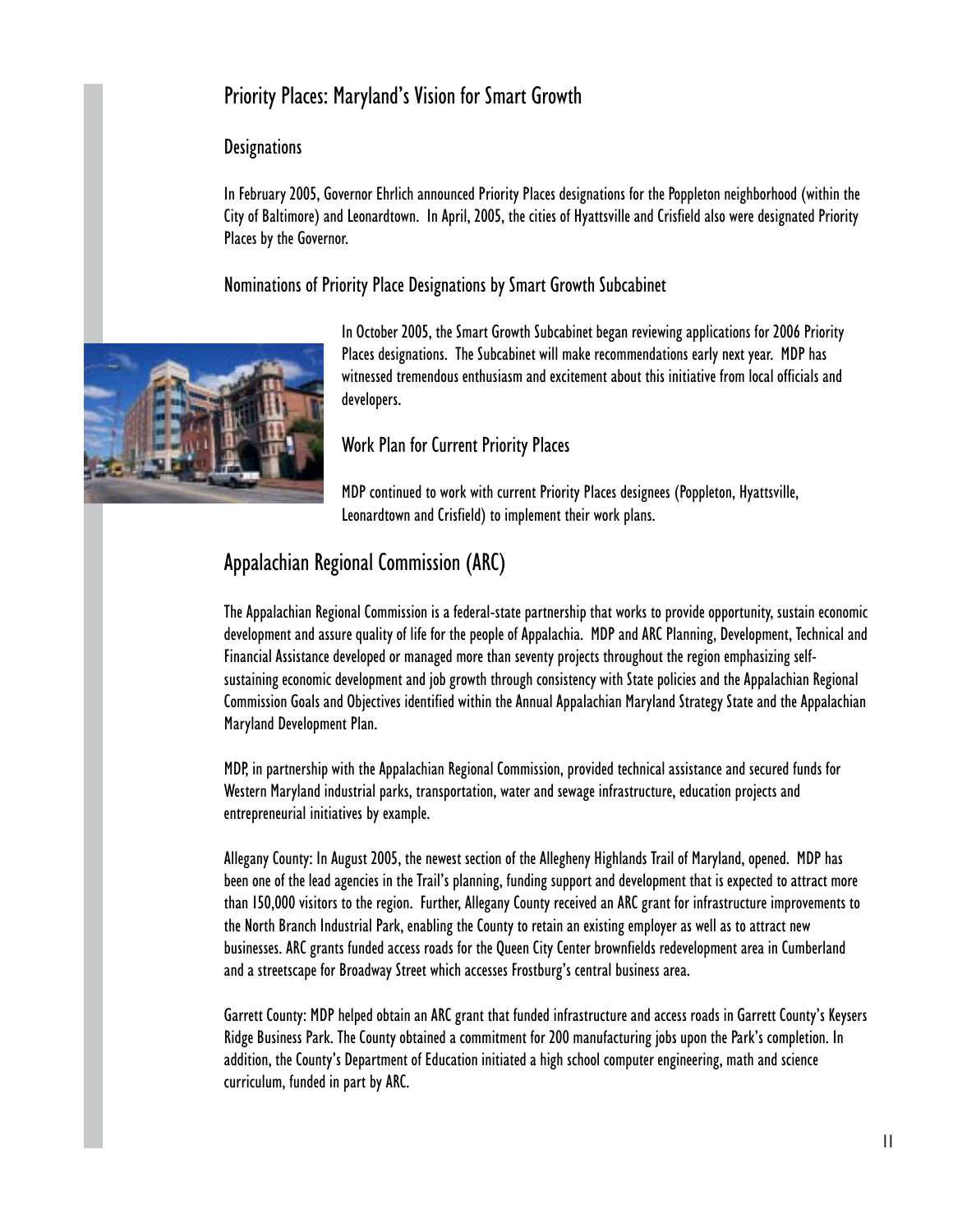Washington County: Washington County obtained funding through ARC to expand the Newgate Industrial Park and to fund an innovative program to increase enrollment in post-secondary education. These funds also funded the expansion of successful wireless communications through the Maryland Mountainside Kiosk Tourism Project.

Additional assistance: MDP and ARC provided assistance to the business development and Main Street Programs in Oakland, Frostburg and Cumberland. This aid directly impacts entrepreneurial development, job creation and revitalization efforts in each city.

### Circuit Rider Assistance - Chesapeake Bay Critical Areas law

MDP staff often must re-write local Critical Area ordinances, particularly after county planners have conducted the State-mandated six-year review. In 2005, MDP staff conducted a number of these comprehensive ordinance reviews, and, subsequently, local governments adopted several. Additionally, regional offices amended many Critical Area ordinances to reflect legislative changes passed by the 2004 General Assembly.

Circuit Riders were involved heavily in day-to-day implementation of the Critical Areas Law. They worked with developers, property owners and the real estate community in understanding and meeting program requirements and standards. They regularly reviewed development plans and plats for projects on land lying within 1,000 feet of tidal waters and advised the municipalities accordingly.

Often, MDP staff trained municipal officials to handle these technical responsibilities on their own. For example, public access, transient docking facilities, public trails and walkways played an important role in coastal community planning this year in the UES staff. In 2005, Circuit Riders provided assistance with a boardwalk/docking facility in Chesapeake City, a jetty/docking facility in Port Deposit and a transient docking facility in Perryville involving coordination, funding strategies, review and implementation at the local level. Circuit Riders also provided assistance to the new waterfront condominium projects in Crisfield, the redevelopment of Byrd Park in Snow Hill and the Vienna Village Annexation project in 2005.

Local Planning assistance staff provided Critical Areas Circuit Rider assistance to twenty-seven municipalities on the Eastern Shore.

Through a cooperative agreement with the Critical Areas Commission for the Chesapeake and Atlantic Coastal Bays, the MDP Upper and Lower Shore Regional Office Circuit Riders, who are MDP staff operating from the regional offices, provided technical support to municipalities with Critical Area Programs. These staff gave wide-ranging help in reviewing and updating municipal comprehensive plans, Critical Area Programs, ordinances and subdivision regulations. During the local ordinance review process, staff worked closely with other State and federal agencies in updating and coordinating regulatory protection of threatened and endangered species, plant and wildlife habitat, non-tidal wetlands and anadromous fish propagation waters. This effort included updating inventories and maps for project review guidance.

Further, considerable effort was spent in public education and training of local staff in the implementation of local critical Area program and ordinances to rectify compliance issues.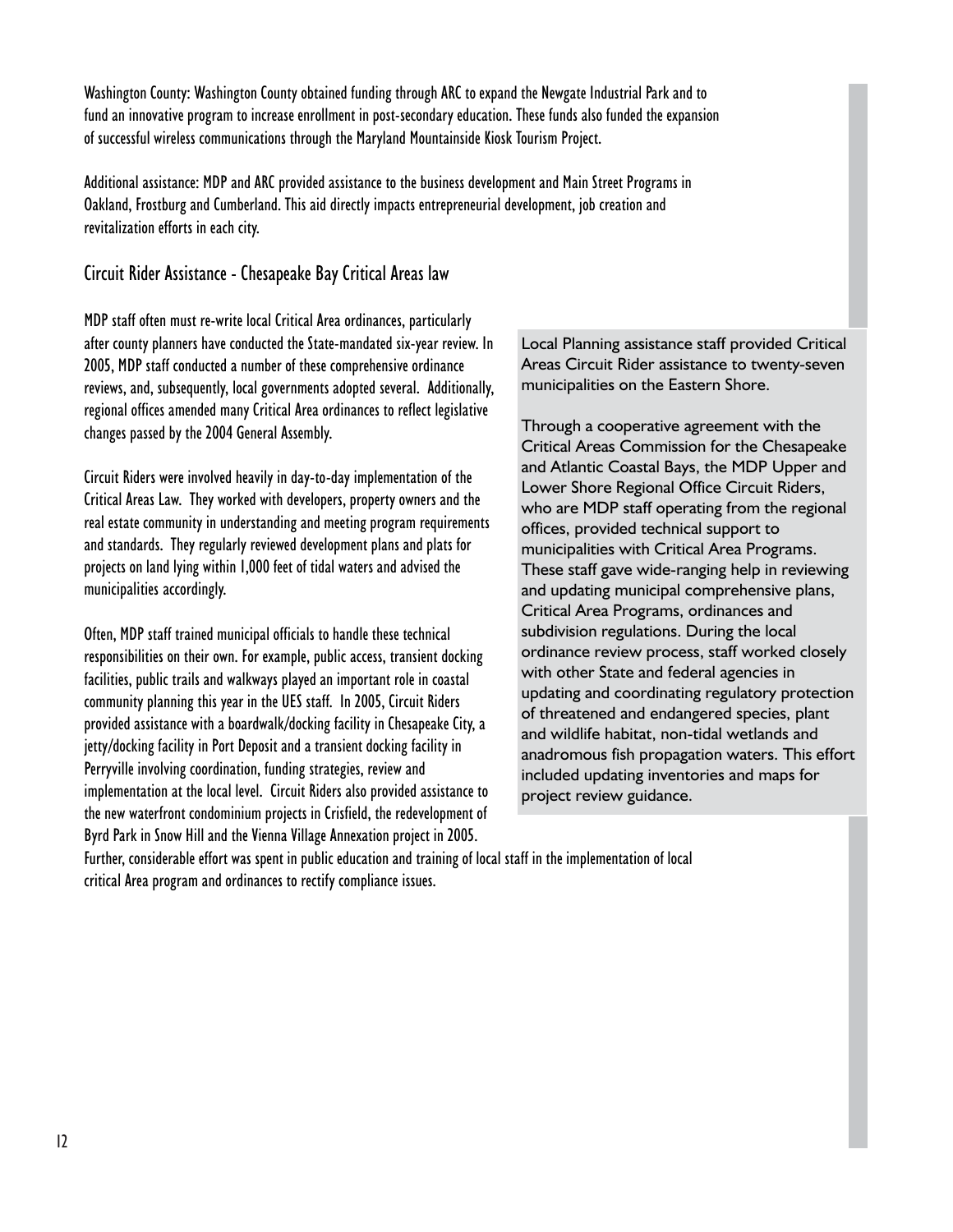# Base Realignment and Closing (BRAC) in Maryland

## Military Bases and Surrounding Communities

The Department of Planning has been active in supporting the efforts of the Maryland Military Installations Strategic Planning Council. The Maryland General Assembly established the Council to assist Maryland's military bases and surrounding communities throughout the federal government's review by the Base Realignment and Closure (BRAC) Commission.

MDP has been present at all Council meetings and its designated staff planner has provided assistance in a number of technical areas. MDP developed and distributed more than 200 Maryland Military Installation Area Profile Compact Disks (CDs) to federal, State and local officials. The intent of the Area Profile CD was to demonstrate nearby communities' ability to provide adequate schools, housing, commercial outlets and employment opportunities for those moving as part of a base expansion or consolidation. The CDs also provided links to Maryland's higher education institutions. Representatives from the BRAC, local military bases and general community used this data when evaluating Maryland and its local communities' ability to support expansion and new development on military bases. The Department also has received numerous requests for this information from Ft. Meade, Aberdeen Proving Ground and other impacted and non-impacted military base alliances.

This information, which provides land use, zoning, aerial maps, employment, school populations and other relevant data, is updated bi-annually and is available on the MDP web page at www.mdp.state.md.us. Local Planning Assistance continues to work with the Military Planning Council and local governments to evaluate the military's community needs and to help ensure that adequate infrastructure including roads, schools, water and sewer and housing are available.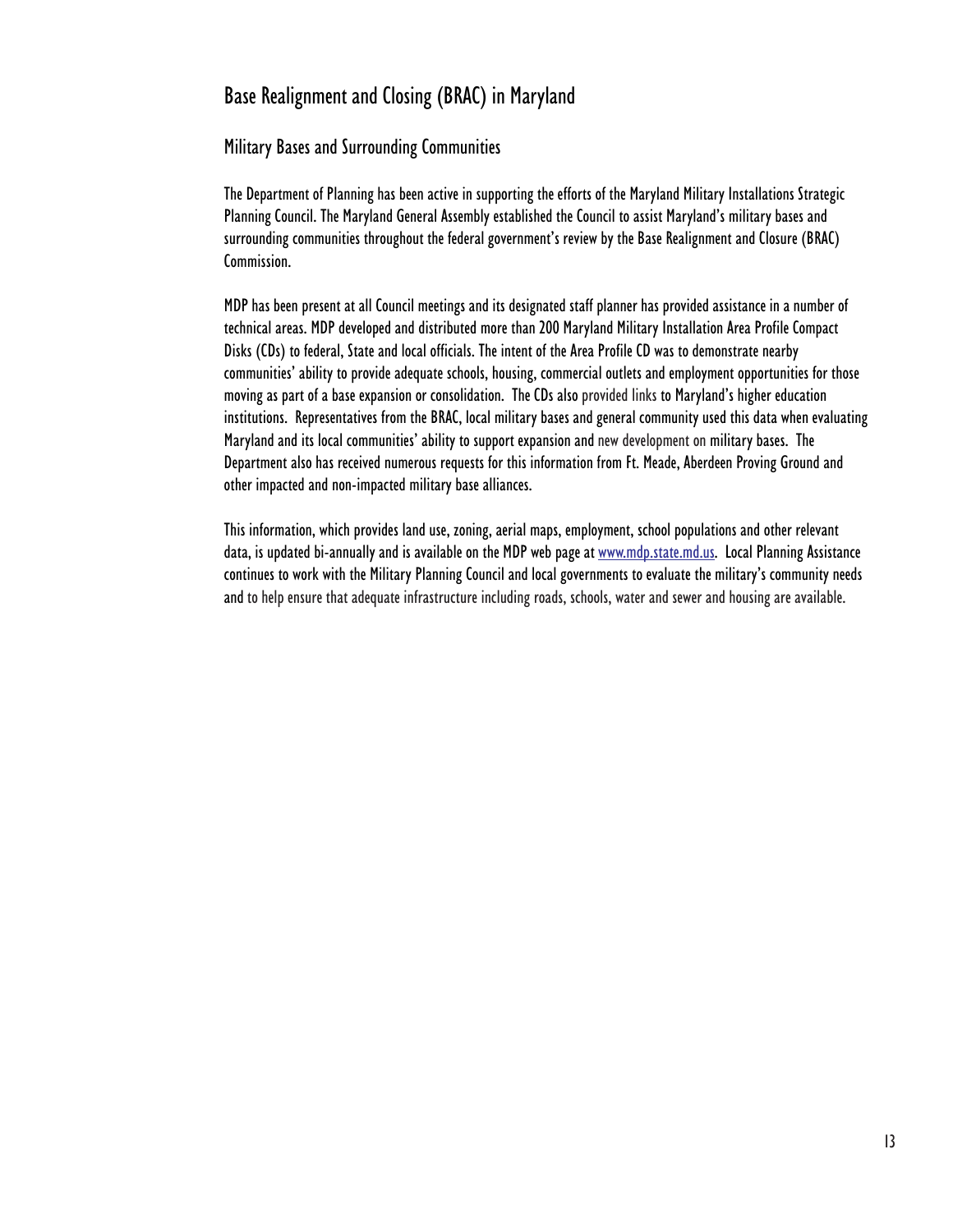# **Infrastructure Planning**

The Infrastructure Planning Division has the critical role of working in partnership with other departments and agencies of Maryland State government on a daily basis to incorporate the concerns of effective planning and Smart Growth into their infrastructure funding and management programs. Other departments have strong mandates that may, unless all work together, work at cross-purposes with the State's growth and development policies. Whether it is MDE protecting Maryland's priceless environment or MDOT with its mandate of providing a mix of transportation options to State citizens, the catalyst for cooperation is found in the work of MDP, ensuring that smart growth and planning issues are incorporated into individual project decisions and into management policy and regulation.

# Water and Sewer Planning

# Interagency Technical Assistance Committee (pursuant to House Bill 659, 2002)

MDP staff participated in the State's Interagency Technical Assistance Committee as it completed its supporting improvements in water and sewer planning. Through its representation on the Financial Management Subcommittee and the County Water and Sewerage Plan Subcommittee, MDP provided substantive planning-related and organizational input with the goal of incorporating changes to regulations and procedures to improve the effectiveness of county Comprehensive Water and Sewer Plans for environmental protection and growth management.

## Advisory Committee on the Management and Protection of the State's Water Resources

MDP participated in the Advisory Committee on the Management and Protection of the State's Water Resources' work pursuant to Executive Order # 01.01.2005.25 on the "Wolman II Committee," follow- up to "Wolman I" Committee which completed its report in May, 2004, evaluating the adequacy of the State's surface and ground water supplies. In addition to providing information regarding growth projections and trends, the Department also brought a smart growth perspective to the Committee's work. The issue of staging new development consistent with adequacy of water resources will be pursued with a final report required in 2008.

## Bay Restoration Fund Advisory Committee

The Bay Restoration Fund Advisory Committee extended oversight and advice to the Maryland Department of the Environment on the implementation of the uniquely named "Flush Fee" or Bay Restoration Fund. MDP provided input to the Committee's efforts to provide guidance to local governments on methods of identifying septic system users and also provided guidance on priorities for the utilization of the Fund to support smart growth and the Priority Places Program. Staff continues to participate in this panel.

## County Water and Sewerage Plans

Staff reviewed and commented on all amendments to local water and sewer plans (approximately 100 per year) and provided technical assistance and guidance to local governments as appropriate. By example, staff has worked with Montgomery County and the Towns of Boonsboro, Leonardtown and Snow Hill. Staff continues to review all State Clearinghouse for Intergovernmental Assistance projects related to water and sewer funding and issues.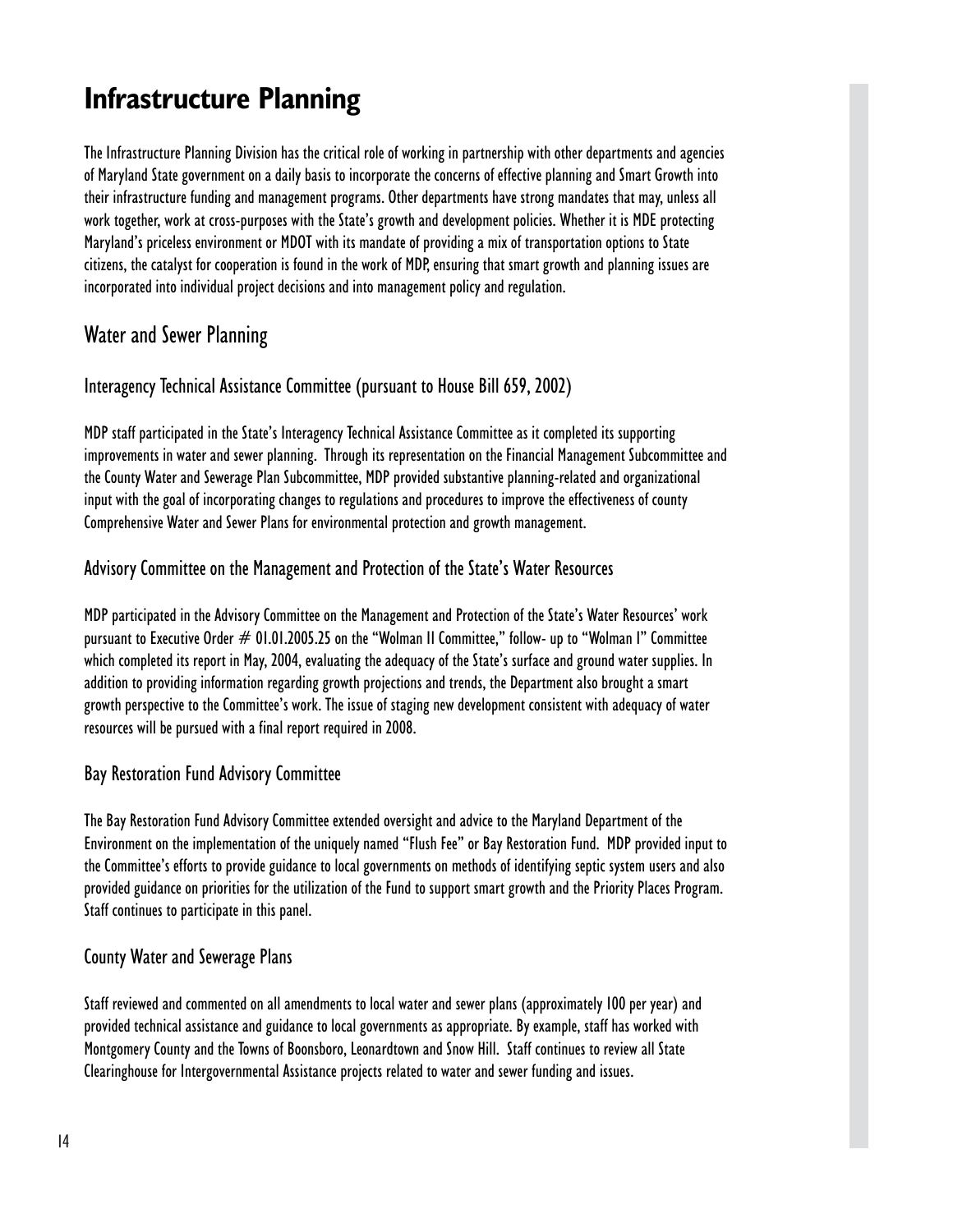# Patuxent River Commission (PRC)

MDE provided professional staff support services (including, for example, coordinating monthly meetings, preparing agenda and minutes) to the PRC. The PRC is a mandated body providing advice to state and local governments concerning actions, especially land use related actions, affecting water quality in the Patuxent River. The Commission also functions as the Tributary Team for the Patuxent River Watershed.

#### Chesapeake Bay Sub-Cabinet

Staff provided planning input into the short-and long-range tributary strategies, total maximum daily load (TMDL) guidelines and Chesapeake Bay Program. Additionally, MDP took on an increased role in planning and strategy creation in relation to coastal hazard management, and prevention and mitigation, meeting regularly with staff from DNR and MDE.

# Transportation Planning

Transportation Project and Program Review staff:

- Participated in nearly twenty major highway and transit planning studies,
- Raised issues and provided information or strategies in addressing the issues,
- Provided approximately twenty written comment letters and memos at milestone stages of the planning processes for over a dozen projects,
- Attended Maryland Department of Transportation's (MDOT) annual Consolidated Transportation Program (CTP) Tour meetings in various counties,
- Reviewed and provided written comment on the 2005 CTP, and
- Reviewed and provided comments on various transportation projects and plans through the State Clearinghouse for Intergovernmental Assistance.

#### Local Plan Review – Transportation elements

The transportation unit planners at MDP reviewed and commented on more than twenty local comprehensive plans and transportation elements of local plans. MDP's staff met repeatedly with local elected officials and planning staff to discuss issues pertaining to:

- State planning policies, transit, bicycle and pedestrian facilities,
- Safe Routes to Schools,
- Transportation funding requests, and
- Travel demand model development.

Priority Funding Law/State Transportation Projects

The MD 32 Project and the Inter-county Connector (ICC) were two projects that received extensive review for Priority Funding Area compatibility. Ultimately, both were forwarded to the Maryland Board of Public Works. MDP provided extensive growth management and Smart Growth analysis for both projects. The analysis indicated that the project did, in fact, "connect PFA's." The ICC was forwarded to the Board of Public Works for approval.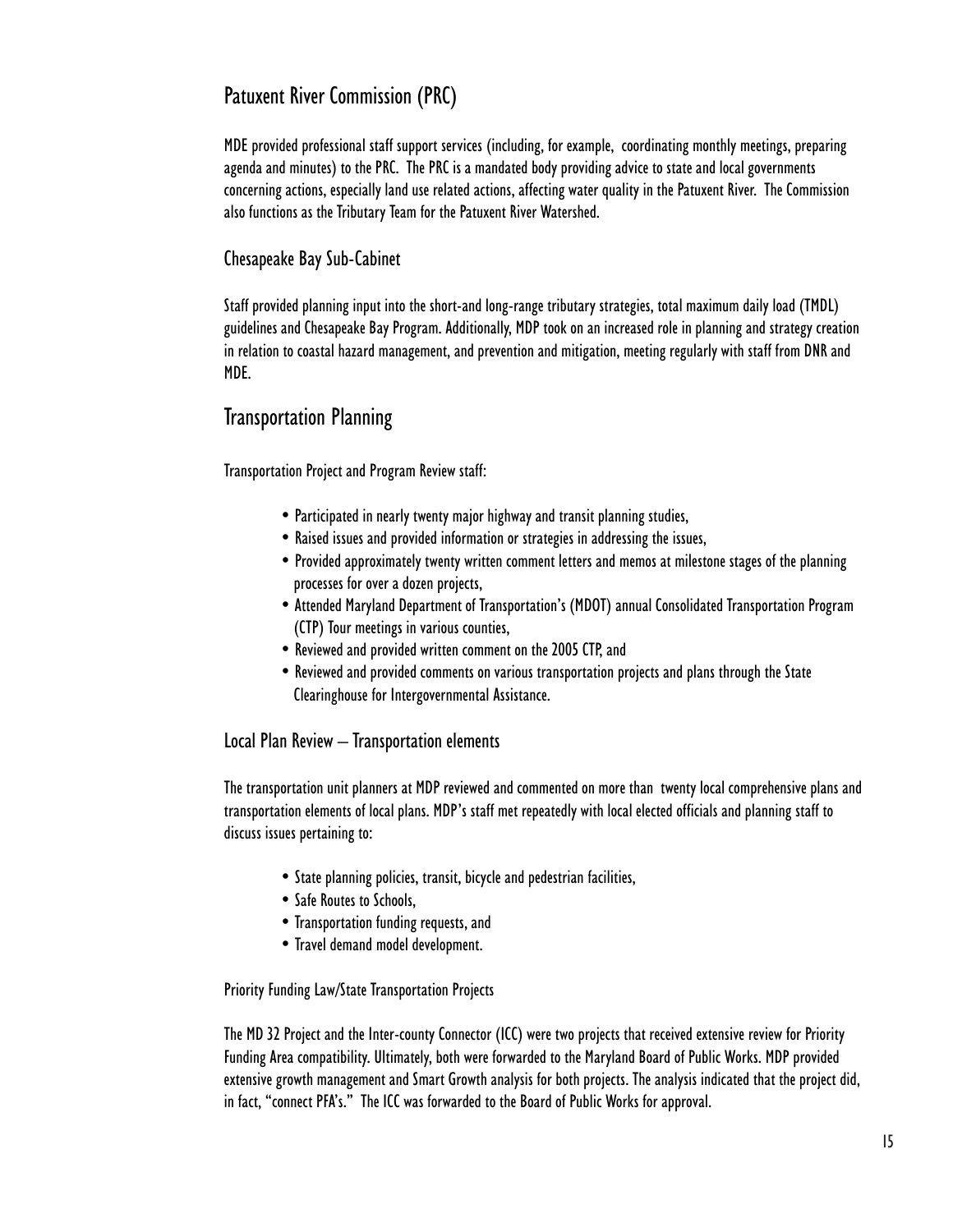MDP staff participated in the Interagency Working Group and Principal Plus 1 meetings, coordinated with the ICC study team and provided written comments on the draft environmental impact statement/Section 4(f) Evaluation, the draft travel forecasting study materials and the draft secondary and cumulative effects analysis. MDP staff also conducted the required smart growth land use effect GIS/Transportation modeling analysis for this project and prepared a white paper on "Planning Act and Smart Growth Compliance" that was used during the ICC alternative selection process.

# Regional Transportation Planning Process

MDP provided comments on various regional transportation planning documents, including the BRTB's Transportation 2030 – the Baltimore Region's Long Range Transportation Plan. MDP staff also reviewed and provided comments on the BRTB's Unified Planning Work Program (UPWP), proposed upgrades to the Baltimore Metropolitan Council's (BMC's) travel demand model, BMC's external survey study and a variety of other technical transportation processes at BMC. MDP staff actively participated in various subcommittees of the BRTB, including the Technical Committee, the Travel Demand Advisory Group, Citizen Advisory Committee, Cooperative Forecasting Group and the Bicycle and Pedestrian Advisory Group at BMC.

# Transportation /Land Use Modeling Tools

MDP's Transportation Planning Staff have worked in the calibration and the validation of the Baltimore Metropolitan Region DRAM-EMPAL Land Use Model. Staff developed and refined an integrated land use and transportation modeling approach that can be used to assess the possible future land use scenarios with transportation investments.

# Baltimore Region Red Line Transitway Study

Staff participated in the Red Line Transit Oriented Development Charrette and provided comments on the Red Line TOD strategies and sketch plans. It also participated in the Red Line Technical Working Group meetings on a regular basis to assist in the selections of alignments and potential stations in various sections of the proposed Red Line corridor.

## I-270/US 15 Multi-Modal Corridor Study

MDP staff attended this I-270/US 15 Multi-Modal Corridor Study's team meetings, in coordination with MTA/MDT staff, re-evaluated the Corridor City Transitway Kentlands alignment study and assisted in evaluations for transit storage facilities along the proposed corridor.

# I-95 (JFK Highway), Section 100 and Section 200 Studies

MDP transportation planners conducted transportation/land use modeling analysis for the purpose of assessing the potential secondary land use effects of the I-95/Section 100 Improvement. It reviewed the alternative retained for detailed study and the selected alternate for the Section 100. To prove functionally "connecting PFAs", MDP staff utilized the metropolitan travel demand model.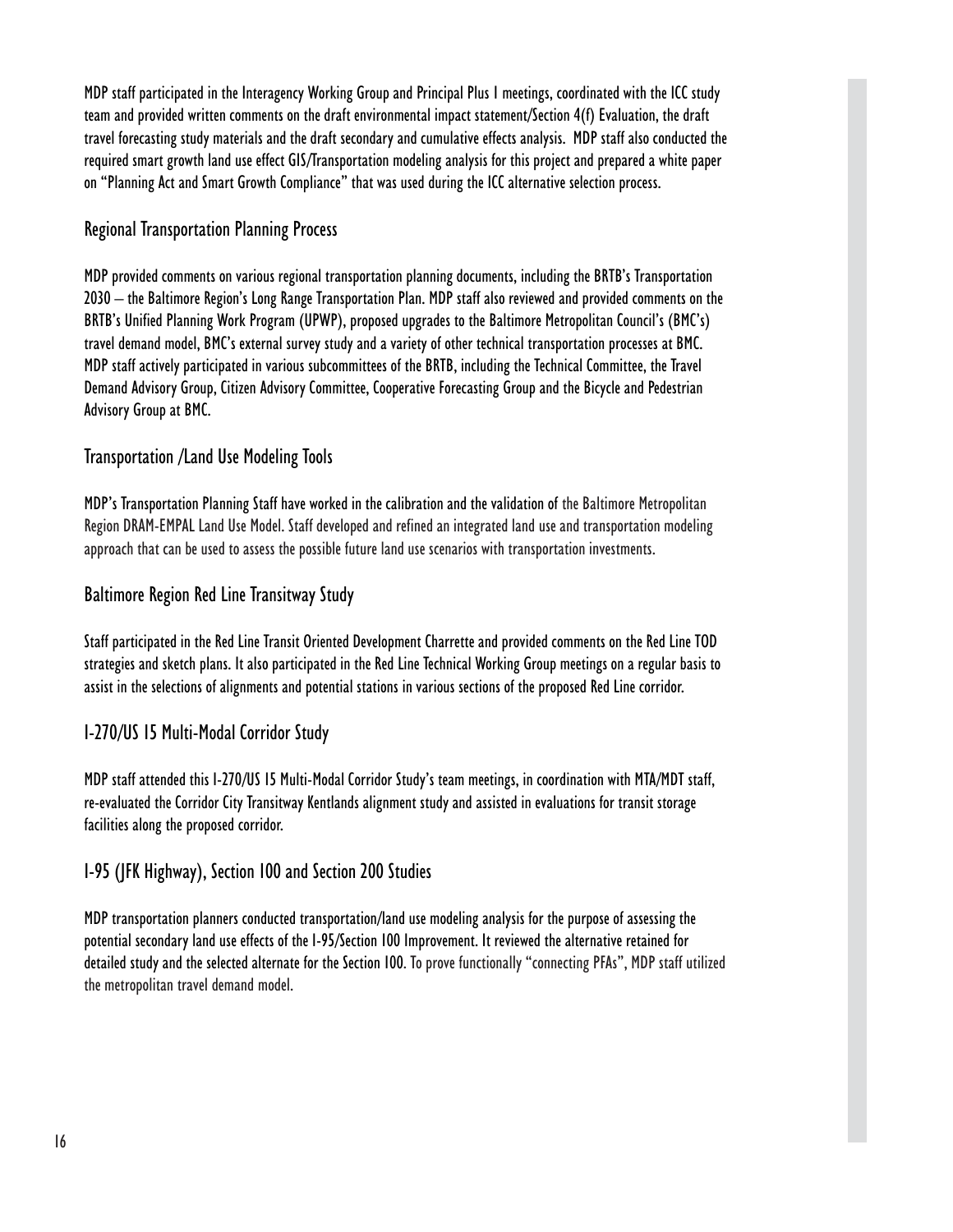### Pedestrian and Bicycle Planning

Staff participated in:

- The Maryland Pedestrian and Bicycle Advisory Committee and Baltimore Region Pedestrian and Bicycle Subcommittee meeting and activities,
- Review of major transportation projects to ensure the adequate accommodations of pedestrian and bicycle facilities, and
- Assistance to State and Regional agencies in mapping proposed trail and on-road projects and worked with the State Highway Administration (SHA) staff and localities in an effort to obtain local approval for SHA's on-road bicycle route designation program.

## Task Force for Transportation Capacity Across the Chesapeake Bay

MDP staff assisted in the development of data sets and analysis for this Task Force with transportation impact on land use analysis and began a preliminary identification of transportation and land use issues. Using available Department technology, staff prepared various data sets dealing with population projections, commuting trends and related information from the 2000 U.S. Census of Transportation. Using this data and its specific analysis, MDP staff's made a presentation to the Task Force on a range of transportation and land use aspects of the various proposals under consideration.

# Public School Construction

## FY 2006 Capital Improvement Program

As a member of the Interagency Committee on Public School Construction, MDP prepared county project descriptions and summaries and prepared worksheets for determination of funding levels for major construction projects for a capital budget of \$250 million.

## Enrollment Projections

The Department's Division of Planning Data Services prepared its annual enrollment forecasts for Baltimore City and 23 counties. The Infrastructure Division staff reviewed local responses in preparation for the annual facility planning and capital budgeting processes.

## Educational Facility Master Plan

Applicable educational facilities submitted information to MDP as at the start of the fiscal year. MDP staff reviewed all plans and comments were incorporated into project justifications during the Capital Improvement Program process that begins every October.

## School Site Approvals

Department staff made site visits, conducted State Clearinghouse reviews and made recommendations for Interagency Committee action. Approximately ten sites are visited annually.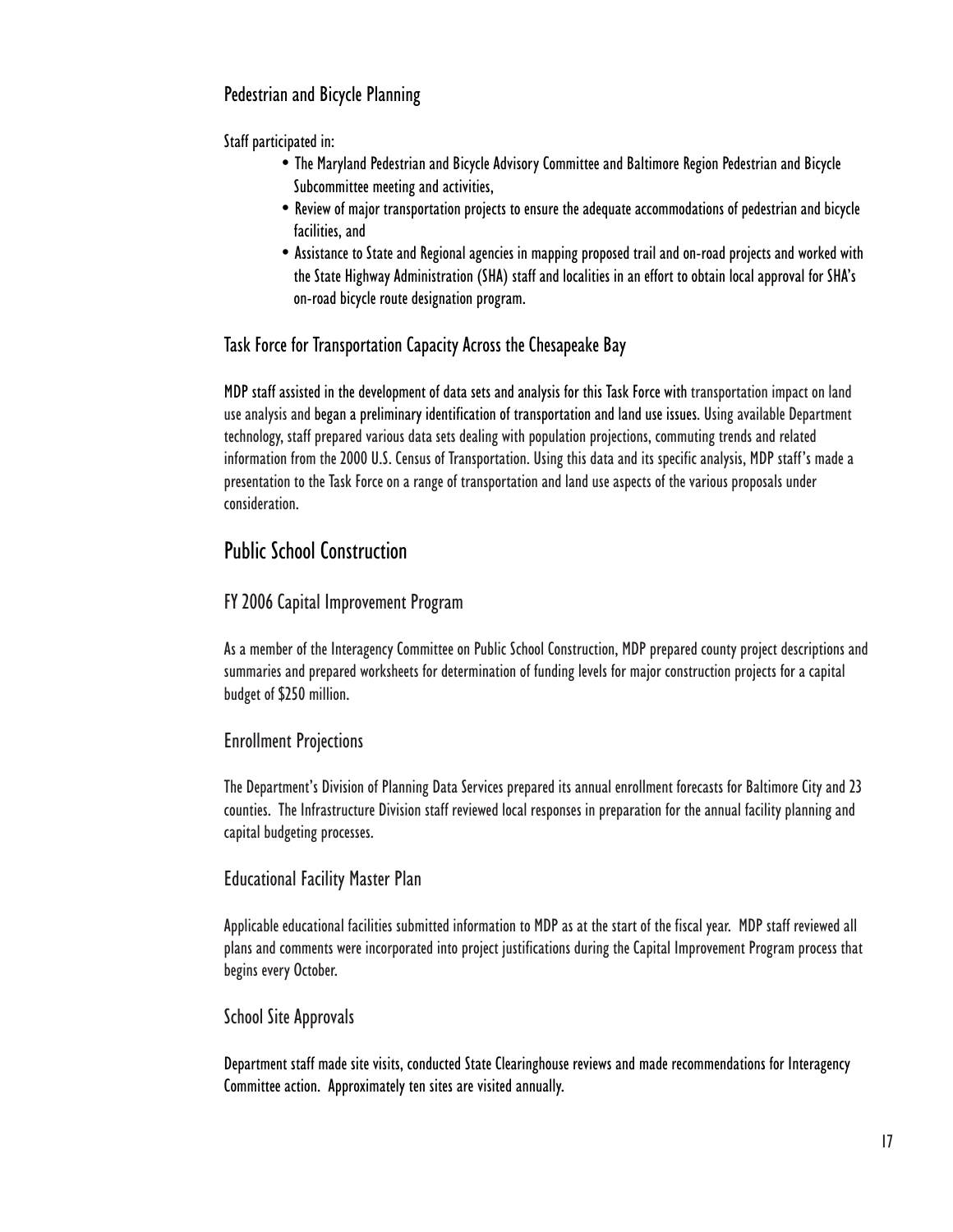# **Resource Conservation Planning**

As the lead state agency for land preservation and recreation planning, MDP worked with other entities such as the Departments of Agriculture and Natural Resources, local governments, land trusts and other private stakeholders to ensure true stewardship of the land. The Secretary of Planning is a member of the Maryland Agricultural Land Preservation Foundation (MALPF) and Rural Legacy Boards and staff provided professional support to this effort.

### Review of Local Land Preservation, Parks and Recreation Plans

Using guidelines produced by MDP in coordination with DNR, Maryland's twenty-three counties and Baltimore City are completing their 2005 Land Preservation, Parks and Recreation Plans. The process is part of a joint State/County effort to evaluate the ability of current programs to achieve statutory goals, to provide beneficial recreational opportunities for Marylanders and to protect agricultural and natural lands and resource.

MDP and DNR reviewed draft land preservation, parks and recreation plans from the majority of Maryland's major jurisdictions, using the review template that MDP developed. Based on both departments' comments, staff advised jurisdictions about desirable improvements incorporating information that is being used currently to develop the 2006 State Land Preservation, Parks and Recreation Plan.

## Development of the 2006 State Land Preservation, Parks and Recreation Plan

MDP initiated statewide analyses of state and local efforts to provide opportunities for outdoor recreation and to preserve agricultural and natural resource lands. Program Open Space law requires the State to prepare a statewide plan that incorporates the county plans one year after the local plans are due (2005). The State plan is dependent on both local plans and statewide analyses for each type of land and resource of interest. The emphasis in this round of land preservation and recreation planning was to ensure a good return on public investment in conservation programs. To accomplish this, staff from MDP:

- Reviewed goals of State and local land conservation and implementation programs for parks and recreation, agricultural land and natural resource lands,
- Evaluated the ability of programs and funding sources to achieve goals and to identify shortcomings, and
- Recommended to State and local legislatures and governing bodies changes needed to overcome shortcomings, achieve goals and ultimately ensure good return on public investment.

# Legislation to implement Maryland Agricultural Land Preservation Foundation (MALPF) Task Force **Recommendations**

MDP worked with legislators to introduce SB 502 and HB 1334 to create a Critical Farms Program. This bill instructed MDP and MALPF to report on the options for the program and to recommend enabling legislation on or before January 1, 2006.

The Critical Farms program will be an option that MALPF may use to preserve important farms that are in poised for conversion to development. The Task Force, chaired by Secretary Audrey E. Scott and staffed by MDP planners, completed a comprehensive effort to identify and recommend ways the Foundation could conserve most effectively viable farmland and the industry.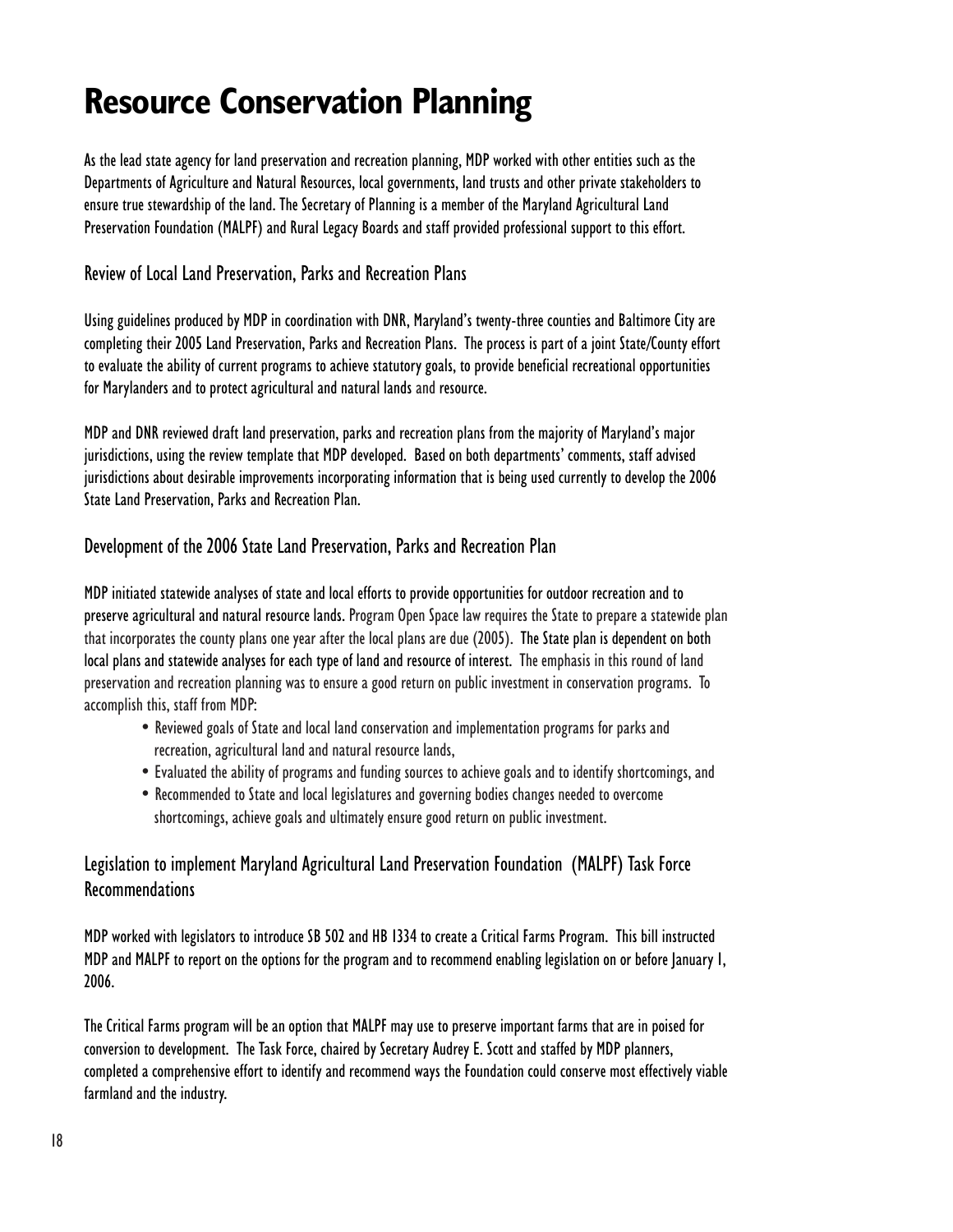#### Certification of County Agricultural Land Preservation Programs

MDP staff implements this program for the State that helps counties achieve agricultural land preservation goals. Staff reviewed reports and submitted reviews, comments and recommendations to the following counties: Anne Arundel, Carroll, Cecil, Harford, Howard, Montgomery, Queen Anne's and Talbot.

The certification of agricultural counties has the following goals:

- To maintain contributions of farming to the economy and a quality environment,
- To encourage county programs complement MALPF to preserve viable land, manage growth and preserve environmental quality; and
- To ensure that increased county expenditures of Agricultural Land Transfer Tax are cost-effective.

Counties benefited from certification by being able to retain a greater share of the locally generated agricultural land transfer tax. This tax is collected whenever agriculturally assessed land is sold for development. Counties that are not certified keep 33% of the tax; 67% is allocated to the Foundation. Certified counties keep 75% of the tax; 25% is allocated to the Foundation. The Certification Period covers two years at which time a county must be recertified by both the MDP and MDA. Another benefit of certification is that MDP offers technical assistance to certified counties to enhance their programs—for example, through refinement of purchase and transfer of development rights programs and for improving return on investment in land preservation.

As a member of MALPF, MDP provided support and assistance to the foundation and its programs. MDP created maps for Board of Public Works meetings showing properties proposed for easement funding in context of their surroundings. It also provided technical support with updated GIS maps of MALPF preserved lands for twenty-three counties, showing both agricultural districts and easements and created maps for the Board of Public Works meetings. The maps showed districts in relation to other protected lands and environmental features, helping to provide consistent, balanced information for funding decisions by the Board.

Review of Rural Legacy Area Applications and support for the Board and Advisory Committee

The Maryland Rural Legacy Program provides focus and funding to protect contiguous tracts of rural land through the acquisition of easements.

MDP reviewed twenty-five applications, provided analysis for each area and wrote summary assessments of supporting programs. In conjunction with DNR and the Maryland Department of Agriculture, MDP provided technical

and planning assistance to the Rural Legacy Board and Advisory Committee. MDP's Resource Conservation Planning staff reviewed applications and completed a technical analysis of fragmentation versus preservation for each. Staff attended both Board and Advisory Committee meetings and advised the Secretary, MDP on the status of conservation efforts and issues in Rural Legacy Areas.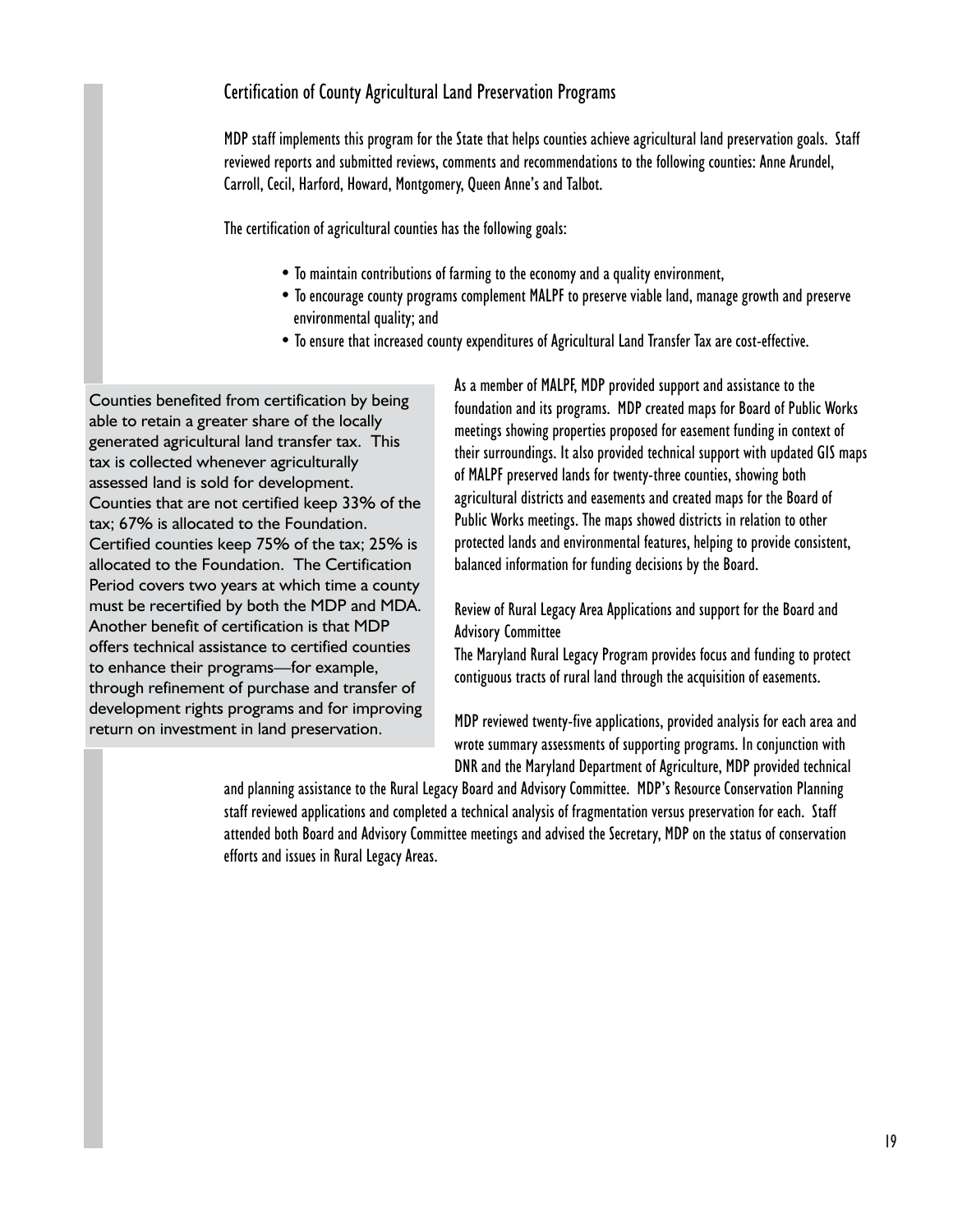# Modeling Tools to Facilitate Better Planning

# Development of GISHydro2000

The importance of associating water resources and land use planning is vital to insure sustainable growth in Maryland. However, tools to accomplish this task are few, are mostly highly complex and are not suited for use by planning groups or even most professional planners. To address this matter MDP coordinated a multi-agency effort to produce a first generation GIS tool that allowed users to examine alternative land uses in a watershed, estimated effects on stream flow, biodiversity and nutrient impacts, as well as the effects of best management practices. MDP assembled the project team, led by a civil engineer and a biologist from Tetra Tech, and MDP helped develop a successful grant proposal and provide assistance in coordination of the project. DNR's Coastal Zone Management Program supplied funding for the first generation effort.

# Special Award: "Albers Gert Award of the Worldwide IsoCaRP" International Society of City and Regional Planners

An MDP planner was the principal investigator and author for the award winning research paper. The article "A Model to Predict Impervious Surface for Regional and Municipal Land Use Planning Purposes," published by the Journal Environmental Impact Assessment Review (Elsevier Science: 24 (2004) 363-382) received the award as the most important planning publication by the International Society of City and Regional Planners (ISoCaRP) in 2005. ISoCaRP is a non-governmental worldwide professional association of city and regional planners and is recognized officially by the United Nations, UNESCO and the Council of Europe. The article described a statistically derived algorithm which allowed planners to calculate quickly and very accurately the amount of future impervious surface given simple forecasts of houses and jobs. Impervious surface calculations are very useful in predicting runoff and runoff related impacts such as local flooding and biological impairment of streams.

# Acquisition of Grant to Link Land Use and Water Quality in the Chesapeake Bay

MDP and the Environmental Protection Agency Bay Program staff jointly acquired a grant to develop an Integrated Assessment Model to evaluate the effects of alternative future land use changes on water quality in the Chesapeake Bay. A second program module then will predict future sewer flows and septic users. Both future growth and sewer/septic forecasts will be used as input to the Bay Program's Phase 5 model, planned for application by 2007. The project is a multi-year effort; MDP's contribution will be completed in 2006.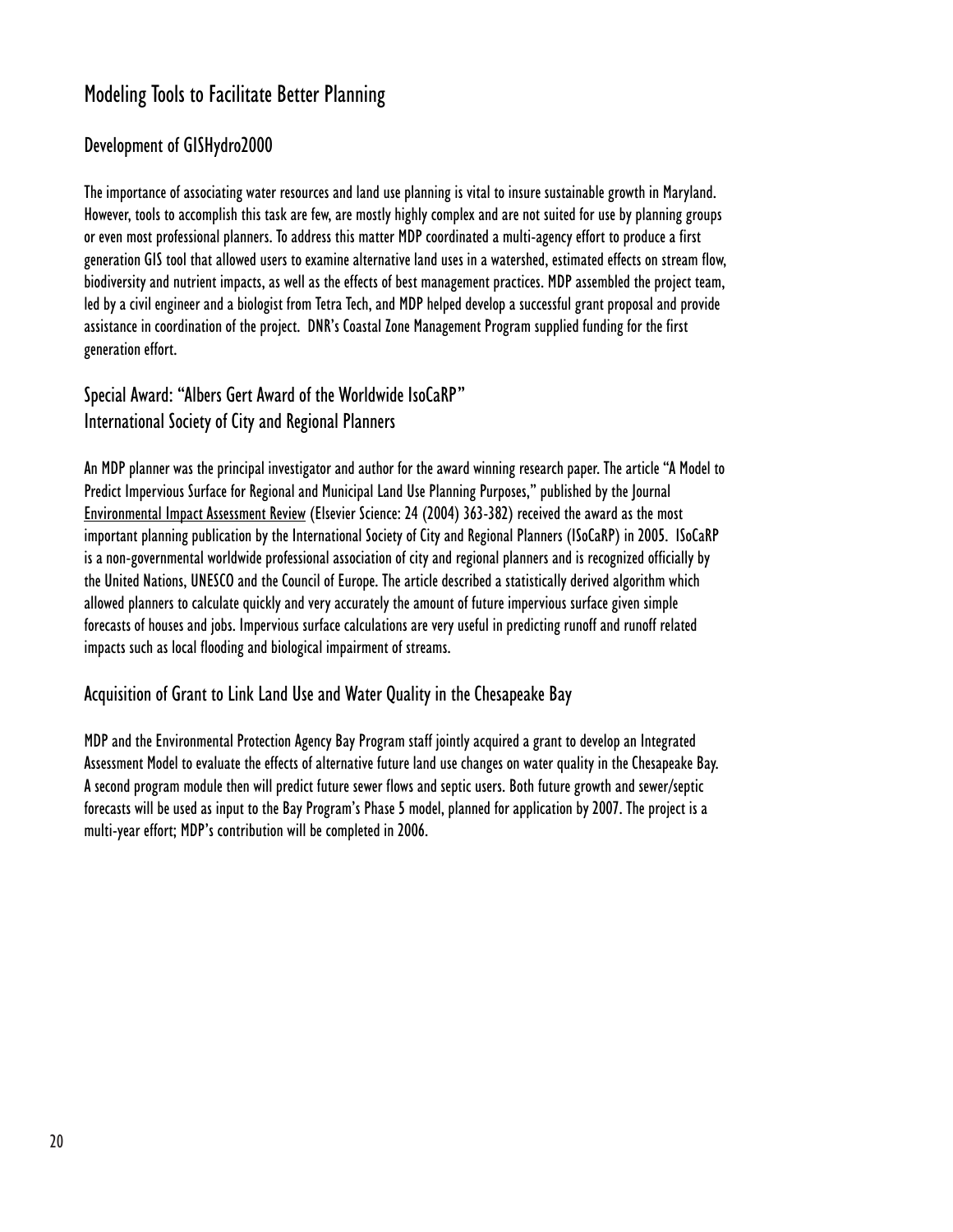# **Land Use Planning and Analysis**

The Land Use Planning and Analysis staff focused on combining the Department's land use analysis resources with land use. MDP worked directly with sister agencies, local governments and other key smart growth stakeholders, such as (e.g., homebuilders, environmental groups, universities and councils of governments). The nature of work ranged from land use modeling to working with task forces on planning policy issues. Products included data, analysis, technical assistance and reports that integrate analysis and planning policy. The following is a sampling of the section's projects and products.

#### Development Capacity Analysis

Working from the results of the Development Capacity Task Force of 2004, MDP staff continued in 2005 to work with local governments to generate development capacity (i.e., buildout) analyses to be included in comprehensive plans. This effort was facilitated by memoranda of understanding with local governments and by an Executive Order from Governor Ehrlich. The section continued to work on analysis with local governments including Baltimore City, Worcester County, Queen Anne's County, Carroll County, Town of Federalsburg and City of Cambridge. The section also reviewed comprehensive plans for potential inclusion and use in the analysis. To aid local governments further with the analysis, the section worked jointly with the University of Maryland to develop a guidebook that gives background, examples and guidelines on capacity analysis. This guidebook can be accessed at http://www.mdp.state.md.us/develop\_cap.htm. Additionally, the section developed a query tool to help local governments access, query and otherwise utilize the land use model output associated with the development capacity analysis.

#### National Demonstration Project

MDP participated in a Land Market Monitoring National Demonstration Project through the University of Maryland (National Center for Smart Growth Research and Education) with funding from the Lincoln Institute of Land Policy. This participation entailed traveling to several sites throughout the country and presenting and discussing alternative types of land use data, as well as alternative land supply methodologies practiced by other nationwide entities. Staff created a development capacity summary report which will be included in a larger document to be completed by the University of Maryland.

#### Annexation Workgroup

MDP provided the analysis, background, case studies and policy options for the Annexation Workgroup, a collaborative effort by the Maryland Municipal League and the Maryland Association of Counties to attempt to bring discussion about numerous annexations in the State. As part of its efforts to improve the tracking and review of annexations, the Department worked to develop a review and tracking intranet application.

#### Land Use Data Sharing, Development, Maintenance and Assimilation

MDP provided substantial assistance obtaining, sharing, creating, maintaining and assimilating GIS and related data for planning-related analysis. This effort involved working with partner agencies, establishing and maintaining data sharing agreements with local governments, reviewing local zoning ordinances and other efforts to keep the information accurate.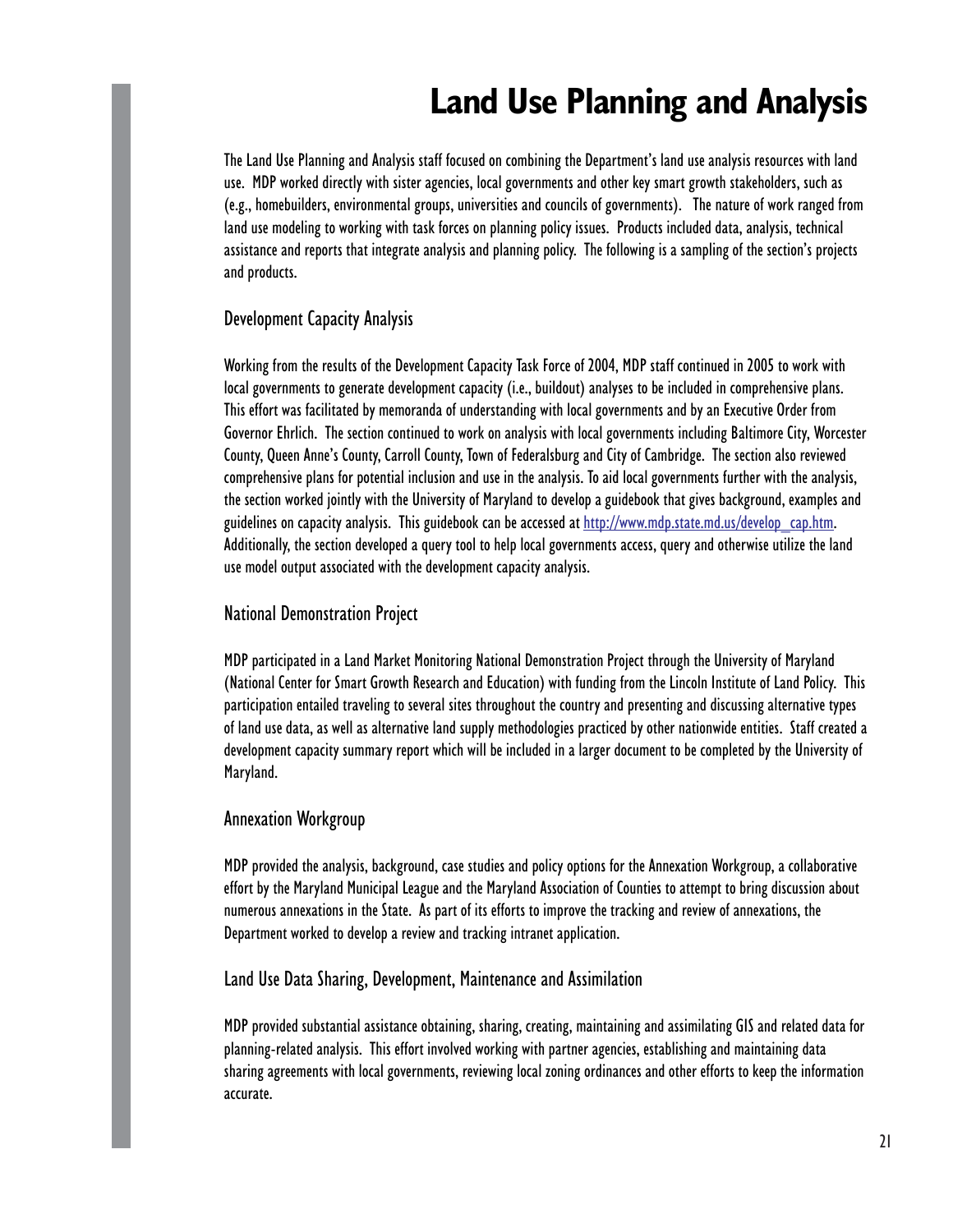# Eastern Shore Analysis

Staff developed a report (draft due at the end of 2005) that highlighted growth trends, projections and issues. This product will be a useful resource as the Department works to help address the serious growth pressures on the Eastern Shore.

### Flush Fee Implementation

The flush fee, also called the "Bay Restoration Fee," is a \$30 annual fee that users of public sewer and septic system owners pay the State. For those served by central sewer systems, this new program added the fee to existing sewer bills. This program also applies to those on individual septic systems. Very few local governments have an inventory of septic systems. MDP is the only organization that has a Statewide draft inventory of septic systems which we shared with local governments to assist them in developing more detailed versions of their own.

## Reality Check  $+$ /Imagine Maryland

MDP worked with other smart growth stakeholders on a series of regional growth visioning exercises where participants discusses and suggested where and how the State's projected growth occur. This effort also included some growth scenario analysis and recommendations for the in which State should address future growth. See the following web page for more information: http://www.realitycheckmaryland.org/.

### Outreach and Presentations

MDP Staff presented briefings to various audiences throughout the year. Presentations addressed the issues mentioned above and others including the following:

- American Planning Association National Conference: "Land For Housing" and "GIS Tools for Land Market Monitoring"
- Maryland Water Conference: "Land Use and Water Resources"
- League of Woman Voters: "Growth Trends, Projections and Development Supply"
- Community Planning Collaborative: Democracy and Planning in Action: "Adding Intelligence to Smart Growth Through Land Market Monitoring"
- Presentations before local governments, regional councils of government and legislative committees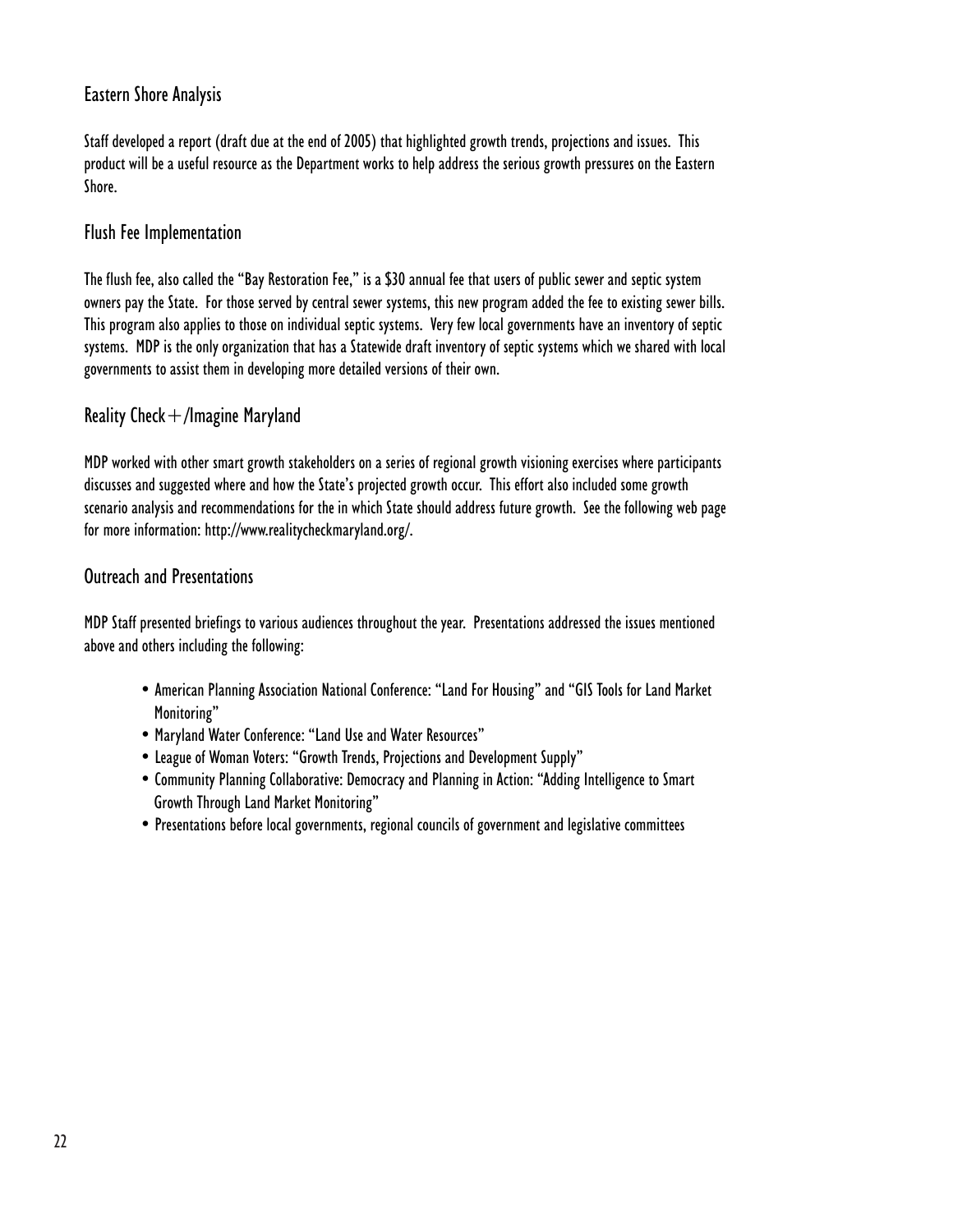# **The State Clearinghouse for Intergovernmental Assistance**

The State Clearinghouse has continued its work in the forefront of computer technology to assist the State and its citizens with effective and timely products and services.

#### Electronic Maryland Intergovernmental Review and Coordination Process (EMIRC)

The State Clearinghouse for Intergovernmental Assistance manages the Maryland Intergovernmental Review and Coordination, (MIRC) process. MIRC offers "one stop" project analysis by government agencies and officials to ensure proposed projects are consistent with known state and local plans, programs and policies prior to project approval and implementation. Additional information on this process may be found at http://www.mdp.state.md.us/CLHOUSE/ intergov review center.htm.

The Clearinghouse system provided enhanced efficiency in reviewing the projects submitted for review in order to achieve 100 percent consistency with known State and local plans, programs and policies.

Staff received 1,308 projects for intergovernmental review in fiscal year 2005. Of that total, 1,107 were requests for financial assistance, 199 were direct development projects and two were facility plans. The top three programmatic areas requesting financial assistance were (1) Environmental and Energy, (2) Recreation/Program Open Space and (3) Health. The total federal dollar amount that was requested was \$1,144,801,952.10 and the State requested dollar amount was \$361,124,852.39. Requested local funds were \$51,015,817.95 and a total of \$261,981,848.21 were requests from other funding sources.

In the area of direct development, the top three project categories were Category one Environmental Impact Statements (EIS) such as the draft EIS for the Inner County Connector in Montgomery and Prince Georges counties. Also included in Category One are National Environmental Protection Agency (NEPA) documents, findings of Non Significant Impacts statements (FONSI), Environmental Effects Reports (EER) and Draft Environmental Impact Statements (DEIS). Category Two consisted of excess real property declarations and Category Three contained historic nominations. Projects receiving full review resulted in being consistent with state and local plans, programs and objectives.

#### The "Red Book"-Catalog of State Assistance Programs

The well-known "Red Book" contains updates of the  $800+$  programs of technical, financial and non-financial assistance provide by State agencies. More than 60 State departments and agencies updated their Red Book program listings. Staff provided ongoing training and technical assistance to State agencies as they updated their programs via the Internet on The Red Book Online. This is an "easy to use" electronic reference tool located at www.mdredbookonline.com. Program contacts are provided for users to obtain detailed information on items of interest. In addition, MDP published in print form The Red Book – Abridged Edition, January 2005, which was well received by legislators, public officials and citizens at MACo, MML Governor's Conference on Housing.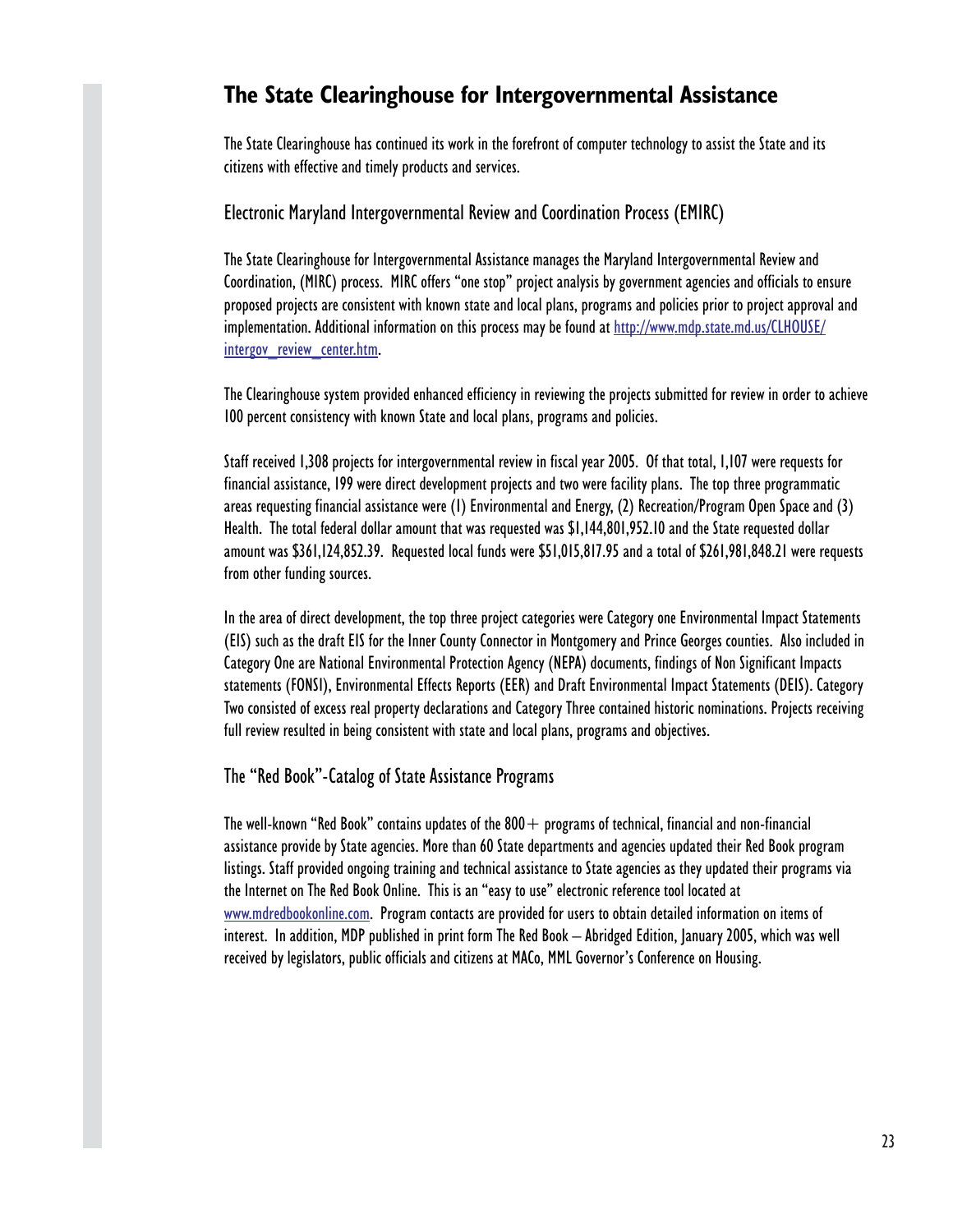# The Intergovernmental Monitor

This collective publication provided weekly public notice via the Internet of projects received for intergovernmental review. In addition to keeping the public informed of the projects received for intergovernmental review, the "Monitor" served as a check for State agency and local government reviewers regarding notification about projects that they had not received for review that may impact their plans, programs and policies. In fiscal year 2005, MDP published fiftytwo Intergovernmental Monitors and posted them to the Internet: http://www.mdp.state.md.us/CLHOUSE/ monitor\_fy05.htm.

### Real Property Inventory

In its effort to keep current the status of state owned real property in Maryland, MDP secured the participation of State custodial agencies to update their real property holdings. It developed an online process for State custodial agencies to record real property transactions – acquisitions, disposals and transfers and to obtain information regarding sales and acquisitions for 2004 and 2005. Upon request, staff prepared several specialized real property reports.

### Technical and Informational Assistance

Clearinghouse staff made available local government and public requests for assistance with identifying government and non-government funding resources on line via the Clearinghouse Grant Resource Center http://www.mdp.state.md.us/ CLHOUSE/grant\_resource.htm, This information included federal, State and/or private funding opportunities, scholarships and financial aid and grantsmanship training. Staff also responded in writing to numerous telephone, email and letter requests for funding resources.

## State Agencies Requests for Funding Assistance

MDP maintained a close working relationship with the Governor's Grants Office and continued to collaborate with the federal Grants.gov, various federal agencies, other state Single Points of Contacts (SPOCs) and several non-profit organizations regarding identification of funding opportunities for state agencies. MDP staff participated in various grantsmanship training activities for state agencies.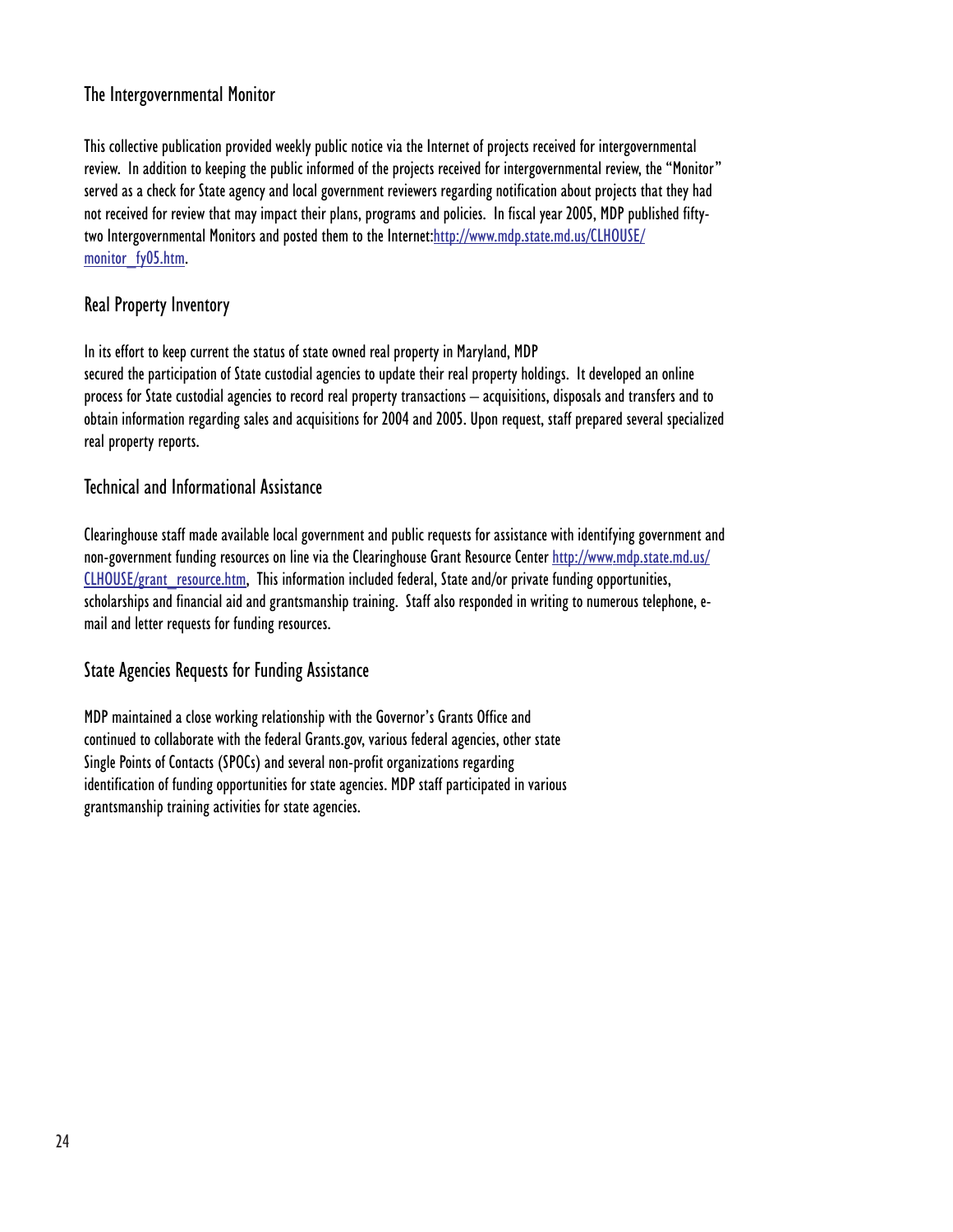#### Other Technical Assistance Provided by Clearinghouse Staff

The State Clearinghouse provided information to interested parties about State-owned land and buildings that are no longer needed by the State. In 2005, the Maryland Department of Health and Mental Hygiene, acting on information provided by the Clearinghouse, began making preparations to move the Office of the Chief Medical Examiner from a stand-alone office building to the site of the new University of Maryland, Baltimore (UMB) Health Sciences Research Park in Baltimore City. By providing this information, the Clearinghouse helped State agencies fulfill their missions, save time and money and open existing office space for other uses.

The State Clearinghouse circulated proposals of declarations of excess real property made by State, custodial agencies to other Maryland State, local and regional governments. MDP circulated this information to gather statements of possible interest in acquiring the property and to make a recommendation about the proposal to the Board of Public Works. In 2005, the Clearinghouse helped DNR and the U. S. Navy accomplish their objectives by circulating their request for a proposed land transfer of similar amounts of acreage in St. Mary's County. Although no other State or local government was interested in acquiring the State property, the Clearinghouse recommended that historic resources on the sites be protected, interagency coordination take place to protect the Chesapeake Bay and that access to the parcel be retained.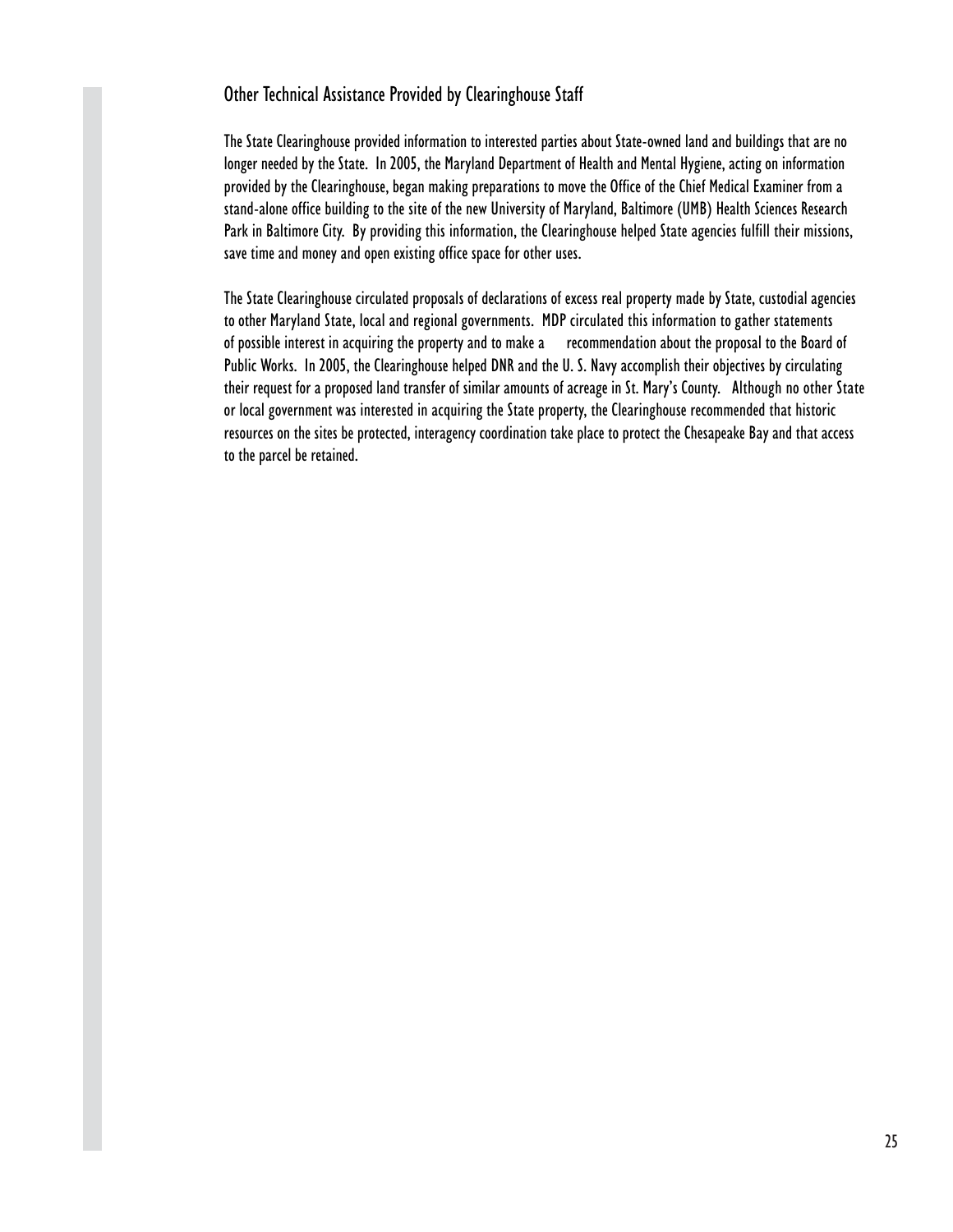# **Planning Data Services**

# Maryland Property Mapping

Annual Update of State's Tax Maps and Linkage to Parcel Accounts

During 2005, the Property Mapping Section updated the State's 2,800 Tax Maps for Maryland's 23 counties, adding 25,000 new properties and plotted and distributed 12,560 paper Tax Maps and over 3,000 CD-ROMs.

The annual update of the State's 2,800 Tax Maps for Maryland's twenty-three counties included:

- Major improvements in the property maps for areas such as Easton and Trappe in Talbot County,
- A complete re-mapping of Elkton in Cecil County and Golden Beach in St. Mary's County as well as the inclusion of lot lines for about 25,000 new properties (property lines associated with new subdivisions and parcel splits) and their linkage to the corresponding parcel account records,
- Updated property maps and full parcel database (2.2. million accounts statewide) that serve as the foundation for MDP's Property Mapping CD-ROM products, MdProperty View and FINDER, as well as the new web- based delivery system, FINDER On-Line,
- Production of 1,275 MdProperty View and 1,820 FINDER CD-ROMs to meet subscriber demand, and
- Plotting of 12,560 paper Tax Maps (2'x3') with 8,500 sent to the county assessments and taxation offices and 4,060 to complete public map orders through the Maryland Tax Map Ordering System (MOS).

Now in its first full year of operation, the webbased MOS made it easy for users to identify and order paper plots of the State's 2,800 tax maps. Visitors simply click on a county from a State map and a view is opened showing the entire jurisdiction with a red overlay outlining the area covered by each tax map. Information then is charged easily to their credit card account. (Visit www.mdp.state.md.us and click on Printed Tax Maps under Products.)

# Maryland Property Mapping

## Maryland Property View (CD ROM GIS Mapping Product)

MdProperty View is MDP's parcel geographic information system (GIS) for use in ESRI's ArcView and ArcMap (ArcGIS 9) desktop GIS software. MdProperty View offers a visually accessible database allowing interaction with a jurisdiction's property map and parcel information using (GIS) software. MDP successfully completed the 2004 Edition cycle and began production on the 2005 Edition cycle, inaugurating the 10<sup>th</sup> year of production of this crucial GIS product. MDP achieved for the State \$43,385.00 of new MdProperty View revenue through 45 new subscriber orders. The total revenue realized, including subscription renewals, was \$309,500. The total number of MdProperty View CD-ROMs distributed was 1,220.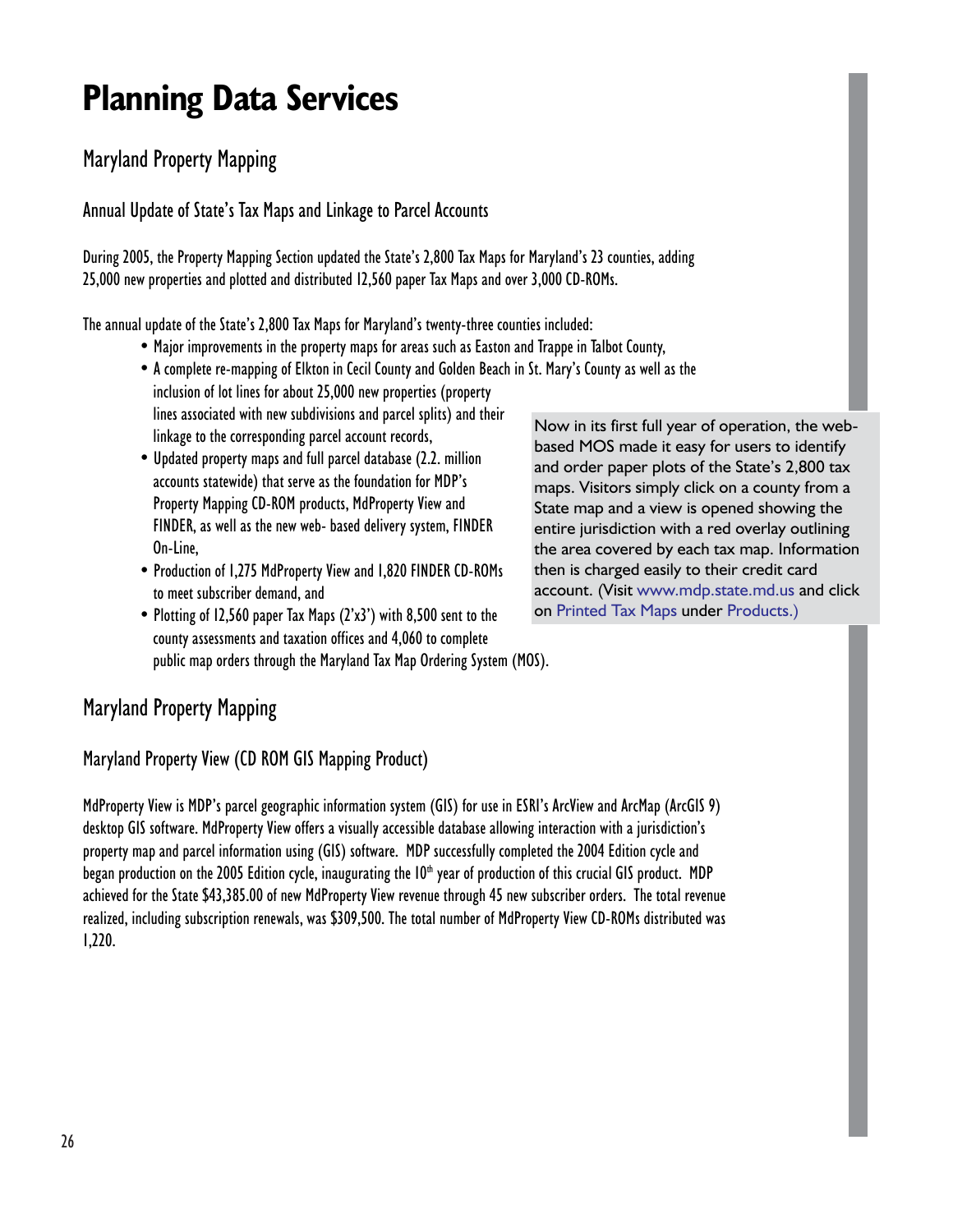### Maryland Property FINDER (CD ROM Map Viewer)

MdProperty Map FINDER is a robust and easy-to-use desktop tool for accessing MDP's GIS data. MDP launched FINDER, the abbreviated name for this sophisticated product, in 2003 to provide search and visual display of tax map and parcel databases and other map overlays to the consumers who lack GIS experience. A subscriber may locate a desired parcel by using the owner name, street address, parcel account or map reference searches, retrieve the latest parcel information from the Web for the selected or neighboring parcels and generate printed property maps and reports.

The Department successfully completed the 2004 Edition cycle and began production on the 2005 Edition cycle. For the 2005 version of the FINDER software, MDP added 11 new features based on subscriber feedback collected through its Engineering Change Proposal (ECP) process. Among these was the addition of the labeling tool. Staff created and added to the 2005 county CDs residential sales map layers for calendar years 2002, 2003, 2004 and the first half of 2005. For the Worcester County CD, a subdivision map layer was created to assist subscribers in identifying condominiums by name in Ocean City.

Key address and database augmentations for MdProperty View also helped to improve FINDER. The most important of these was the addition of subdivision code and description to the FINDER parcel records. For FY2005, FINDER achieved just over \$58,000 in new revenue through 170 new subscriber orders. Total revenue including subscription renewals realized was just under \$106,500 for the past fiscal year. The total number of FINDER CD-ROMs distributed in CY 2005 was 1,888.

FINDER also supports advanced queries of the parcel database and allow additional GIS layers (e.g. flood plains, zoning, sewer, protected lands) to be displayed over the tax maps and parcels point maps. These products were exceedingly well received by the public and especially by business subscribers, primarily real estate agents, brokers and developers and appraisers.

#### Maryland FINDER On-Line (Statewide Web Accessibility)

In September, 2005 MDP introduced a newly developed web-based mapping application to access Maryland's 2,800 tax maps linked spatially to the State's 2.2 million parcel database records. This application was directed at providing broader use and access to products that are accessible from MDP currently only on CD-ROM – MdProperty View and FINDER CD. An initial Beta testing phase commenced in August comprising of more than 150 participants.

This web-based mapping project represents a successful collaboration between MDP's Planning Data Services (PDS) and Management Information System (MIS) units. PDS was responsible for spatial data and metadata updates to ensure data quality and uniformity and MIS was responsible for script coding as well as web server operation and maintenance. FINDER On-Line provided statewide access via the display of region-based mapping datasets (four to five Maryland jurisdictions simultaneously). This enabled all jurisdictions and all shared boundaries between jurisdictions to be viewed and analyzed. The map layers available with FINDER On-Line include the following:

- General and detailed State Highway Administration street and feature maps with annotation, Assessments data on ownership and value, recent sales and detailed characteristics of residential parcels with improvements,
- Generalized county zoning maps, county sewer maps; Protected lands,
- Land use/land cover; flood plains, and
- Priority Funding Areas (PFAs).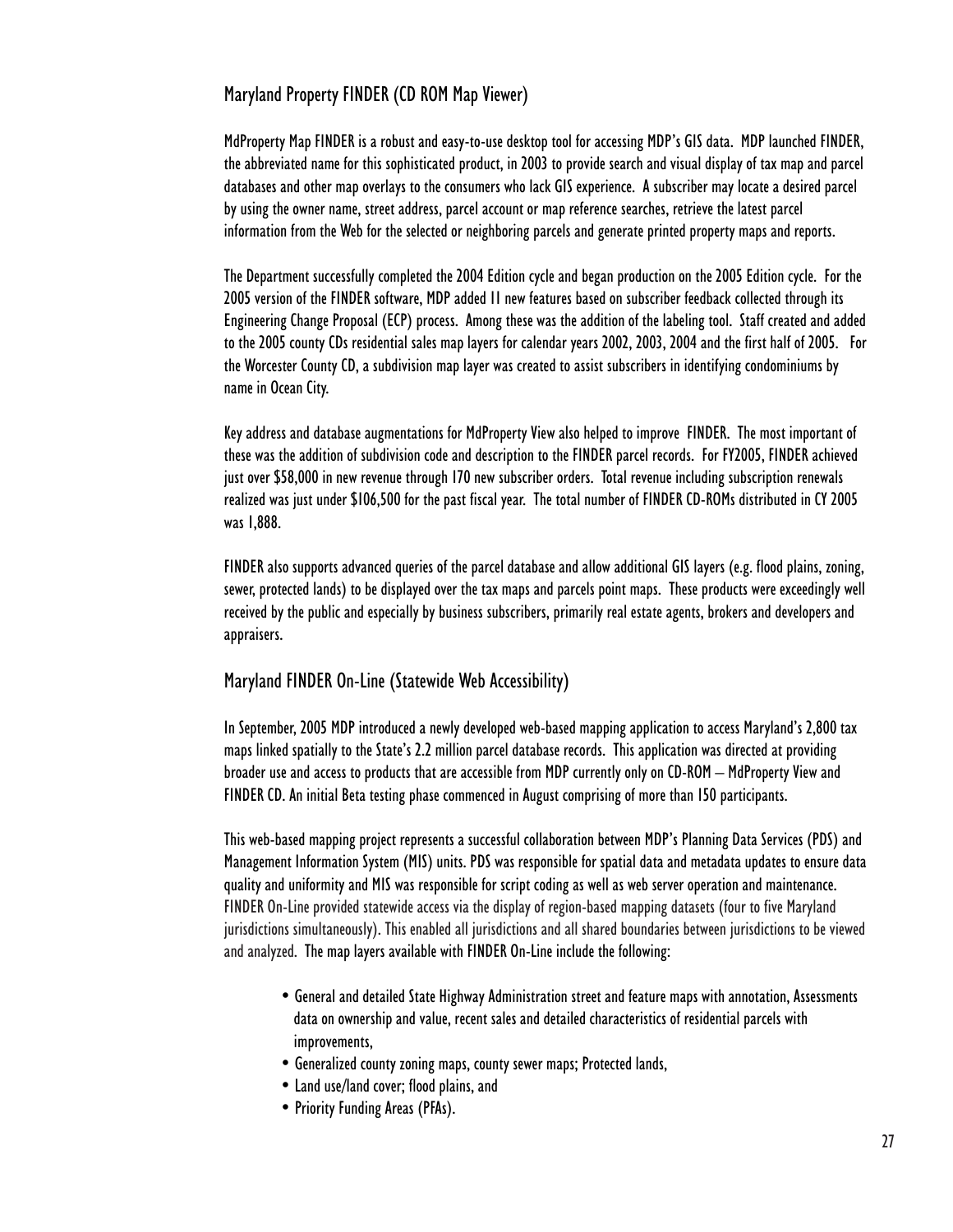# Maryland Property Mapping - Outreach and Training for GIS Mapping

MDP's Systems Support staff conducted twenty-five FINDER training classes in 2005, providing training to 121 subscribers.

Exhibitor at conferences: MDP participated as an exhibitor at the 2005 Towson University Geographic Information Systems and Greater Baltimore Board of Realtors conferences, the 2005 MML, MACo, Maryland Association of Realtors conventions and the 2005 Maryland Digital Government Summit. Outreach activities helped promote and market MDP's parcel GIS products and aerial imagery to the public and private sectors. Outreach activities included:

- Informational seminars to targeted end-user groups,
- Participation in conferences and conventions targeted to potential end-users,
- Speaking opportunities before associations representing the end-user target audience, and
- Creation of literature and direct mail programs and proactive web-based and telephone marketing

Training offered: MDP also offered training courses in the use of MdProperty View, in ESRI's desktop software products, ArcView 3.x and ArcGIS. In addition, MDP offered subscribers high-resolution aerial ortho-photography for Central Maryland counties through a special licensing program with Aerials Express, LLC.

Data Services Help Desk: The Help Desk offered more customer service support for both FINDER and MdProperty View subscribers. The Help Desk is accessed by phone or e-mail and is comprised of content experts answering subscribers' specific questions and providing technical assistance. The Help Desk is available to all subscribers during business hours.

## Maryland Property Mapping - Improved Statewide Parcel Address Geocoding Tools

MDP staff updated street addresses in MDP's parcel database to 1.9 million parcels 1.86 million in 2004. The Department distributed the quarterly update CD-ROMs to the 12 State agencies participating in the MdProperty View program. MDP has maintained this CD-ROM product for three years to enable subscribers to do Statewide Parcel Geocoding of their address records. MDP updated the Statewide Parcel Geocoding tool at the conclusion of each calendar quarter using the latest available editions of MdProperty View for Maryland's 23 counties and Baltimore City.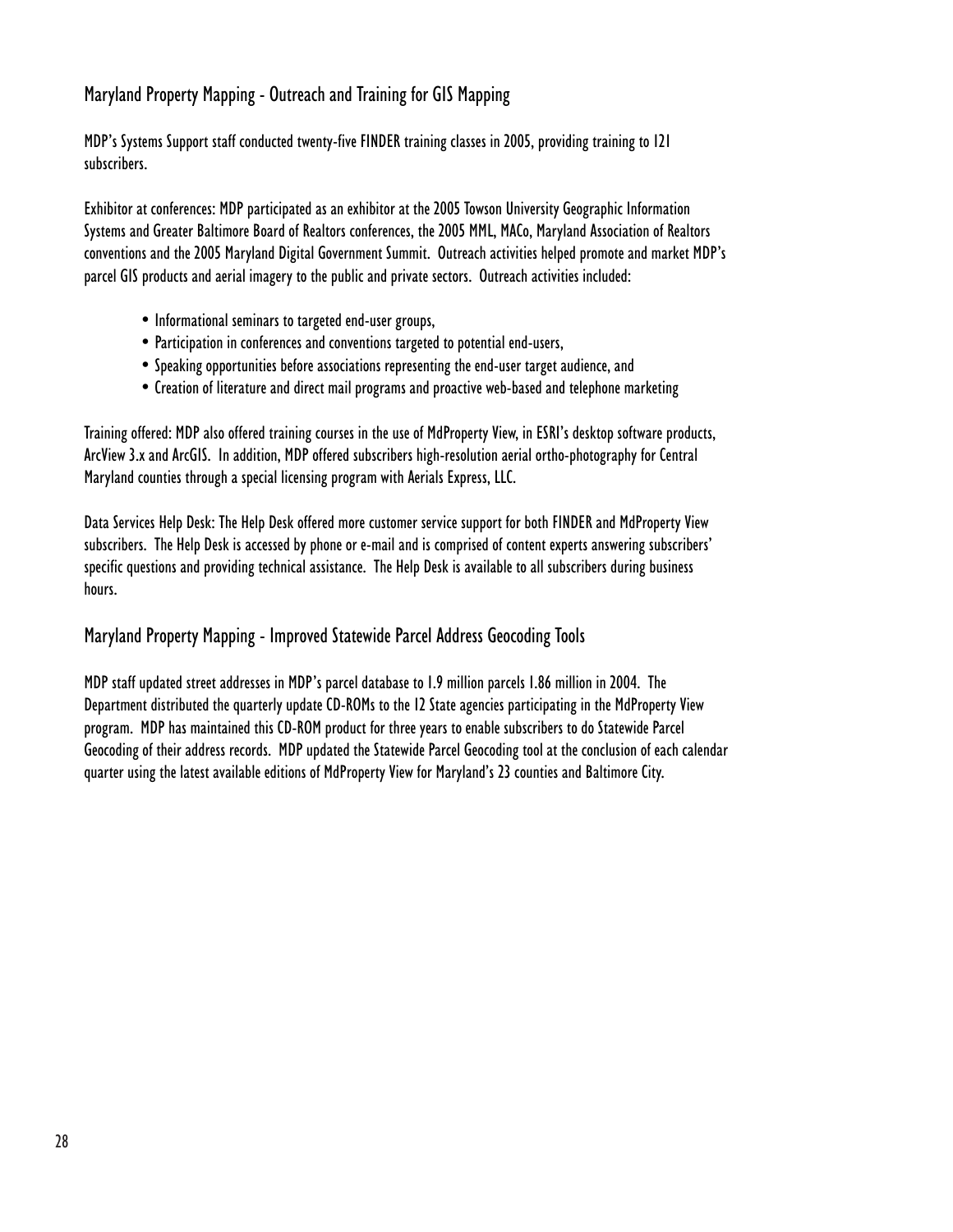# State Data Center

#### Revised Long Range Socioeconomic Projections

Every four years MDP revises long-range socioeconomic projections for Maryland's twenty-four jurisdictions. MDP completed these revisions in October, 2005 and included five-year projections to 2030 for population, households, labor force, jobs by place of work, total personal income and per capita personal income for each of Maryland's twenty-four political jurisdictions. The population projections are for total, household and group quarters populations by detailed age group (five-year age cohorts), race (white & non-white) and gender; labor force projections are for age and gender; and job projections are for total jobs by place of work

For the first time, these projections incorporated expanding growth pressures from Maryland's metropolitan jurisdictions into the Eastern Shore and Western Maryland. Escalating housing prices in recent years have accelerated growth to these more rural and affordable areas. State departments and agencies make use of the socioeconomic projections for infrastructure planning purposes in addition to use by the private sector, academia and the general public.

Long-range projections are key inputs into state and local government agencies' infrastructure planning for water, sewer and transportation projects. All projections were made available in electronic form with summaries posted on the MDP website.

#### Annual Public School Enrollment Projections, 2005-2014

In 2005, MDP published a report on public school enrollment projections by grade (K through 12) by individual year for the 2005 to 2014 time period for each of Maryland's twenty-four jurisdictions. The report contains detailed tables of historical and projected enrollments, jurisdiction highlights and methodology used.

Prepared annually, the projections are used by state and local facility planners to determine state funding for school construction and renovations. The numbers also are used by colleges and universities for enrollment planning and by private marketing firms and business consultants.

#### Site Analyses/Special Projects

Department staff prepared detailed site studies for six proposed horse parks and three existing racetracks in Maryland. Analysis for the Race Tracks Studies was completed February 2005; the Horse Park Studies were completed August 2005. The studies provided a comprehensive look at characteristics and trends.

In February 2005, MDP prepared population estimates for the Department of Health and Mental Hygiene. Population estimates for all counties and Baltimore City showed estimates of the number of persons for 18 age groups by gender, native and foreign-born persons and non-Hispanic persons by race as well as total Hispanic/Latino as of July 1, 2004.

State Data Center Website Updates of Yearly Time Series and Profiles

The State Data Center website, with more than 300,000 visits last year, made available new information such as population estimates for Maryland's 24 jurisdictions (age/race/gender) and municipalities, analysis of the changing population, IRS state-to-state migration flows and demographic and socioeconomic characteristics from the American Community Survey. 29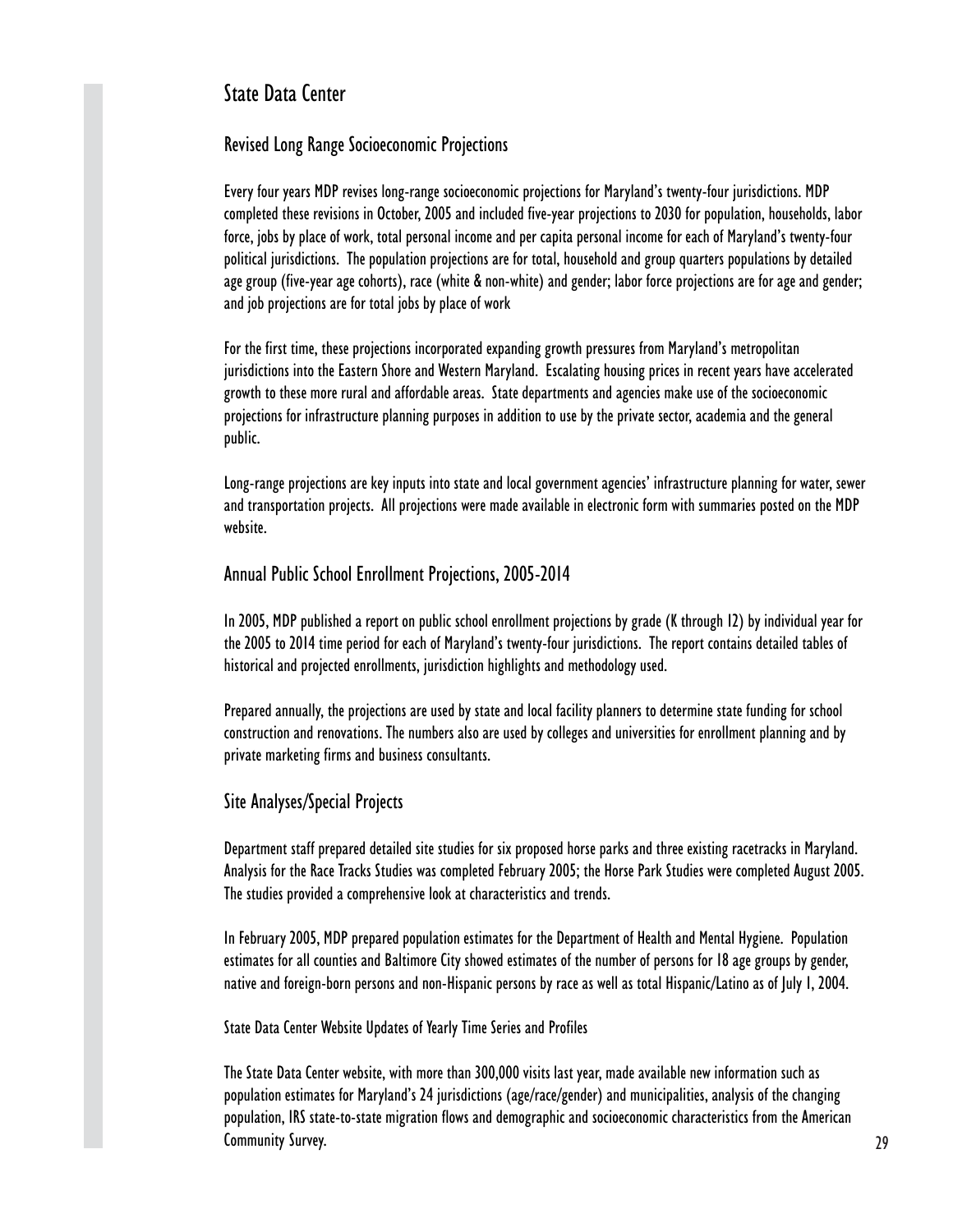The Center also made available the Census Bureau's monthly, quarterly and annual estimates of housing units authorized for construction based on building permit data used to track residential development activity throughout Maryland and the 2004 update to residential sales data tracks the change in sales price for both jurisdictions and zip code areas by type of housing. This type of data enable such analysis as eligibility for housing programs.

The Maryland "Outlook of Projections" provided on a single sheet for each jurisdiction a summary of historical and projected data. The MDP Maryland Statistical Handbook offered a one-stop location for post 2000 data for Maryland and its jurisdictions.

State Data Center

Website Mapping & Profile Applications - improvements for Census Statistical Areas and Congressional and Legislative Districts

Staff redesigned Census websites for viewing maps and small area demographic and socio-economic information based on the decennial census and the Maryland's Congressional and State Legislative district.

The redesigned Address Look-Up Application enabled users to view a statewide map and to locate themselves by street address. Users can also display and print maps for the corresponding area. The map layers and statistical profile data are based on the 2000 decennial census.

The redesigned Legislative and Congressional District website enabled users easily to access and retrieve standard maps and demographic profiles based on the current Congressional and Legislative districts adopted in the 2002 redistricting. Users can access, download and view a variety of standard maps. The maps are available by districts within a County as well as by individual district and can be viewed in either black & white with district outlines in red or in full color. All maps can be downloaded as .pdf files for printing or the user may request that MDP supply the .pdf file on CD-ROM or print individual maps for the cost of reproduction. Also available to be viewed, download or ordered on CD-ROM from the website are (1) population and demographic profiles for the districts, (2) electronic map layers of the districts, census geographic areas used for redistricting and precincts (2000, 2002 and 2004) and (3) all election data compiled through the 2000 primary and general elections

# Residential Development Trends Analyses

used as aid in the post 2000 Census redistricting process.

 MDP staff updated trends in single-family residential development inside and outside the Priority Funding Area (PFA) to include 2003 (completed August 2005). Median sales value for residential housing by type (single family, townhouse, condominium) was updated for 2004 (April 2005) and for the first six months of 2005 (September 2005).

Growth Trends Inside and Outside the PFA - MDP updated its annual analysis of growth trends inside and outside the Priority Funding Area (PFA) through CY2003 (completed August 2005). Data on single-family residential development now can be compared for the seven years (1990 – 1996) prior to enactment of the "Smart Growth Priority Funding Areas Act of 1997" to the subsequent seven years (1997  $-$  2003). This was accomplished by intersecting the PFA boundary with MdProperty View improved residential parcels. A total of 164,655 single-family residential



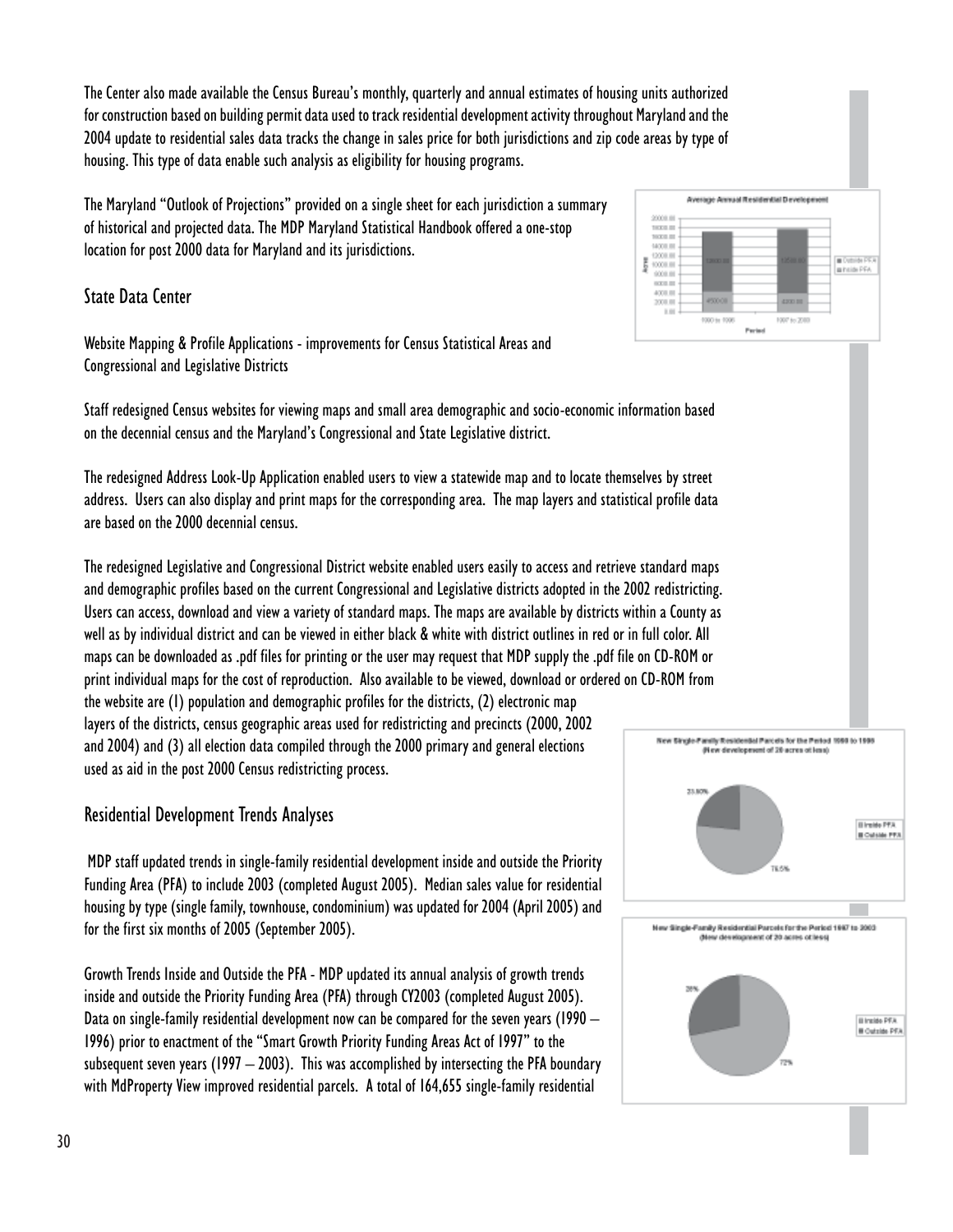parcels of twenty acres or less were developed in Maryland in the earlier time period compared to 161,279 in the subsequent period. The housing units for these two time periods consumed 119,654 and 123,641 acres respectively, as average lot size increased from .73 acres to 77 acres.

The share of new single-family housing inside the PFA was 76.5% for the earlier seven year time period compared to just 71.7% for the more recent. While average lot size outside the PFA declined from 2.276 acres to 2.073, the decrease in the share of development inside the PFA, coupled with the comparatively small size of lots inside the PFA (about .25 acres), resulted in an increase from 73.7% to 76.4% in the share of total acres associated with development outside the PFA. The annual average for total acres developed outside the PFA increased from 12,600 to 13,500 acres over the two time periods compared to a decline inside the PFA from 4,500 to less than 4,200.



Residential Sales Analysis - Using MdProperty View extracts of sales were updated for both 2004 and the first six months of 2005, adding to the time series that also includes 2002 and 2003. Residential sales by type of housing (single family, townhouse and condominium) and by sales price (median, mean and distribution by sales price intervals) were derived for the State, counties, municipalities, zip codes, census tracts and block groups for all four time periods. The median sales data was mapped also for the small areas to see changes over time in the spatial distribution. The tabular and mapped data sets are included with the 2005 Edition of FINDER.

Sale prices have skyrocketed over this recent time period with statewide single-family median sales price increasing 47.0% from 2002 to the first half of 2005 (\$323,900 compared to \$220,312). Similarly, the statewide townhouse median sales price has increased 47.9% (\$220,000 compared to \$148,790) and the condominium median sales price has jumped 63.9% (\$195,000 compared to \$119,000). When the median sales price by census tract is mapped for 2005 (first six months) compared to 2002, there is a very dramatic increase in the portion of central Maryland where the median sale price now exceeds \$300,000.

Statistical information available through the many capabilities of the Data Center are critical to understanding factors contributing to the expanding growth pressures from the metropolitan jurisdictions outward to the Eastern Shore and into Western Maryland.

#### 2004 TIGER Street Map with Addresses to Support Planning

In the spring of 2005 the U.S. Census Bureau provided the Maryland Department of Planning with its First Edition 2004 TIGER/Line files (Topologically Integrated Geographic Encoding and Referencing). TIGER was developed at the Census Bureau to support the mapping and related geographic activities required by the decennial and economic censuses and sample survey programs. The TIGER/Line files were provided in text format only for each county in Maryland. MDP converted and translated the files into a format that can be used by specific Geographic Information System (GIS) mapping software and published them as a CD-ROM Product entitled "Census TIGER 2004" (completed June 2004).

Released for Maryland's twenty-three counties and Baltimore City, the 2004 TIGER street and feature files contain the current boundaries for counties and incorporated places in effect as of January 1, 2004 as reported to the Census Bureau by April 1, 2004. The 2004 version is the first to include counties with realigned and more accurate mapping of street features. To date, the Census Bureau has realigned street features in Baltimore City and eleven Maryland counties (Baltimore, Calvert, Caroline, Cecil, Charles, Dorchester, Howard, Montgomery, Prince George's, Somerset, and Worcester).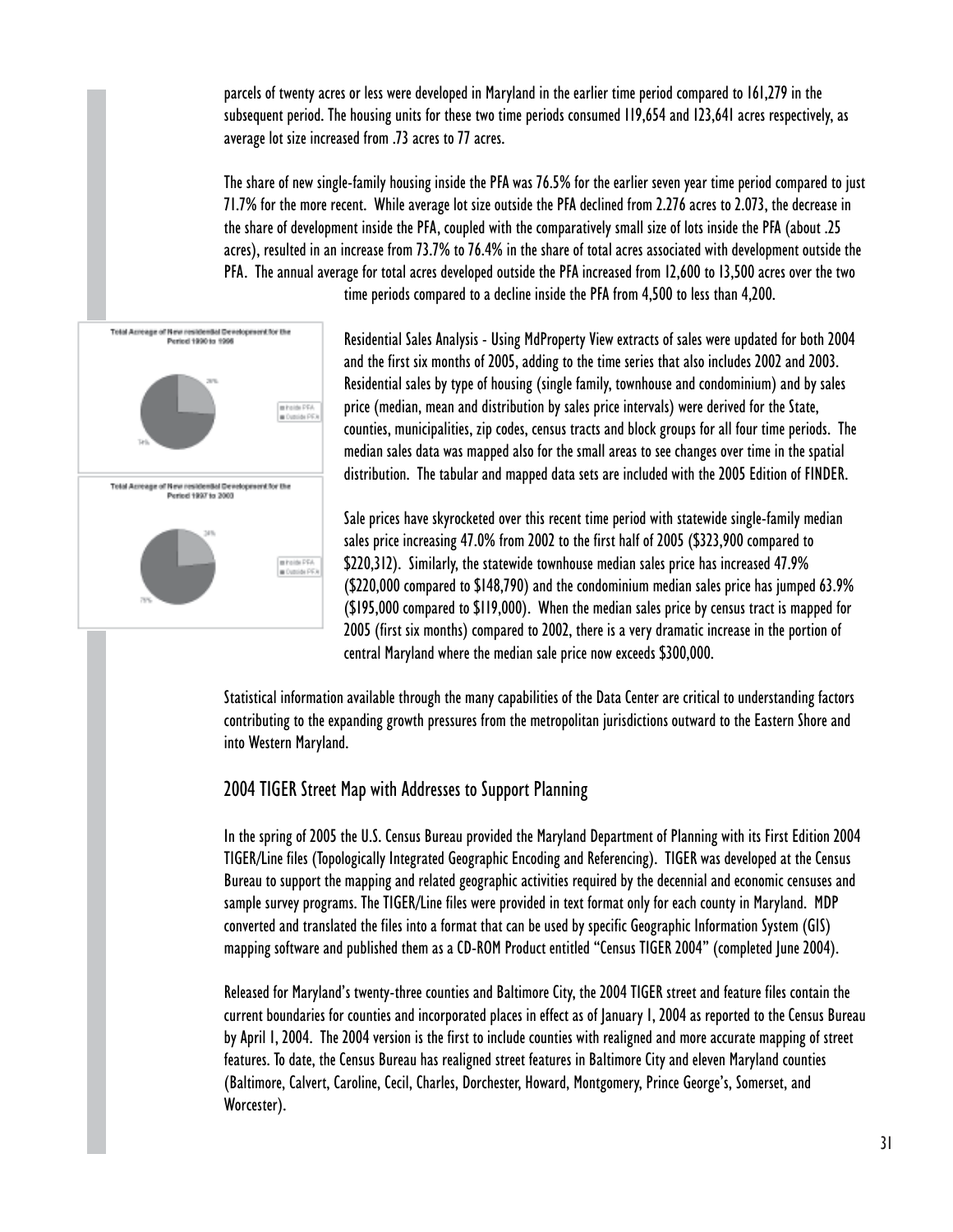MDP staff prepared the CD-ROM that contains extracted Census Bureau 2004 TIGER features along with key data fields as electronic map layers that can be accessed readily and used by computer mapping software that meets State standards. Also included were statewide map layers for census statistical areas for which demographic data are published (e.g., counties, places, census tracts, block groups and blocks) as well as political areas (Congressional and Legislative districts). The CD-ROM was distributed to State and local agency data sharing partners and also may be ordered from MDP for the cost of reproduction.

Using the CD, users can find a map location by entering a single address and zooming to that location anywhere on the statewide map. Users also can take their own list of addresses (e.g. customer or client databases) and spatially reference them to their "x,y" location along the corresponding TIGER street feature. The result is a new map layer containing the user's database information.

### Featured Speakers at Conferences and Workshops

China Delegation: Staff participated in two conferences as featured speakers and hosted a delegation of Chinese officials. MDP was able to present needed information such as Maryland's interaction with the Census Bureau, use of data for socio-economic projections and provision and distribution of census data through a state department.

Women's Bar Association: A presentation to the Women's Bar Association (WBA) at their annual meeting in May 2005 highlighted the foreign born population in Maryland. Members of the (WBA) were interested in the impact foreign immigration would have on the types of services the legal community would need to offer in the future. The presentation focused on foreign born by country of origin, concentrations by zip code and socioeconomic characteristics.

Maryland Library Association: Staff presented a session on accessing Census 2000 and more recent data from the Maryland State Data Center website at the Maryland Library Association conference in May 2005. Conference attendees received instructions on accessing demographic, socioeconomic and business data and information on the Census Bureau's American Community Survey, an on-going survey to replace the 2010 census long form questionnaire.

The U.S. Census Bureau requested that the Maryland State Data Center host a delegation of Chinese officials who were interested in learning about the types of data collected and maintained by a State agency, applications for the data and the access and distribution process.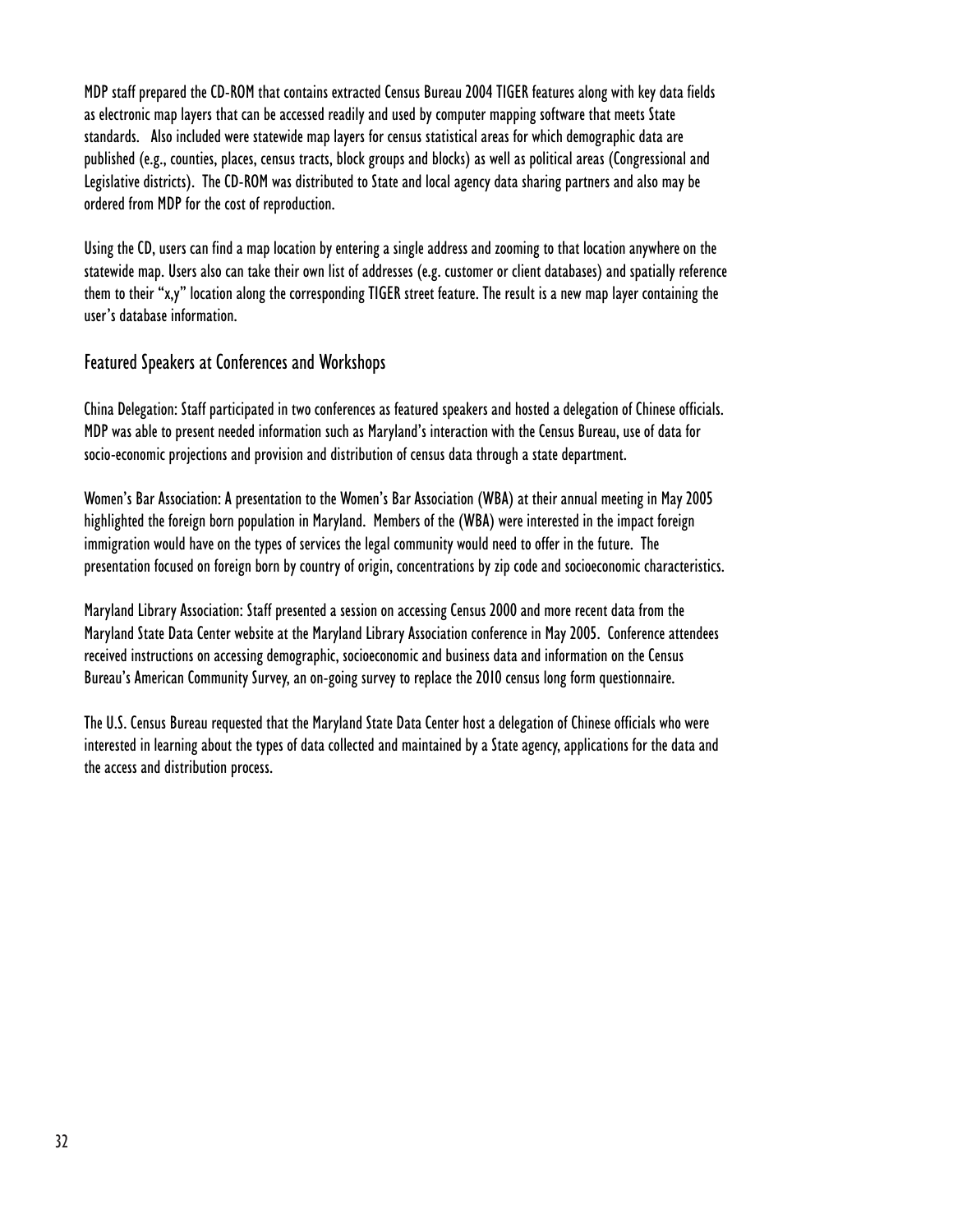# **Maryland Historical Trust**

# Research, Survey and Registration

# National Register of Historic Places

The National Register of Historic Places is a federal program designed to recognize properties significant in American history and culture. The Office of Research, Survey, and Registration administers the program in Maryland. During 2005, the Governor's Consulting Committee reviewed thirty-five proposals as nominations of Maryland properties to the National Register. The Committee forwarded twenty-three nominations comprising more than 2000 contributing resources to the National Park Service (NPS).

Many of the properties listed in the National Register during 2005 reflected themes important in African American history, including some of the following fine examples:

- A thematic nomination for African American Resources in Prince George's County allows for recognition of a wide variety of resource types associated with the African American experience throughout the county, and offers a model for similar efforts in other jurisdictions.
- Another thematic nomination covers Anne Arundel County's Rosenwald Schools, documenting the influence of a private initiative to fund the construction of elementary schools for African American children in the early 20<sup>th</sup> century.
- The education theme also is represented by the nomination of the University of Maryland Eastern Shore, which developed from a private academy in the 19<sup>th</sup> century to become an integral part of the University Systems of Maryland.
- The Charles Sumner Post #25, Grand Army of the Republic Hall in Chestertown was listed as a representative of the only integrated social organization in  $19<sup>th</sup>$ -century America; it is one of only two surviving G.A.R. Halls in the nation.

#### Research and Survey Program

Research and survey are the foundation of all preservation activity. These activities develop the data that comprise the Maryland Inventory of Historic Properties, a broad-based catalog of historic resources throughout the state. The Inventory consists of written, photographic, cartographic and other graphic documentation of over 150,000 historic districts, buildings, structures and sites that serve as a physical record of Maryland history. The Inventory is constantly expanding through contributions from the Research and Survey Unit's Statewide Architectural Survey Program, which works with county and local governments and other institutions to identify and document historic resources.

In 2005, the MHT Research and Survey staff reviewed and administered ongoing non-capital and Certified Local Government grant projects including:

Two county-wide comprehensive surveys in Howard and Queen Anne's Counties;

- A multi-phase research and survey project of modern architecture in the state;
- An architectural survey of the town of Belair; A study of historic roads of St. Mary's County;
- An historic structures report on the Easton Music Hall;
- And preparation of manuscripts for a guide to architecture in the state (a volume in the Buildings of the United States series) and for two county architectural history books.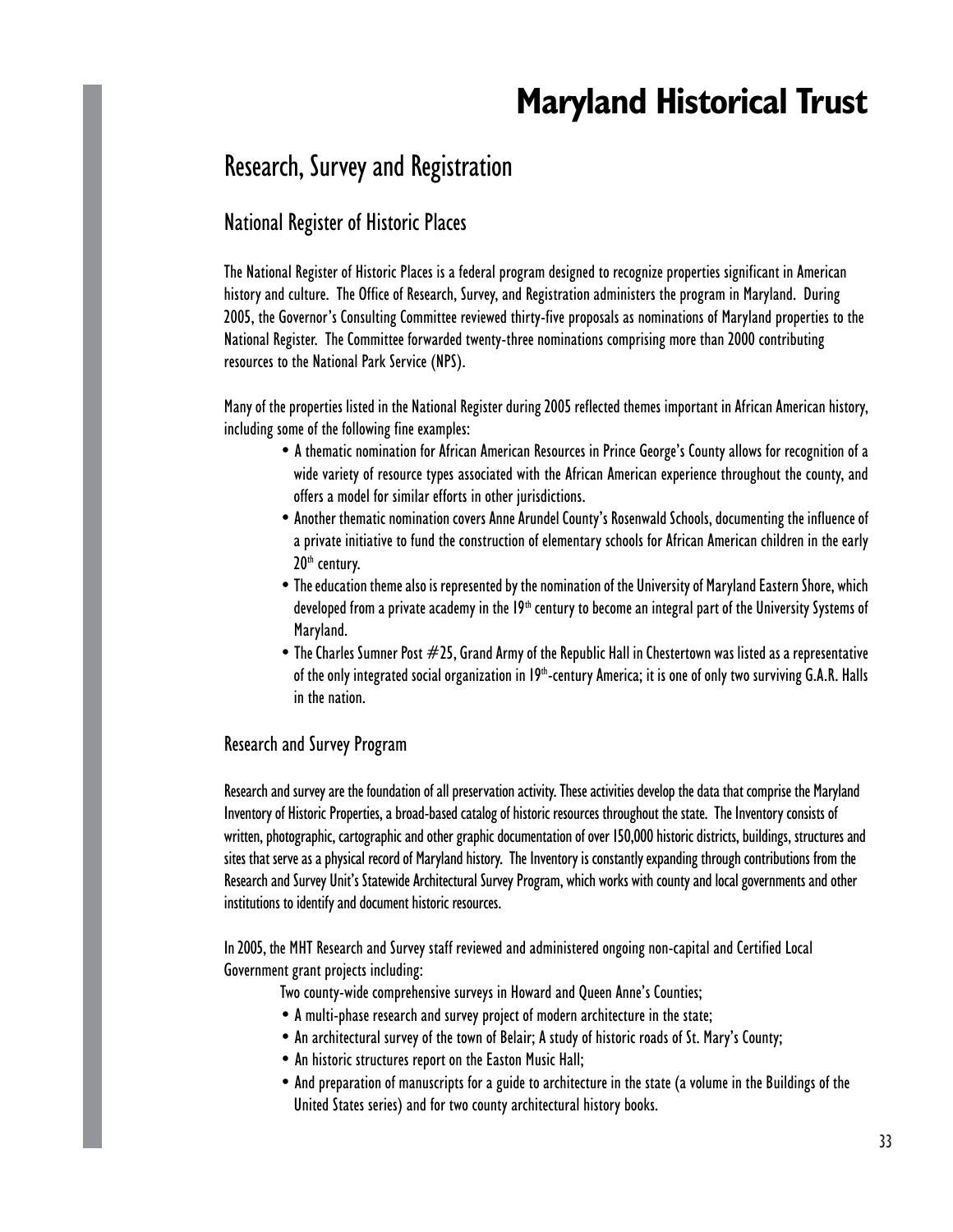Overall, MHT added 747 standing structures and survey districts to the Maryland Inventory of Historic Properties. Information on 255 standing structures and survey districts was updated and 30,247 acres were surveyed to determine the presence of historical and cultural resources.

## Cultural Conservation Program

Shared beliefs, activities, skills and stories add a dynamic dimension to tangible places. The Cultural Conservation Program is dedicated to identifying, documenting, preserving and presenting the human dimension of the brick and mortar concerns of traditional preservationists. The single staff professional dedicated to this purpose serves as a clearinghouse to connect local communities with sources of professional expertise and administers grants to non-profit organizations and local governments for cultural resource documentation purposes.

In 2005, the Cultural Conservation Program saw the completion of a variety of projects including the publication of The Money Crop: Calvert County Tobacco after the Buyout and the accompanying compact disk by former Maryland Traditions fieldworkers.

MHT selected the first recipients of project grants to support cultural preservation in seven counties (Allegany, Baltimore, Charles, Frederick, Montgomery, Talbot, and St. Mary's) and Baltimore City. Ten Master Apprentice teams in traditional arts and skills participated in Hands-On The publication won the highest honors at the national Oral History Association meetings in October. Maryland Traditions, the partnership of the Trust and the State Arts Council, through the National Endowment for the Arts, is now in its fifth year and continues to document and present our state's living heritage.

Maryland Traditions! the three day showcase held for the second year at Baltimore's Artscape in the Mount Royal Cultural District. Teams from six counties and Baltimore City have been selected to begin their training. A yearlong survey of musical and spoken traditions of Old West Baltimore, in collaboration with the Baltimore City Heritage Area, has been completed with production phase to follow.

Maryland Traditions partners, The Ward Museum, Salisbury and Frostburg State University, continue to conduct field survey and program events including symposia, festivals and demonstrations in their respective regions. The Trust's Oral History Archive continues to grow as staff added three new projects this year, stabilized and created access to the Slackwater Archive in Southern Maryland, worked towards book publication with the Catoctin Center for Regional Studies and provided technical assistance to organizations and individuals working with traditional culture.

## Geographic Information System

The MHT Geographic Information System (GIS) consists of computerized maps and databases containing information on Maryland's historical and archeological resources and information on other mapped management areas, including Heritage Areas. The GIS converts historic sites inventory, maps and management information into an integrated computerized format that is widely accessible to staff, other professionals, federal, state, regional and local programs, private consultants and the general public for preservation, evaluation and interpretation. Paper maps and documents, once accessible only in the MHT library, are now reaching an ever-growing number of citizens through Internet access and other digital delivery systems.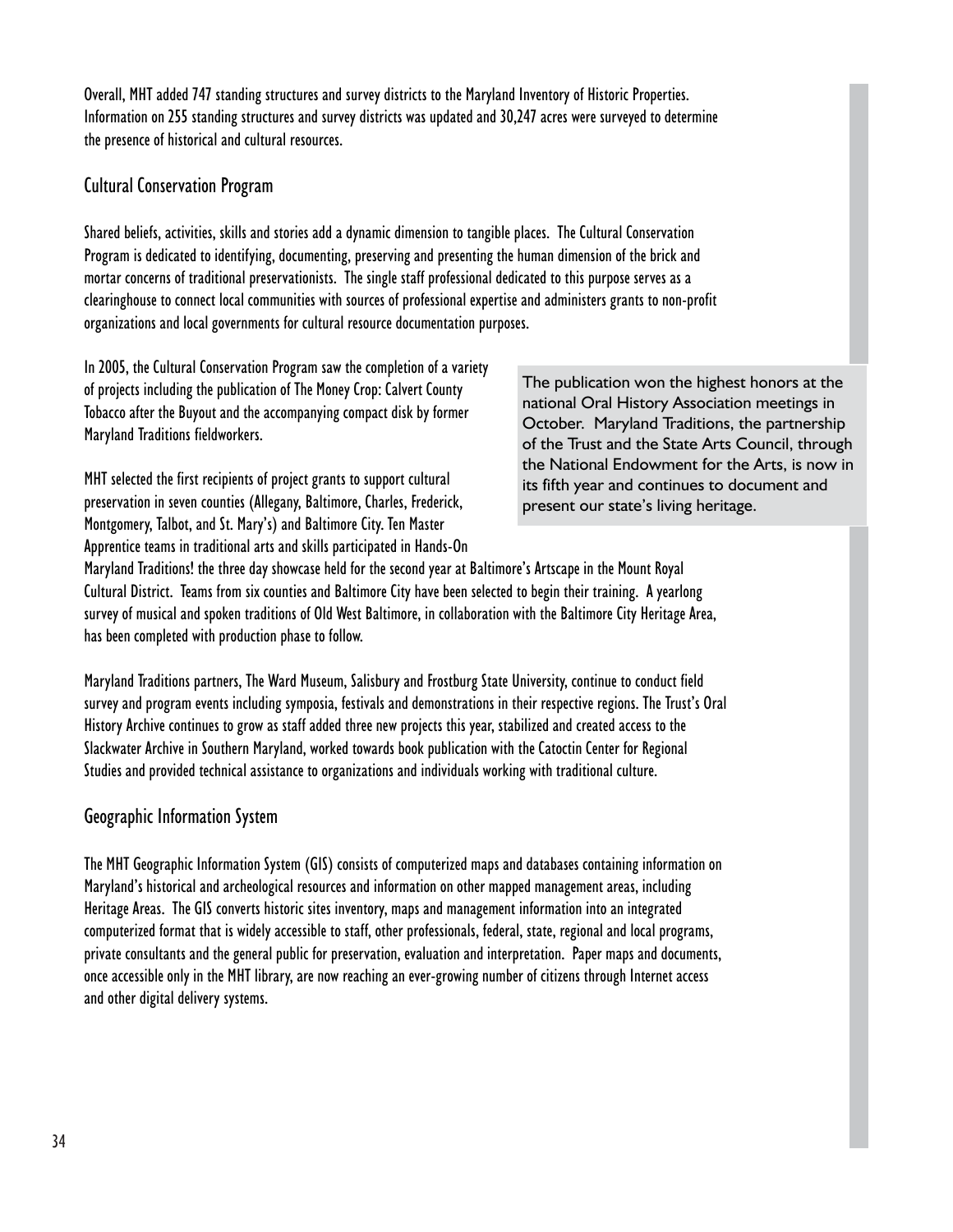In 2005, GIS development continued under a T-21 grant administered by the State Highway Administration. The project is approximately 50 percent complete now and consists of development and enhancement of three GIS layers and the development of a Maryland Roadside Historic Markers Website. Plans for integration of MHT's GIS data with MDP's systems also are underway.

#### Monuments Conservation

MHT staff provided support to the Governor's Commission on Maryland Military Monuments, created in 1989 to inventory the approximately 400 military memorials honoring Maryland's veterans, to raise funds and manage their restoration and preservation, and to develop educational and tourism materials relating to their history.

- From 1989 through 2005, the Commission has sponsored, in whole or in part, the conservation treatment of ninety-four Maryland memorials. Treated monuments have been placed on a maintenance program to ensure their continued preservation.
- In 2005, MHT staff coordinated maintenance for twenty-one monuments and tablets and assisted with the repair and repointing of the speakers' stand at Washington Confederate Cemetery in Hagerstown.

## Historic Markers

MHT staff continued to administer the Maryland Roadside Historic Marker Program, which seeks to commemorate people, events, and places of special significance to the state through the erection of roadside markers. The program, originating in 1933 with the State Roads Commission and later administered by the Maryland Historical Society, was transferred to MHT in 1985. MHT works in partnership with the State Highway Administration to locate, repair and replace markers that have fallen victim to weathering, accidents and vandalism. MHT provided for the installation of three new markers in 2005: Chesapeake Bay Skipjack Fleet in Talbot County, Planetary Radio Emissions Discovery Site in Montgomery County and University of Maryland Eastern Shore in Somerset County. A fourth marker, for the Baltimore and Susquehanna Railroad Marble Track Bed, is scheduled to be installed in Baltimore County.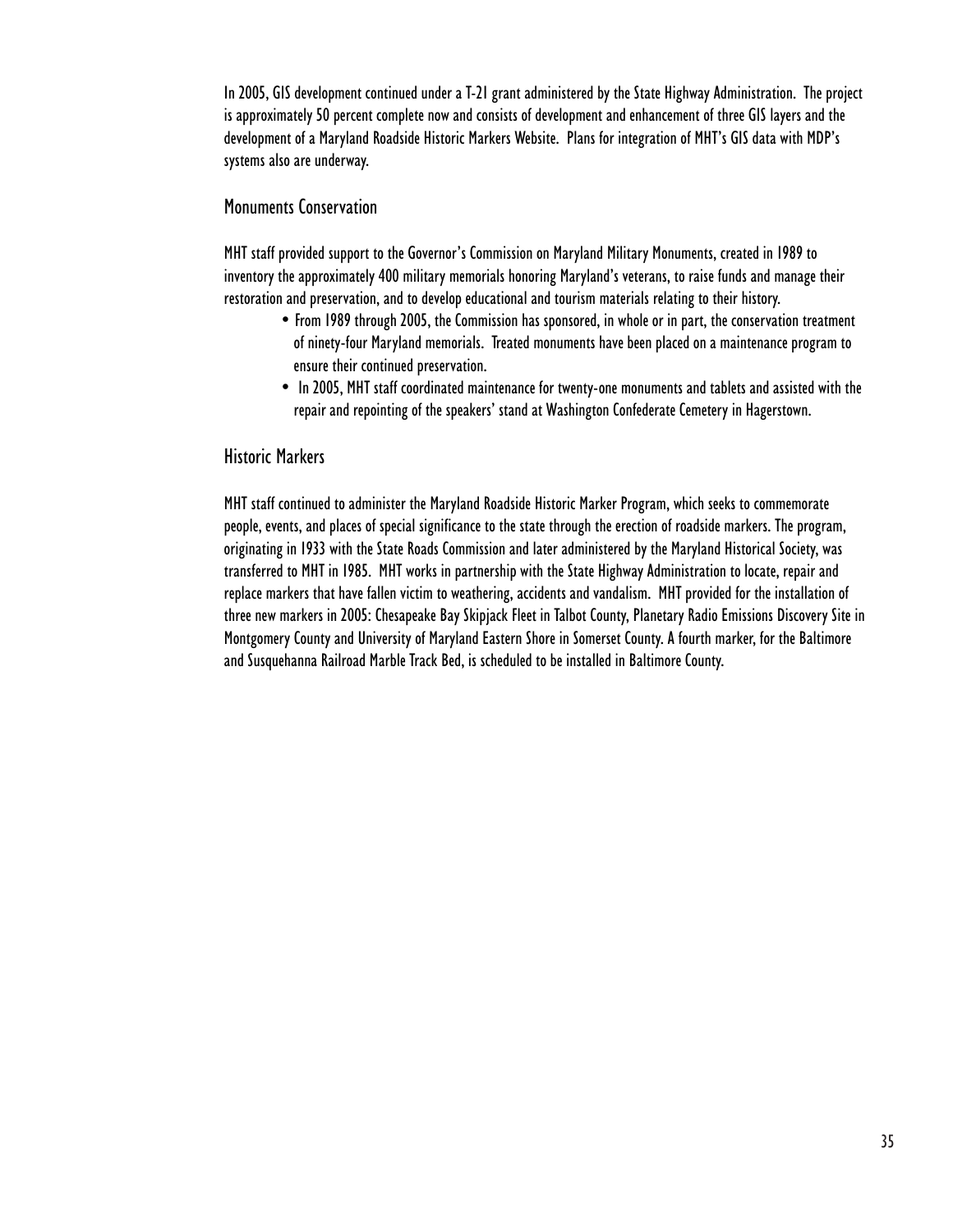# Preservation Services

## Review and Compliance Program

The Trust's Review and Compliance Program is a regulatory program that reviews State and Federal undertakings that have the potential to affect historic architecture, archeological resources and cultural resources to ensure compliance with federal and state historic preservation law. The Review and Compliance Program helps to ensure that the State's historic archeological and cultural resources will not be affected adversely or destroyed by the actions of Federal and State agencies or by those entities receiving assistance from those agencies. In 2005, Trust staff reviewed more than 3600 public undertakings in every county and Baltimore City pursuant to federal and state historic preservation legislation to assess the effects of the undertakings on historic and archeological properties and to ensure the appropriate stewardship of Maryland's heritage resources. Throughout the year, staff maintained close coordination with state agencies, federal agencies, local governments and recipients of state and/or federal funds, licenses and permits to assist program users in fulfilling their historic preservation responsibilities. Trust staff sustained effective consultation with the various compliance customers, particularly the following agencies:

Department of Defense Installations Department of Housing and Urban Development Community Development Block Grant Recipients State and Federal Highway Administrations County and Municipal governments receiving federal and/or state assistance Federal Communications Commission and its licensees National Park Service Units National Institutes of Health Corps of Engineers and Maryland Department of the Environment and their permit applicants Veterans Administration General Services Administration State Owned Properties Administered by the Departments of Natural Resources, Health and Mental Hygiene, General Services, University of Maryland System Other Federal Assisted Programs Other State Assisted Programs

Highlights of notable case reviews and interagency partnerships are listed below.

Inter-County Connector (ICC) Project: Trust staff continued its active participation in the Maryland State Highway Administration's ICC interagency team in the project planning and environmental review process for the study. The ICC is one of thirteen projects selected nationwide by the U.S. Department of Transportation for priority streamlining and environmental stewardship.

Trust involvement included participation on the bi-monthly ICC Interagency Working Group meetings, attendance at Principals +1 meetings held quarterly or more often when needed, priority review of all cultural resources sections of technical studies and environmental documents, participation in interagency field reviews, meetings with cultural resources consultants to ensure appropriate completion of studies and prompt resolution of any issues and facilitation of the Section 106 review of the project. Section 106 milestones for 2005 included completion of the identification and evaluation of historic and archeological properties within the area of potential effect; consultation to resolve adverse effects on historic properties through avoidance, minimization and mitigation efforts; review of the Preliminary Final <sub>36</sub> Environmental Impact Statement (FEIS) and negotiating and executing a Memorandum of Agreement for the project.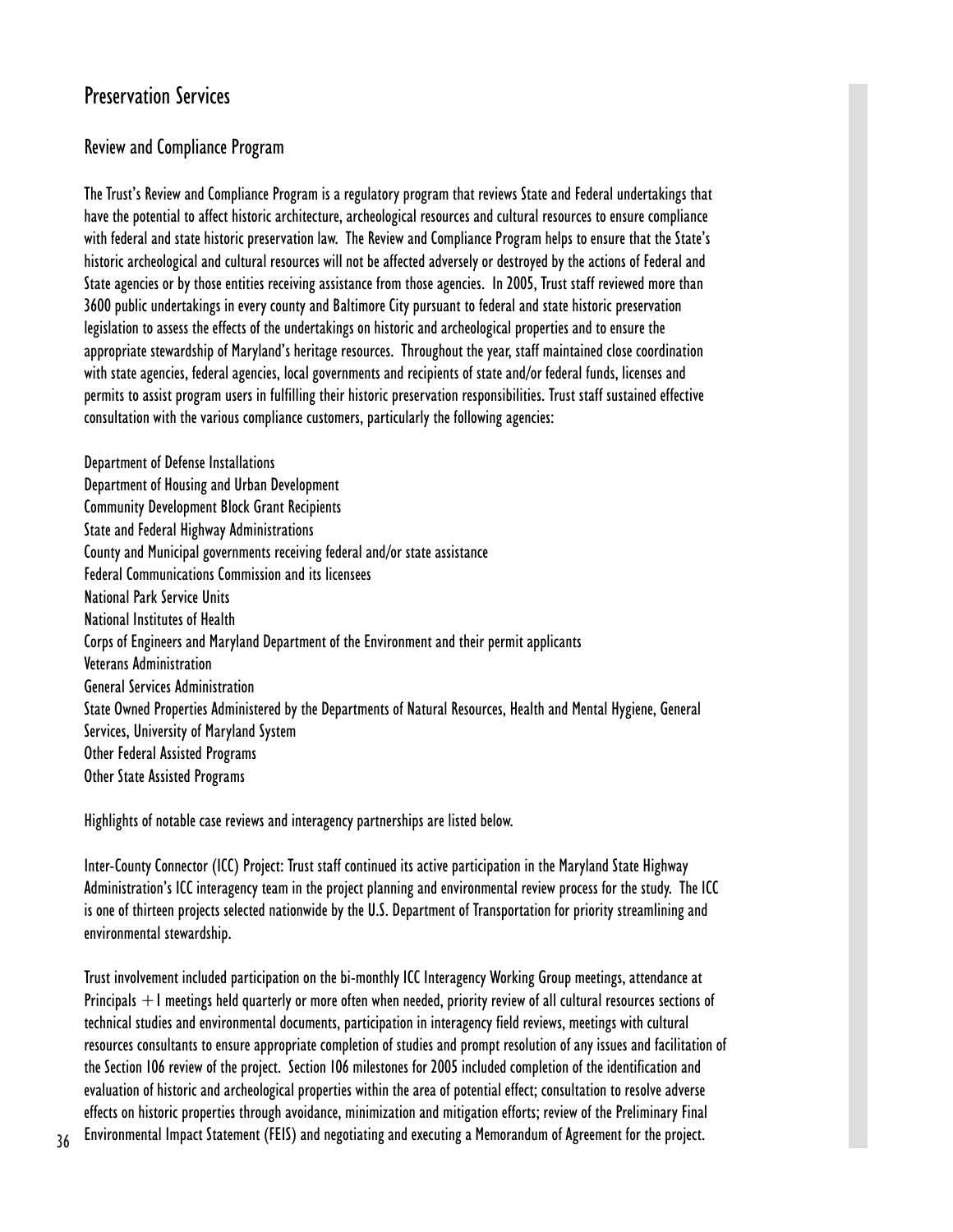Biotech Park Project: Continued administration of the 2003 Programmatic Agreement with the City of Baltimore (City), East Baltimore Development Incorporated (EBDI) and the Baltimore Commission for Historical and Architectural Preservation (CHAP) regarding the manner in which historic resources would be taken into account as part of the East Baltimore Development Project, also known as the "Biotech Park Project." Trust staff continued to participate in numerous meetings and site visits along with representatives from the City, EBDI, CHAP and several development teams to discuss how Biotech Park-related projects would be carried out in accordance with the agreement.

Included among these are the primary Biotech Park residential development area, a proposed community recreation center which involved the historic Hoen Warehouse Building, a proposed housing complex near Collington Square, the National Register nomination process for the historic area centered around Madison Square and the identification of two rows of historic alley houses for preservation. Notable developments that occurred in 2005 include reaching an agreement with EBDI regarding selected properties would be preserved within the primary residential development area, executing a MOA for the community recreation center/historic Hoen Warehouse Building, completing the review process for the proposed housing complex near Collington Square, the identification of a targeted survey area around Madison Square for National Register nomination and completing the Trust review of an assisted living development along Broadway.

#### Historic Preservation Easement Program

The Historic Preservation Easement Program protects the State's financial investment in the acquisition and rehabilitation of historic, archeological and cultural resources, ensuring that these resources continue to be cared for and available to the public in perpetuity. In turn, these resources contribute greatly to the development of the State's heritage tourism initiatives and to heritage-related educational programs. As of November 28, 2005, the Trust holds easements on 595 properties as a result of 571 easements. These easement properties are located in every county in the State and Baltimore City. In 2005, the Trust received six easements. In 2005, MHT inspected twenty-four easement properties. Also in 2005, staff held an easement workshop for volunteer inspectors in Talbot County.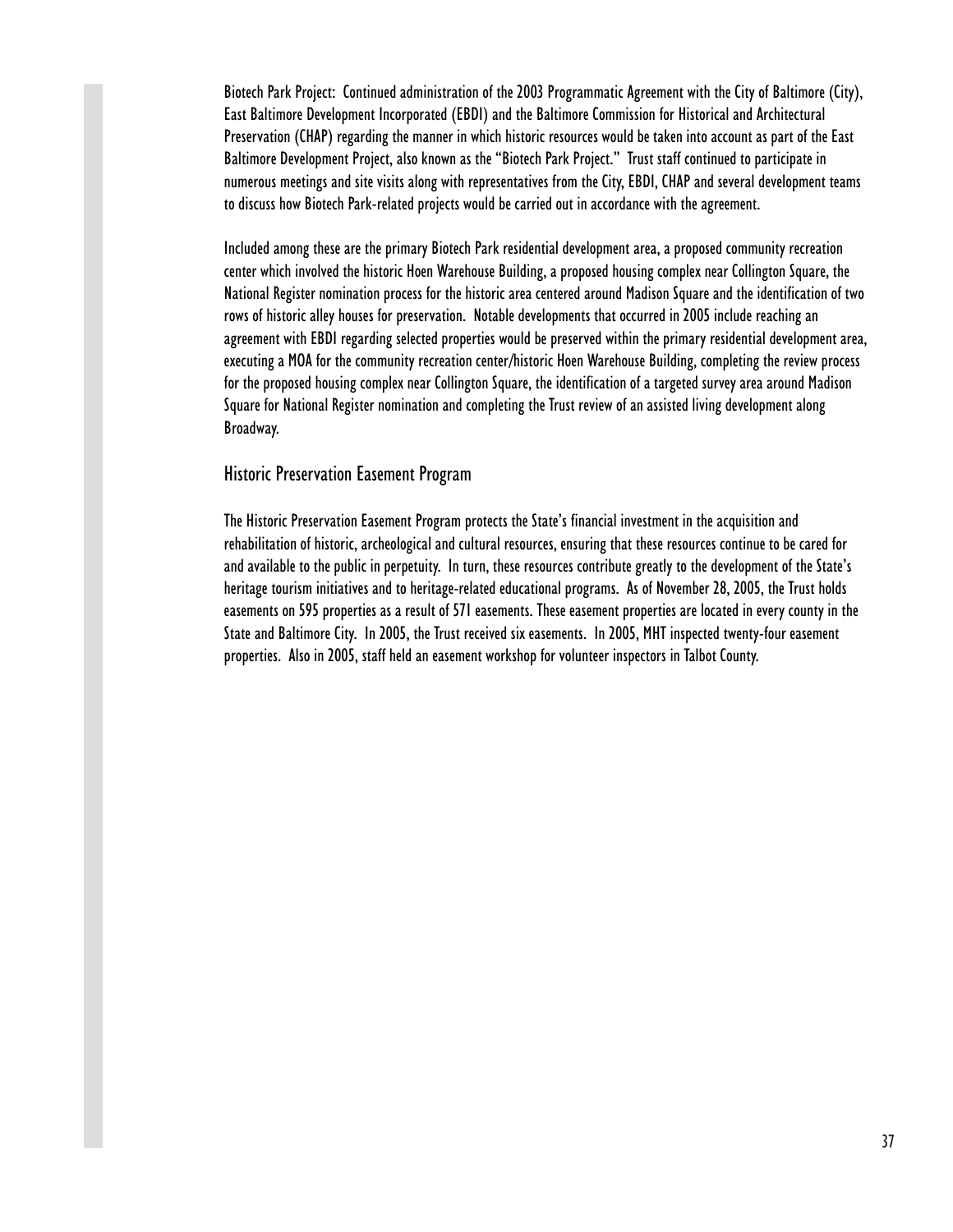## Rehabilitation Tax Credits

The Heritage Structure Rehabilitation Tax Credit Program is one of the State's most powerful economic development and community revitalization tools. The State Tax Credit Program, complemented by the Federal Rehabilitation Tax Credit Program, assists in the preservation of historical resources by providing financial incentives to property owners. These programs are two of the very few financial incentive tools that the Trust is able to provide to encourage historic preservation capital activity by for profit businesses and private individuals.

Tax Credit Program staff received more than 700 new projects, residential and commercial, federal and state, while continuing to finalize certifications on projects from previous years. Staff certified \$104,000,000 worth of rehabilitation expenditures, equal to about \$24,000,000 in credits for the Maryland Tax Credit. Revised state credit regulations were implemented starting at the beginning of the fiscal year, prohibiting the submission of completed projects or projects that were for remodeling only. In addition, staff attended a several day educational session at the National Park Service in Washington, D.C. about tax incentive review and participated in several workshops and seminars about tax incentives, including the Mayor's Conference in Annapolis and the Advanced Real Property Seminar in Baltimore.

| <i>urisdiction</i>      | <b>Number of Projects</b> | Rehab Cost   | <b>Tax Credit Awards</b> |
|-------------------------|---------------------------|--------------|--------------------------|
| Allegany                |                           | \$834,850    | \$166,970                |
| Anne Arundel            |                           | \$900,000    | \$180,000                |
| <b>Baltimore City</b>   |                           | \$61,481,966 | \$10,000,000             |
| <b>Baltimore County</b> |                           | \$5,093,000  | \$1,018,600              |
| Caroline                |                           | \$130,000    | \$26,000                 |
| Carroll                 |                           | \$3,358,428  | \$671,000                |
| <b>Dorchester</b>       |                           | \$1,300,000  | \$260,000                |
| <b>Frederick</b>        |                           | \$1,400,000  | \$280,000                |
| Howard                  |                           | \$350,000    | \$70,000                 |
| Kent                    |                           | \$5,050,000  | \$1,010,000              |
| Montgomery              |                           | \$19,750,000 | \$3,950,000              |
| Prince George's         |                           | \$1,650,000  | \$330,000                |
| Somerset                |                           | \$2,000,000  | \$400,000                |
| Talbot                  |                           | \$3,280,000  | \$656,000                |

Commercial Part II Certifications by Jurisdiction in CY2005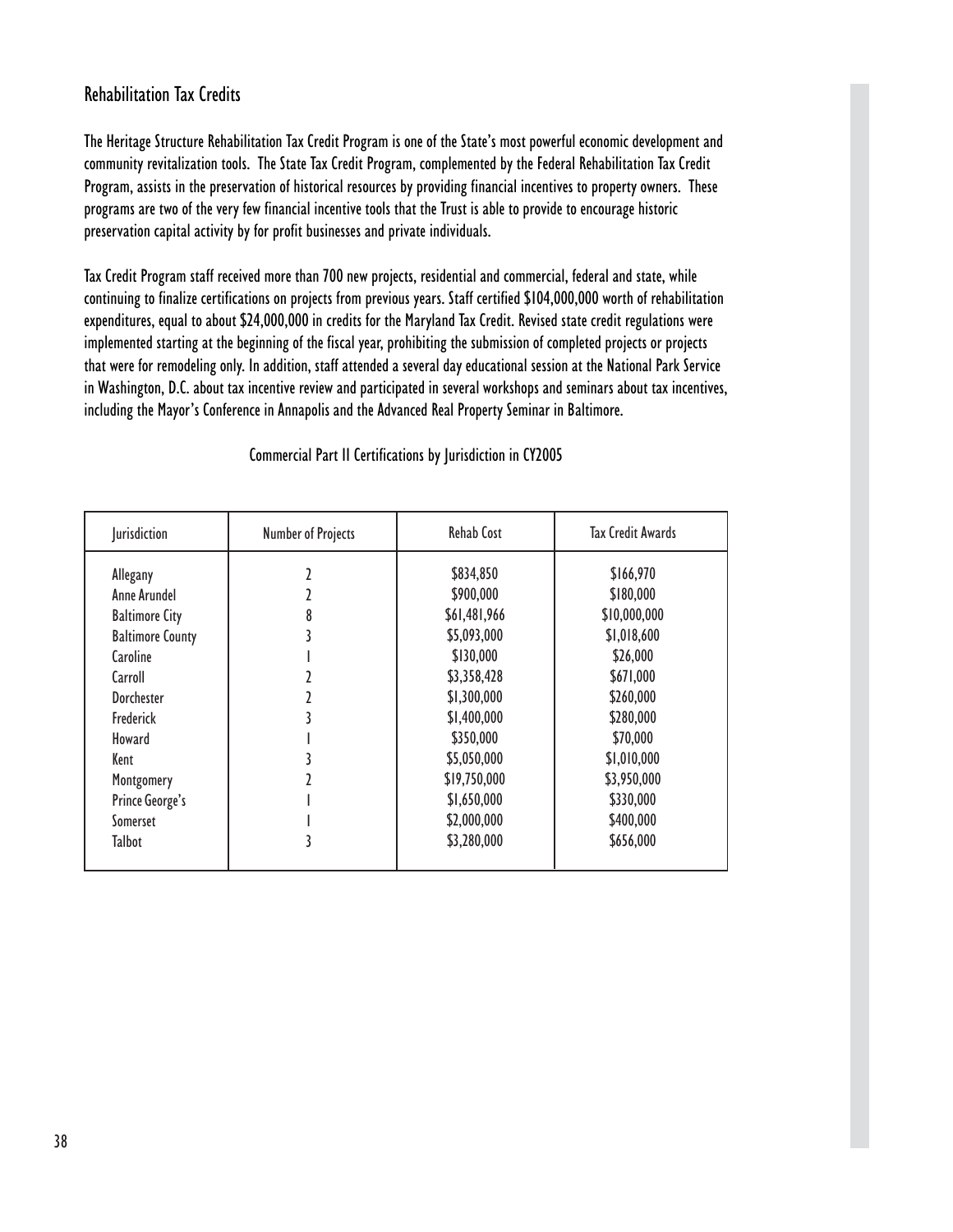#### Capital Historic Preservation Grant and Loan Programs

Capital Grants and Loans offer assistance to non-profit organizations, local jurisdictions, business entities and private citizens in their sponsorship of successful acquisition, rehabilitation and restoration of historic properties eligible for the Maryland Register of Historic Properties. Non-profit organizations and local jurisdictions also may receive funding for predevelopment costs such as historic structure reports and studies, the preparation of plans and specifications, necessary archaeological investigations and reasonable fees for architectural, design, engineering and other special services. Structures used for religious purposes may be eligible for MHT assistance for exterior work only.

In fiscal year 2005, which ended on June 30, 2005, the Trust awarded grants to eighteen projects totaling \$748,463. To date for fiscal year 2006, which began on July 1, 2005, the Trust has awarded \$928,800 for twenty-eight projects located in Allegany, Anne Arundel, Cecil, Frederick, Harford, Kent, Montgomery, Prince George's, Queen Anne's, Somerset, Talbot, Washington and Wicomico Counties and Baltimore City.

To-date the Trust is reviewing two Historic Preservation Loan applications requesting a total of \$700,000.

#### Non-Capital Historic Preservation Grant Program

Non-Capital grants are available to non-profit organizations and local governments for research, survey, planning and educational activities involving architectural, archeological or cultural resources. Eligible activities may include architectural, archeological or cultural resource surveys, the development of preservation plans, educational outreach programs and National Register nominations. In 2005, MHT awarded eight Non-Capital grants totaling \$166,676. These grants funded a variety of heritage preservation projects, including archeological investigations in Anne Arundel County, a comprehensive historic sites survey in Queen Anne County, and statewide educational events. In addition, Non-Capital grants staff continued to monitor projects funded in previous years.

#### Certified Local Government Program

Each year, the State of Maryland makes at least ten percent of its annual apportionment of the federal Historic Preservation Fund available to Certified Local Governments (CLGs) through the CLG Sub Grant Program. Maryland's CLGs include Annapolis, Baltimore City, Baltimore County, Bel Air, Calvert County, Chestertown, Cumberland, Frederick, Frederick County, Hagerstown, Montgomery County, Prince George's County, Rockville, St. Mary's County, Talbot County, Washington County, and Wicomico County. Any of Maryland's seventeen CLGs that continue to meet minimum standards under its certification agreement with MHT are eligible to apply for funding. In 2005, MHT awarded five grants totaling \$60,809. Projects funded include a historic sites survey in Annapolis, a historic roads survey in St. Mary's County, and the CLG educational set aside, that provides training opportunities for historic preservation commissioners and staff.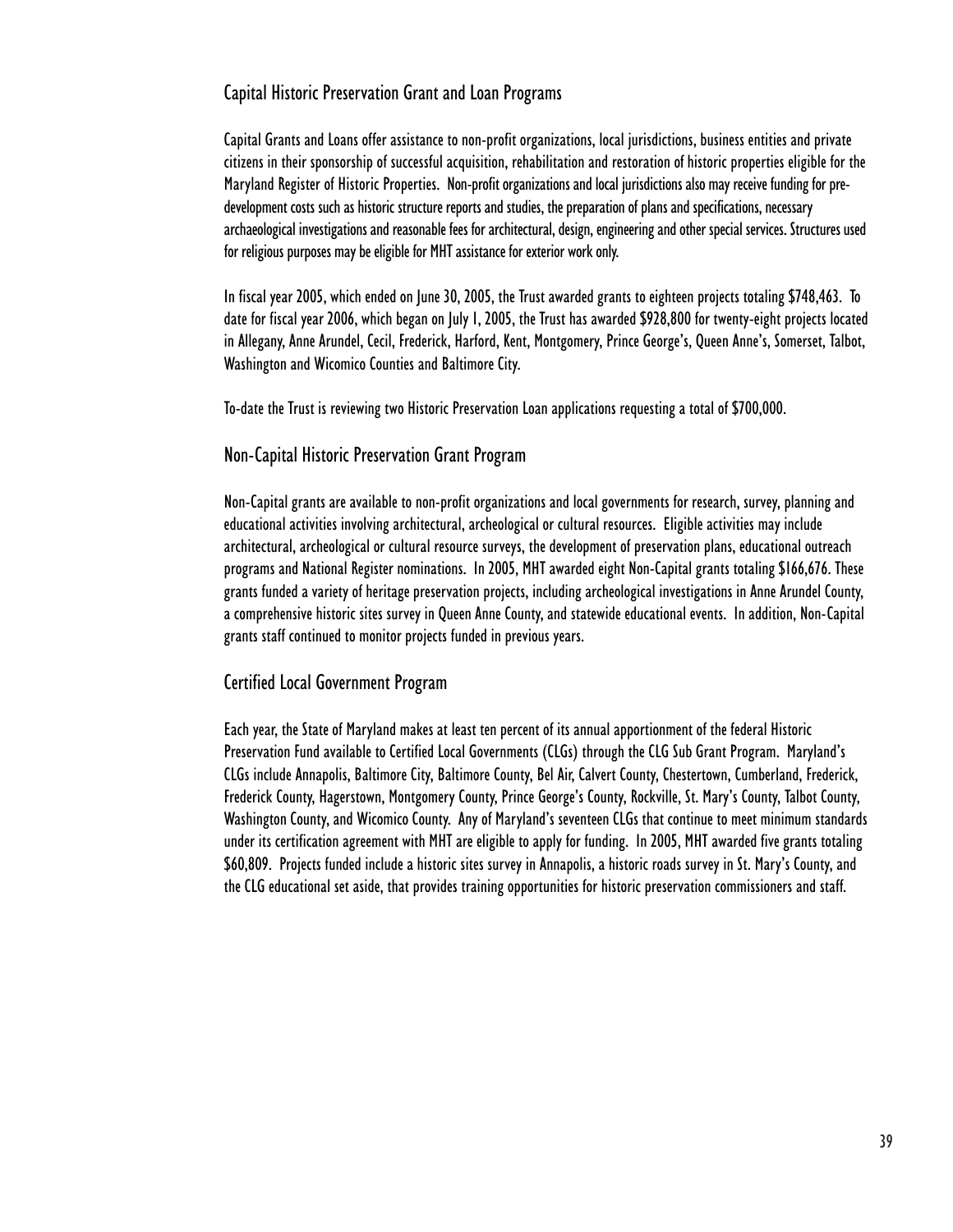# Heritage Planning and Outreach

# Heritage Areas

The Maryland Heritage Areas Program was created in 1996 to leverage compatible State and non-State investment to protect and enhance Maryland's historical, cultural and natural resources. To participate in the program, partnerships of local government and private sector interests must complete and adopt a prescriptive management plan and create and sustain a local management entity to implement the plan, with 50-50 cost-sharing with the State. Unlike other state and federal heritage area designations, Maryland's heritage areas may be described as "heritage enterprise zones" where investment is targeted into defined geographic areas where funding will be most effective, most quickly.

In 2005 the Maryland Heritage Areas Authority awarded \$899,180 in grants to twenty-six programs and projects within nine Certified Heritage Areas including the Anacostia Trails Heritage Area (Prince George's County), the Four Rivers Heritage Area (Anne Arundel County), the Baltimore City Heritage Area, the Heart of Chesapeake Country Heritage Area (Dorchester County), the Lower Eastern Shore Heritage Area (Somerset, Wicomico, and Worcester Counties), the Lower Susquehanna Heritage Greenway (Cecil and Harford Counties), the Montgomery County Heritage Area, the Southern Maryland Heritage Area (St. Mary's, Charles, and Calvert Counties), and the Stories of the Chesapeake Heritage Area (Caroline, Kent, Queen Anne, and Talbot Counties). These matching grants provided funding for capital and non-capital projects, marketing and operating support assistance to Certified Heritage Areas. The 2005 heritage area grants leveraged \$2,981,861 in non-State matching cash and in-kind investment in heritage tourism across the state. Total available Maryland Heritage Areas Authority grant funds in 2005 were \$900,000, for which \$1,970,497 in grant requests were received.

Additionally, in 2005 the Maryland Heritage Areas Authority approved the tenth Certified Heritage Area. The newly certified Stories heritage area entitled Stories of the Chesapeake Heritage Area lies within Kent, Caroline, Queen Anne's, and Talbot Counties. It covers approximately 1200 square miles, and includes twenty-one incorporated municipalities and a host of unincorporated settlements.

#### Preservation Planning

In 2005, MHT Staff completed The Maryland Preservation Plan, 2005. The National Park Service mandates that each State Historic Preservation Office prepare a preservation plan. This five-year plan outlines Maryland's statewide preservation goals and priorities and summarizes Maryland financial assistance programs and the status of Maryland's heritage resources. The plan is a resource for Maryland citizens and local governments, consultants and State agencies. In addition, the plan will guide the programs and activities of the Maryland Historical Trust, Maryland's State Historic Preservation Office.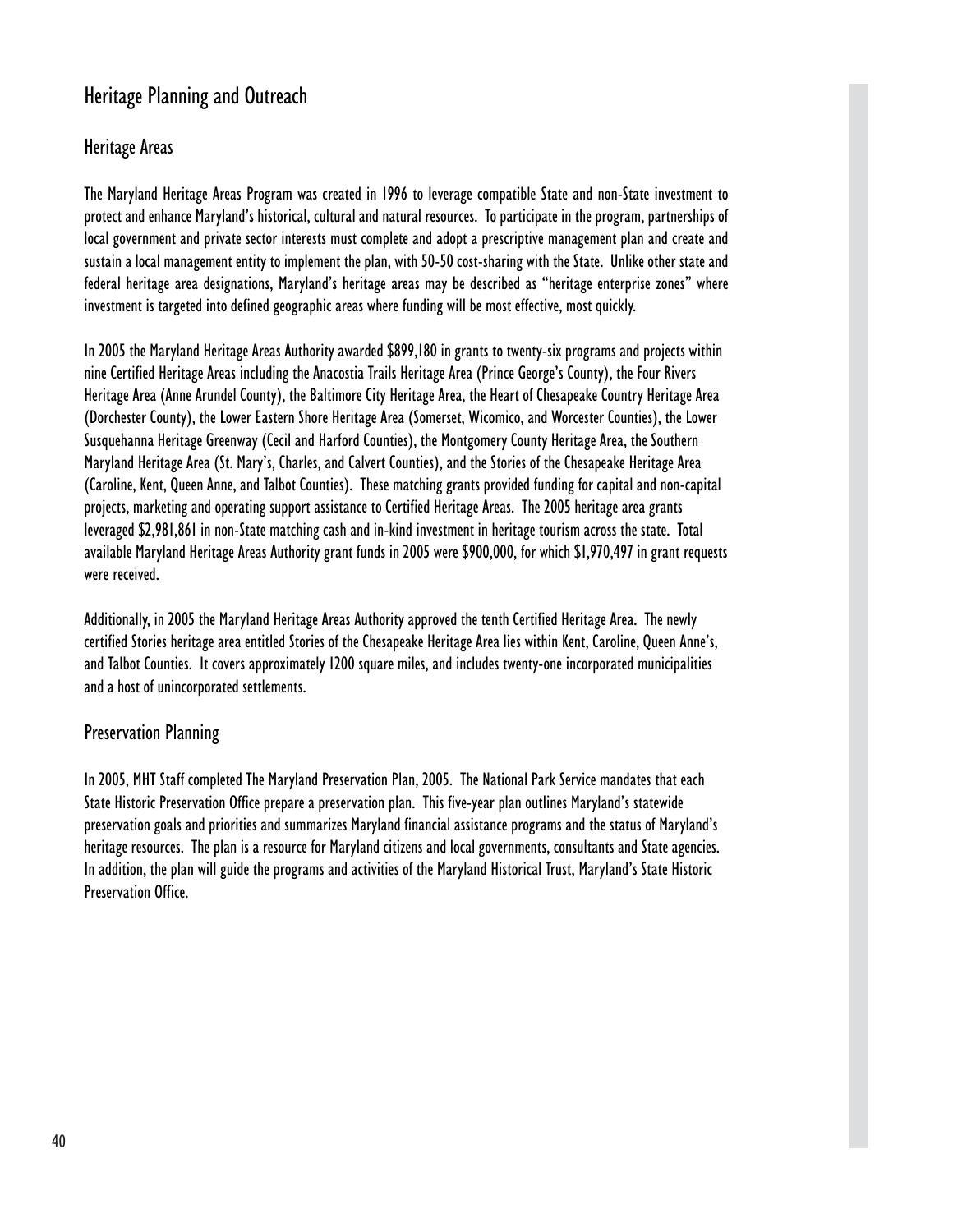#### Publications – MHT Press

The MHT Press produces and distributes materials that document and interpret the State's heritage resources and provide instruction in preservation practice. While some works are published in-house, most are developed in partnership with local governments and nonprofit organizations through Non-Capital and CLG grants. In 2005, the Press published The Money Crop: Calvert County After the Tobacco Buyout with the Calvert County Historic District Commission.

Additional publications currently under development include architectural histories for St. Mary's and Wicomico Counties, a history of the City of Annapolis, a popular report on the archeological investigations at the Benjamin Banneker Homestead, and several archeological reports.

# Archeology

#### Terrestrial Archeology

The staff of the Terrestrial Archeology Program provides the professional expertise in the legislatively mandated identification, documentation and evaluation of archeological sites. The identification and evaluation of archeological sites play a key role in fulfilling the Office of Archeology's other mandates:

- Undertake direct, fundamental research,
- Encourage the preservation of sites,
- Cooperate in the scientific excavation of sites when warranted,
- Cooperate with museums and educational institutions, and
- Establish educational programs to train interested members of the public.

The Terrestrial Program staff completed an archeological survey of the Warfield Complex at the Springfield Hospital Center in Sykesville and continued fieldwork and research for a survey of lands owned by the Department of Natural Resources in the middle Potomac River valley. INSET, PHOTO In addition, the staff managed non-capital grants for survey and field testing; organized and staffed Tuesday lab volunteer activities, served as lead in planning and organizing major outreach events, including the field session, and answered more than 100 inquiries from archeologists, students and the general public requesting professional assistance.

#### Underwater Archeology

The staff of the Underwater Archeology Program actively document Maryland's underwater historic resources and offer extensive education programs and hands-on training experiences in the field and lab. In the safety arena, the Underwater Program assists in relocating areas hazardous to commercial and recreational mariners, and reporting those locations to NOAA for their Automated Wreck and Obstruction Information System. The program also participates in and acts as coordinator/facilitator for projects that involve broad partnerships including working with federal agencies such as the National Park Service and state agencies such as Maryland's Departments of Tourism and Transportation.

This year saw the completion of the NOAA-funded fieldwork searching for the remains of the British War of 1812 tender, Mary, as well as completion of the National Park Service-funded Atlantic research within one mile off Assateague Island National Seashore. An NPS-funded survey of the interior, bay side of the island has been initiated. The field component of a Navy-funded survey of a portion of the Potomac River was also completed. In addition, more than 800 applications for tidal wetlands permits were processed and eleven sites were inspected.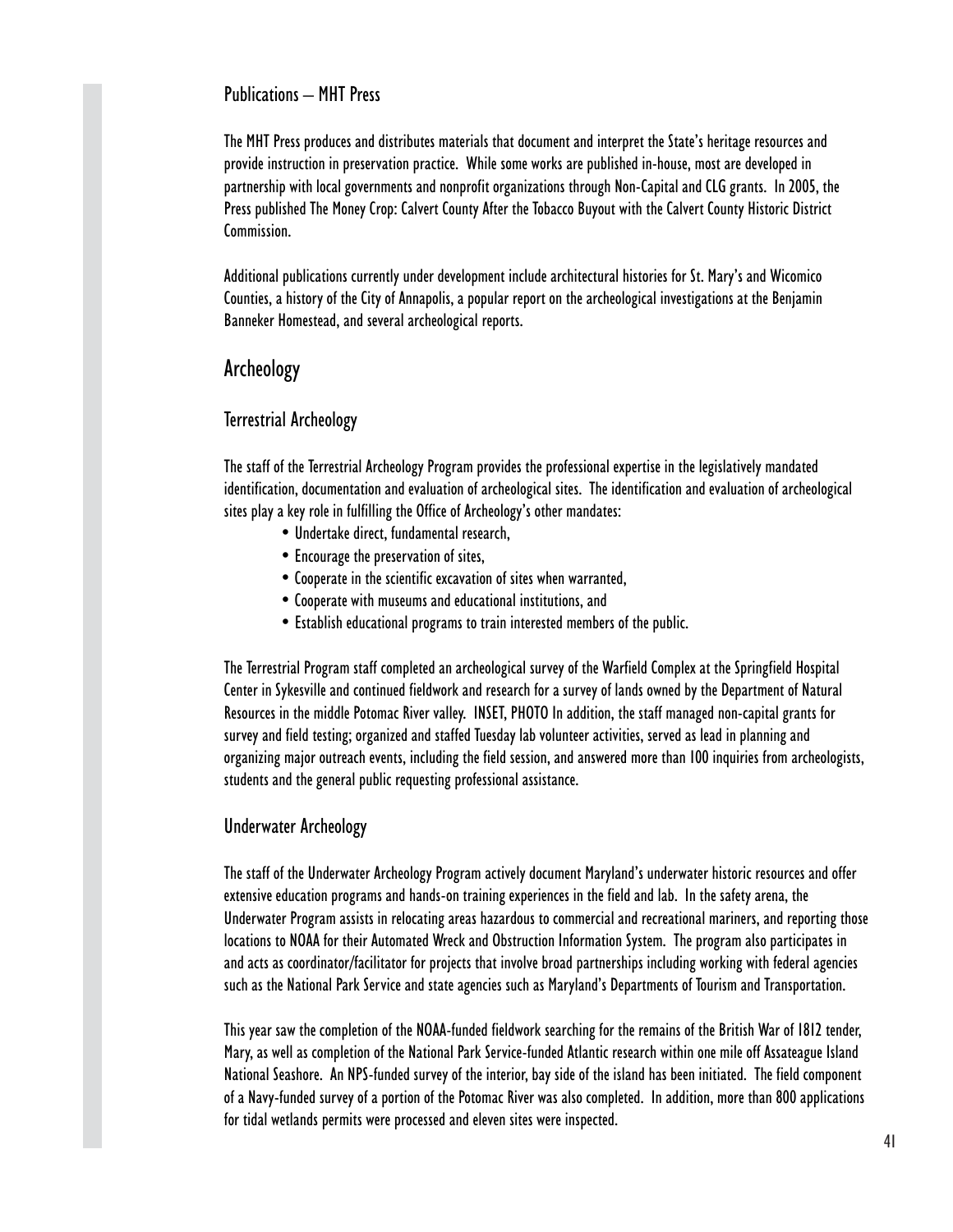# Terrestrial archeology permits

The issuance of terrestrial archeology permits is the primary mechanism for ensuring considerate stewardship of those archeological resources owned by the State. The Terrestrial Archeology Permit Program provides a process for partnership between State land managers, the State Office of Archeology, and those individuals and institutions that seek to excavate State owned archeological sites. Through this regulatory partnership, State land management and archeological expertise are brought together in a way that safeguards our irreplaceable archeological heritage while allowing wise use for researchers, the public, and future generations of Marylanders. Five terrestrial archeology permits were issued this year, for work undertaken at Harford Community College, Fort Frederick, Point of Rocks, and southern Frederick County.

## Educational Outreach

Office of Archeology educational outreach efforts were extensive this year. Primary events were the Archeology Workshop in March, the Spring Symposium in April, Archeology Month in April, and the Annual Field Session in September. These outreach efforts reached hundreds of volunteers, avocational archeologists and members of the general public. The staff also provided at least thirty presentations and/or demonstrations to museums, service organizations, colleges and schools as well as to peers and colleagues at conferences and professional meetings. The underwater staff also consulted on three films.

# Museum Services

### Museum Advancement Program

Maryland is home to more than 220 private nonprofit and local jurisdiction historical and cultural museums. In an effort to encourage and implement important contributions to education, research, conservation, and heritage tourism, the Historical and Cultural Museum Assistance Program provides technical assistance, services, and financial aid in the form of grants. The program is funded through the Maryland Historical Trust Grant Fund.

The program provides Museum Enhancement Grants that support museum operations and activities based on a percentage of the museum's annual operating budget. In Fiscal Year 2006, the program provided \$383,338 in funding to twenty-two museums including the Jewish Museum of Maryland, the Frederick County Historical Society, the Accokeek Foundation, the National Capital Historical Museum of Transportation and the Chesapeake Bay Maritime Museum to name a few. These funds are being used by museums for such critical organizational costs as developing strategic plans. They support a wide variety to public programming from museum/school/community partnerships to National History Day student research. And they will help to protect and preserve historical collections, especially community archival materials.

For fiscal year 2007, the Museum Assistance Program Review Panel comprised of (twelve museum professionals from across the state) recommended major changes to the Museum Program. First, it suggested that the Program be renamed the Museum Advancement Program to better reflect its intention. Secondly, the panel proposed new grant categories to support institutional development for small institutions and to emphasize the role of state funds as investments in museums to leverage non-state funds. Updated procedures and applications are available on the MHT website for next year's grant round.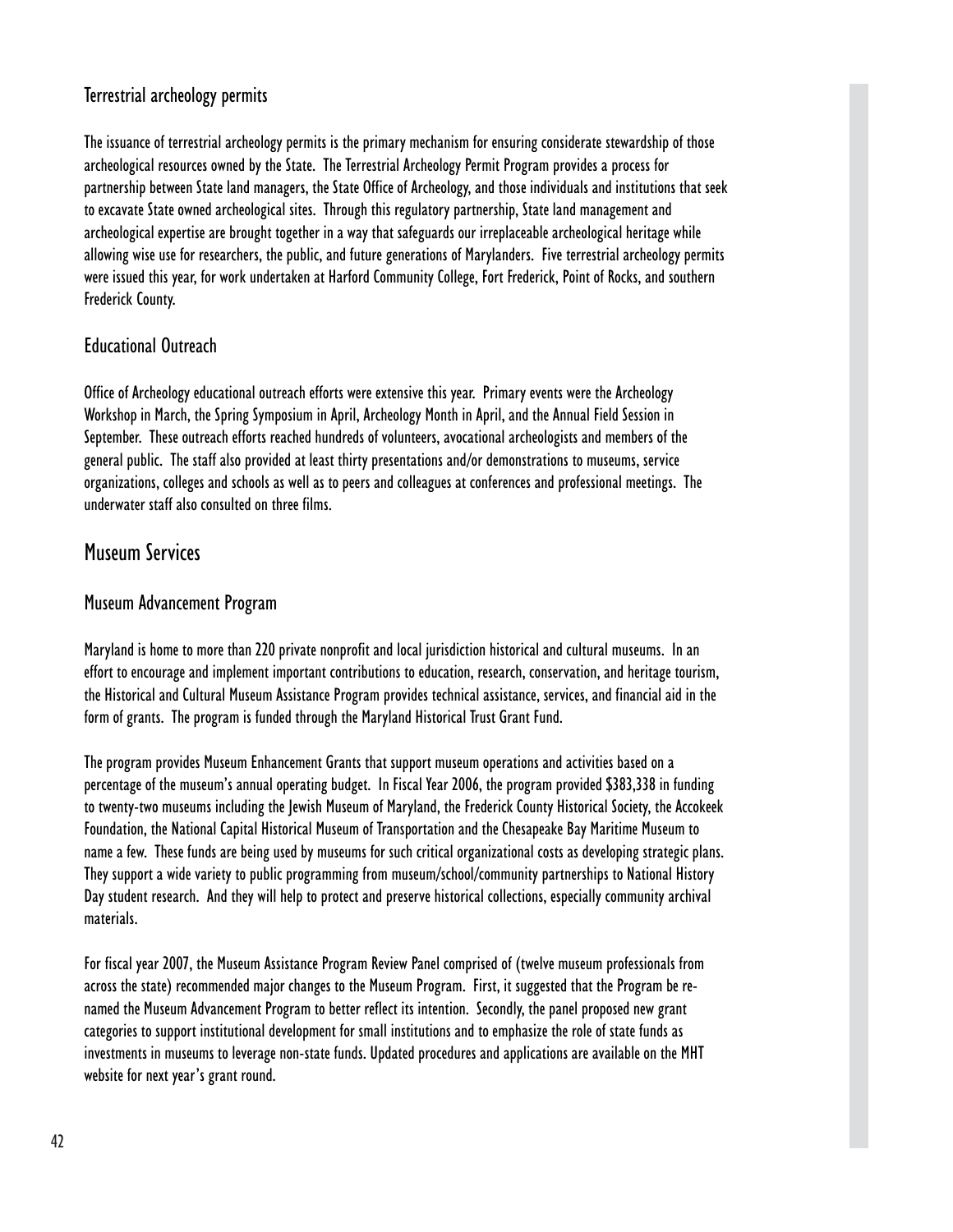#### Jefferson Patterson Park and Museum

Jefferson Patterson Park and Museum (JPPM) is a Maryland state museum of history and archeology whose mission is to preserve, research, and interpret the diverse cultures of the Chesapeake Bay region. Located on a 560-acre property along the Patuxent River in Calvert County, JPPM contains more than seventy documented archeological sites spanning 9,000 years and is listed on the National Register of Historic Places. The rich archeological, agricultural, and historical resources of the property are interpreted to the public through a wide range of exhibits, educational programs, and services.

In 2005, the JPPM Visitors Center welcomed more than 18,500 day-use visitors and hosted an additional 5,000 visitors during its annual heritage festivals. In addition, JPPM's Education Program presented on-site and outreach programs to 3,200 students and parents. The Public Archeology Program allowed 189 volunteers and students the opportunity to

participate in an excavation on site. Projects completed in 2005 include construction of a Woodland Indian Hamlet used for educational programs, development of three traveling trunks on Eastern Woodland Indians in Maryland, creation of a visitor orientation video, and development of Point Trail and a new map and trail guide.

Although undertaken by JPPM staff, all of these projects were supported with non-state funds. In addition, JPPM Facilities Maintenance staff completed the SHA-funded extension of the Riverside Trail. This project extended the trail 1,200 feet by the installation of geotextile cloth to protect potential future archaeological exploration of the affected areas. Six-inches of gravel, followed by a two-inch layer of one-inch bluestone, completed the trail surface.

The Maryland Archaeological Conservation (MAC) Lab, administered by JPPM, houses the state's archeology collections, which includes more than 7 million objects, collected over the past 100 years. The MAC Lab serves as the statewide support facility for artifact conservation. In 2005, the MAC Lab received funding

from the National Endowment for the Humanities (\$150,481) to digitize the photographic and paper archives from more than thirty of the most important archaeological collections in the State's possession, and from the National Park Service (\$316,000) to conserve Hurricane Isabel-damaged artifacts from Jamestown and a shot furnace from Ft. Jefferson in Florida.

Artifacts from Mt. Vernon, Monticello, Benjamin Banneker's home, and St. John's College also were conserved at the Lab. In addition, MAC Lab staff completed work on a National Endowment for the Humanities-funded project entitle: "A Comparative Archaeological Study of Colonial Chesapeake Culture."

As part of this project, a multi-institutional consortium, led by the MAC Lab, examined eighteen colonial sites from Maryland and Virginia and created a database of the findings from these sites. A web page devoted to the project will be accessible by the end of the year. MAC Lab staff also provided practicing professional and college student training opportunities in conservation and collection management topics through cooperative agreements with St. Mary's College, the Maryland Higher Education Commission IMPART program, and sponsored workshops throughout 2005.